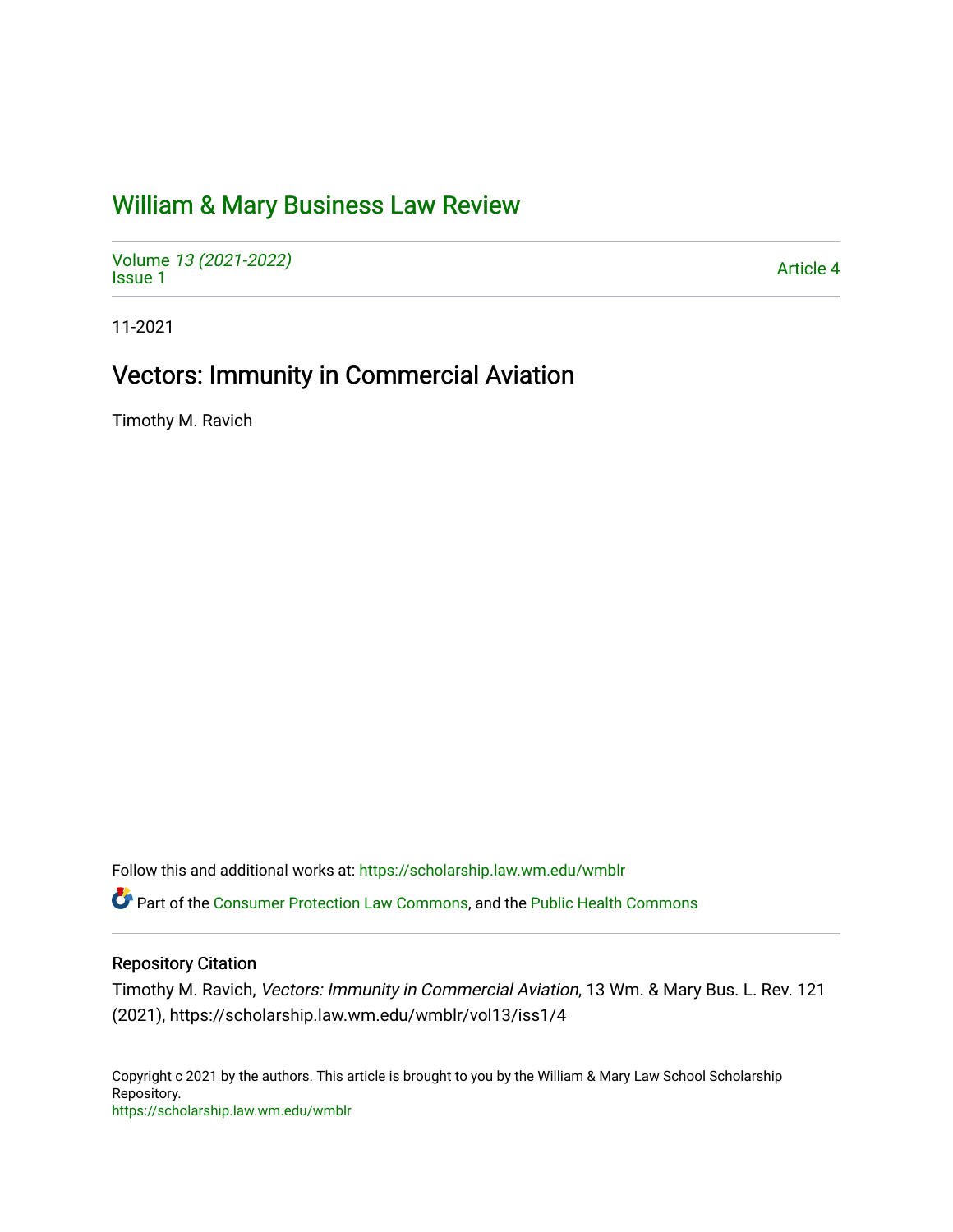# VECTORS: IMMUNITY IN COMMERCIAL AVIATION

# TIMOTHY M. RAVICH\*

#### **ABSTRACT**

 *COVID-19 nearly wiped out demand for commercial air travel in 2020, driving down passenger traffic by a jaw-dropping 94.3% from the previous year. The airline industry thus understandably lobbied for a government bailout to manage what was nothing short of an existential crisis, with losses exceeding \$35 billion. Less worthy of sympathy, however, were the ad hoc policies airlines unhelpfully put in the path of their customers even while securing for themselves \$25 billion in payroll grants together with a similar sum in low-interest loans. For example, carriers refused to provide refunds or liquidate travel credits in a straightforward way for those whose travel was impacted during the pandemic. These consumer practices spawned a number of class action "refund cases" around the nation—nearly all of which were doomed to fail at the earliest stages of litigation under the terms of the Airline Deregulation Act of 1978, which expressly requires courts to dismiss lawsuits related to airline prices, routes, and services.* 

 *But should the law recognize a pandemic exception and allow consumer tort claims to proceed against airlines arising from the transmission of infectious diseases? For that matter, could or should airlines be liable for crew-to-passenger or passenger-to-passenger transmission of infectious diseases? This Article argues no even if the risk of epidemics and pandemics are happening more regularly over the last few decades. Notwithstanding numerous examples of despicable and infuriating airline policies and practices related to the pandemic that would be remediable by operation of law if undertaken by other businesses, the exceptional legal immunity airlines have with respect to general consumer torts promote important and stabilizing economic policies that should not be undone by courts.* 

<sup>\*</sup> Associate Professor, University of Central Florida, Department of Legal Studies. © 2021.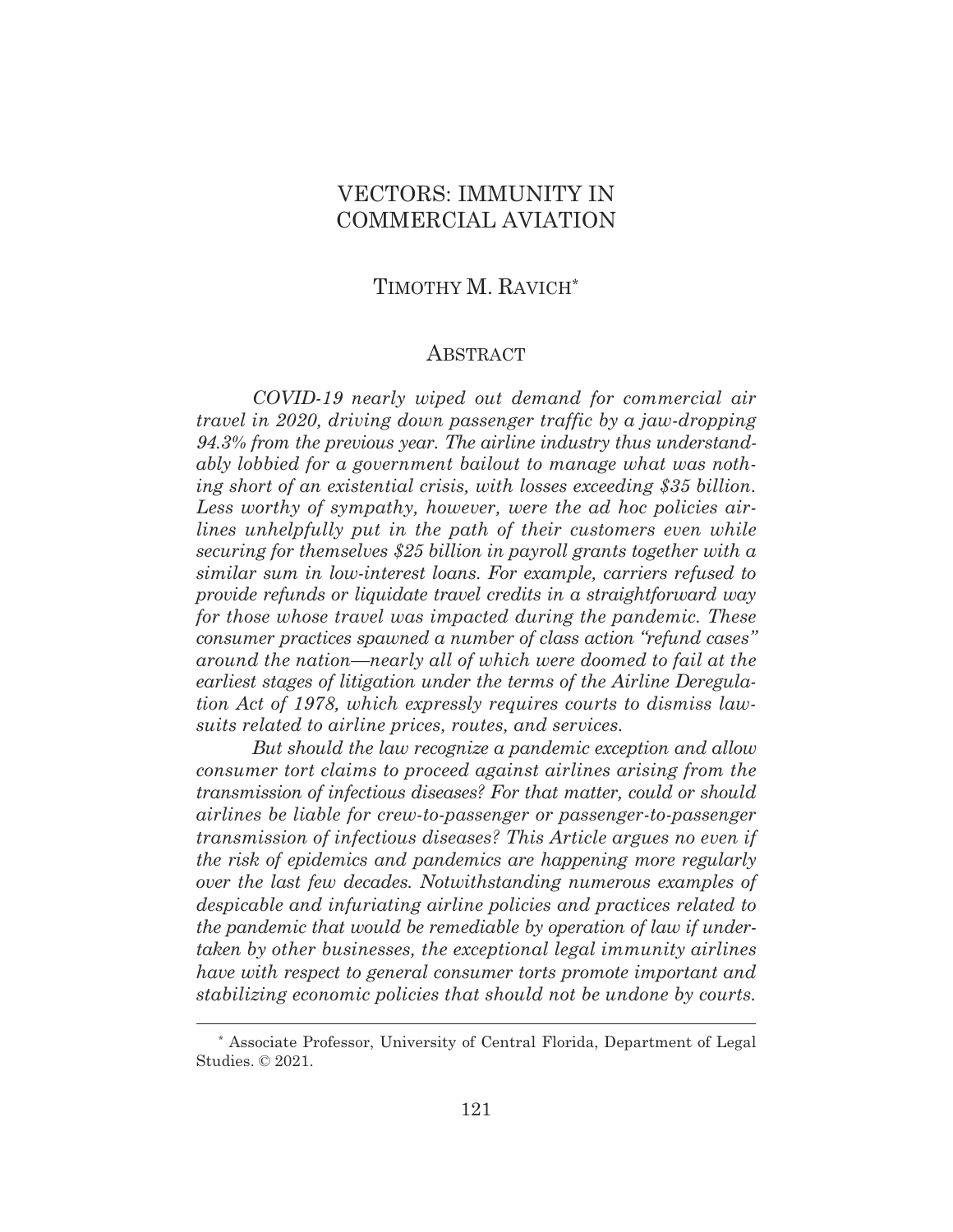*What is more, courts should bar negligence suits against airlines arising from the alleged transmission of infectious diseases lest they become immersed in hopeless evidentiary and administrative problems.* 

 *In all, as a normative and practical matter, courts should have a minimal role in the enforcement of consumer protection issues under the explicit terms of the Airline Deregulation Act. And, when presented with controversies implicating airline deregulation, courts should construe existing national and international aviation service and safety laws as preempting lawsuits against airlines for consumer claims and torts connected to the transmission of infectious microorganisms on commercial aircraft. To be clear, while this Article bemoans undesirable consequences of the Airline Deregulation Act relative to passenger claims arising from public health crises now and in the future, it argues that any policy changes that should or might occur must do so by lawmakers alone.*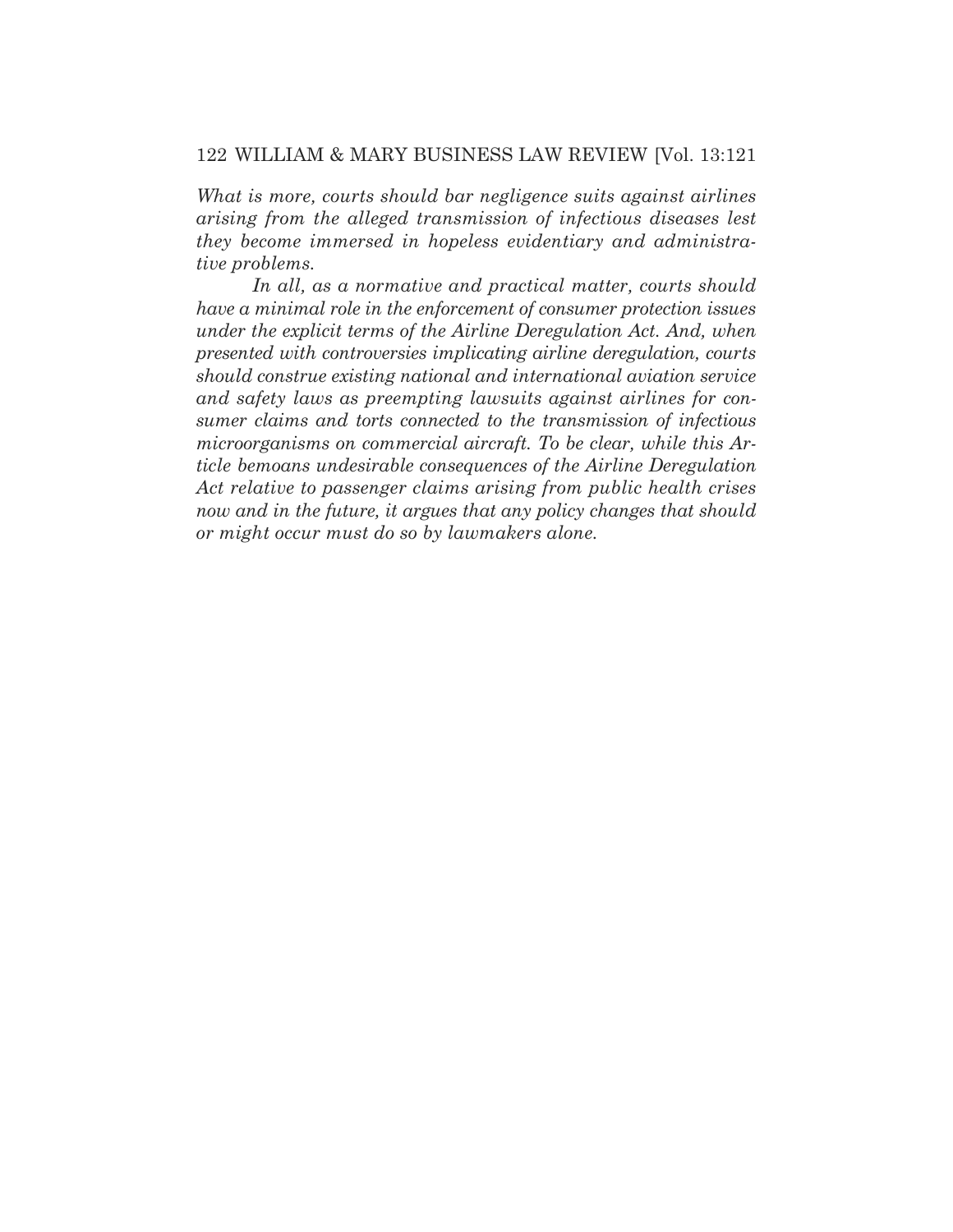# 2021] AIRLINE IMMUNITY 123

# TABLE OF CONTENTS

| A. What Are the Risks of Infectious Disease Transmission on<br><b>B.</b> Disconnects: Global Guidance and National |
|--------------------------------------------------------------------------------------------------------------------|
| II. CONSUMER PROTECTION AND AIRLINE IMMUNITY  144                                                                  |
| C. Contracts of Carriage: COVID-19 "Refund Cases" 156                                                              |
| <b>III. ASSESSING AIRLINE LIABILITY UNDER THE AIRLINE</b>                                                          |
| A. Express Preemption and Congressional Intent 163<br>C. Infectious Disease on Aircraft: Service or Safety? 172    |
| IV. INTERNATIONAL CARRIAGE: WHAT IS AN "ACCIDENT"? 179                                                             |
|                                                                                                                    |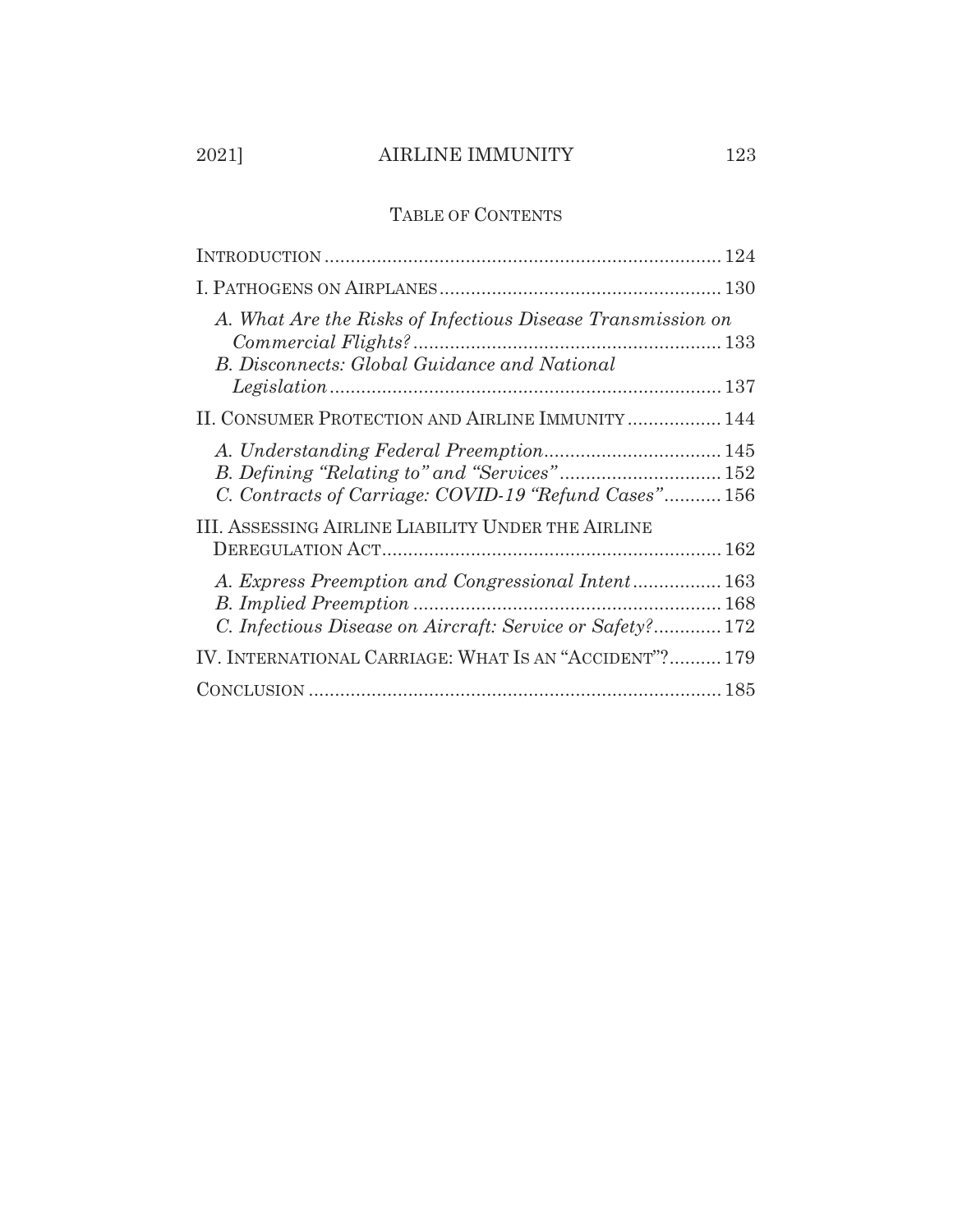# **INTRODUCTION**

 Something was in the air—literally, the COVID-19 virus when Ellen Schiller called her airline to cancel a March 8, 2020, Boston to Rome trip because Italy was closing down.1 The airline talked her out of it, recommending instead that she should wait until her flight was officially cancelled because that was the only event that would qualify her for a refund of her tickets, totaling more than \$3,000 for her family of five.2 As it turned out, the flight departed as scheduled—without the Schiller family; Italy imposed a national quarantine the very next day.3 The airline did not officially cancel the flight, and on that basis, considered the Schiller family "no-shows."<sup>4</sup> Consequently, the airline claimed that the passengers forfeited any right to a refund because they did not earlier rebook their flight to a random later date with the hope that it would be cancelled.5 Over time the airline relaxed its position, offering the Schillers a voucher based on an "updated" policy.6 But the experience was a bad one for the Schillers, and many other airline passengers had similar inconvenient dealings with airlines.7 "The runaround we got was insane," Mrs. Schiller recounted.8 The airline "was 'intentionally evasive, difficult, and clearly trying to avoid providing a refund or a credit. I believe they were counting on my giving up hope.'"9 Indeed, as the Wall Street Journal's travel column put it, "[t]he Alitalia example shows how airlines have essentially been making up their own rules to hold on to customer cash" during the pandemic.10

 To be fair, that airlines struggled to accommodate their customers at the start of a once-in-a-century scourge is unremarkable in that the spread of the novel coronavirus shocked the airline

- <sup>8</sup> *Id*. <sup>9</sup> *Id*.
- <sup>10</sup> *Id*.

<sup>1</sup> Scott McCartney, *Airlines Are Withholding Billions in Refunds—That's Billions with a B*, WALL ST. J. (Aug. 13, 2019, 9:13 AM) [hereinafter *Withholding Billions*], https://www.wsj.com/articles/airlines-are-withholding-billions-in-re fundsthats-billions-with-a-b-11597238005 [https://perma.cc/HFB4-A9Z7]. 2 *Id*.

<sup>3</sup> *Id*.

<sup>4</sup> *Id.*

<sup>5</sup> *Id*.

<sup>6</sup> *Id*.

<sup>7</sup> *Id*.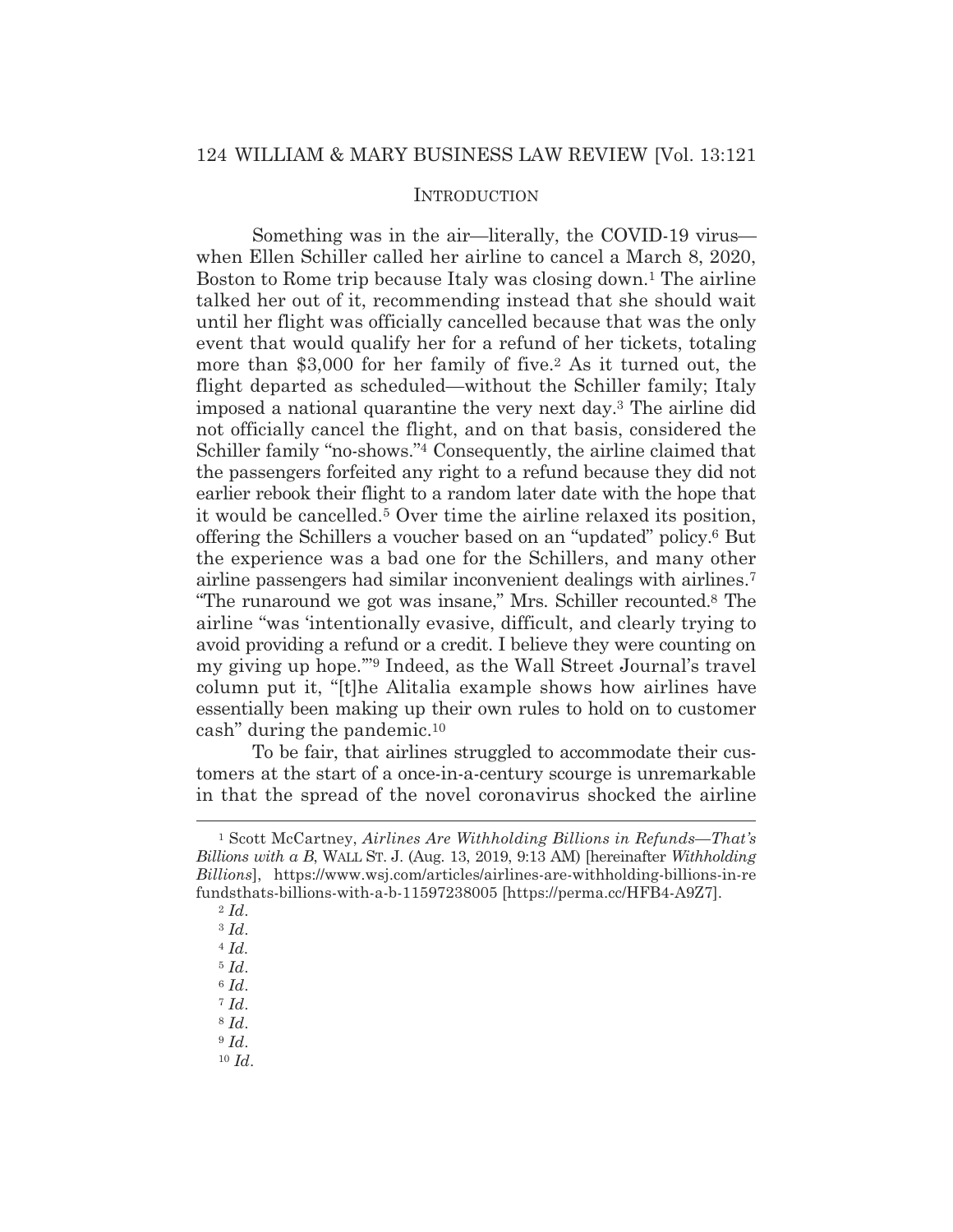industry perhaps more significantly than it did any other serviceoriented firm in the economy worldwide.11 In fact, COVID-19 overwhelmed airlines everywhere, plunging demand for travel in 2020 and reducing commercial passenger traffic by an astonishing 94.3 percent year on year.12 Airlines grounded fleets to an extent not seen since September 11, 2001, while aspiring pilots reconsidered their career options and veteran pilots found new work—some as truck drivers.13 Several carriers, including Chile's Latam, Columbia's Avianca, and the United Kingdom's Virgin Atlantic, filed for bankruptcy reorganization.14 Traffic remained depressed into the early 2020s as airline executives expected corporate travel to take years to recover.15 The COVID-19 pandemic thus presented an existential crises to the airline industry, which rationally responded by holding liquidity while lobbying the government for a bailout that, controversially, bordered on nationalization.16

 But the victimized airline industry also played the role of victimizer, or at least aggravator, by inventing numerous administrative headaches for their passengers before and even after securing

*fully Navigating the Paper Hurricane*, 94 J. OF AIR TRANSP. MGMT. 1, 1 (2021). 12 *Air Passenger Market Analysis*, INT'L AIR TRANSP. ASS'N 1 (Apr. 2020), https:// www.iata.org/en/iata-repository/publications/economic-reports/air-passenger -monthly-analysis---apr-20202/ [https://perma.cc/7WEU-YFNM].

<sup>13</sup> *See* Benjamin Katz et al., *From Pilot to Truck Driver—Airline Careers Grounded by Pandemic*, WALL ST. J. (Dec. 7, 2020, 1:52 PM), https://www.wsj .com/articles/from-pilot-to-truck-driverairline-careers-grounded-by-pandemic -11607367164 [https://perma.cc/LCC4-8LY8]. 14 *Withholding Billions*, *supra* note 1.

<sup>15</sup> *See* Alison Sider, *Airlines Lower Expectations for Profits as Business Slows*, WALL ST. J., Sept. 10, 2021, at A1. To stimulate demand, airlines like United Airlines implemented a policy requiring all of its U.S. employees to be vaccinated against COVID-19 or else face termination. *See* Alison Sider, *United Airlines Employees Sue Over Vaccination Order*, WALL. ST. J., Sept. 23, 2021, at B5. Several of the carrier's employees sued, alleging discrimination by the airline against employees who have a religious objection to receiving the vaccine, or who qualify for accommodations on medical grounds. *See id.* 

<sup>16</sup> *See Welcome to Uncle Sam Airways*, WALL ST. J. (Apr. 1, 2020, 6:57 PM), https://www.wsj.com/articles/welcome-to-uncle-sam-airways-11585781864 [https:// perma.cc/4U7T-Y9JY] ("Helping the airlines weather a 100-year pandemic might be, arguably, within the government's job description. Owning them isn't."); *see also* Roger Lowenstein, Opinion, *Airlines Don't Deserve Another Tax-Payer-Financed Bailout*, L.A. TIMES (Oct. 19, 2020, 4:00 AM), https://www.latimes.com /opinion/story/2020-10-19/airlines-bailout-coronavirus-stimulus-bill [https:// perma.cc/7P8E-HGBA].

<sup>11</sup> Xiaoqian Sun et al., *COVID-19 Pandemic and Air Transportation: Success-*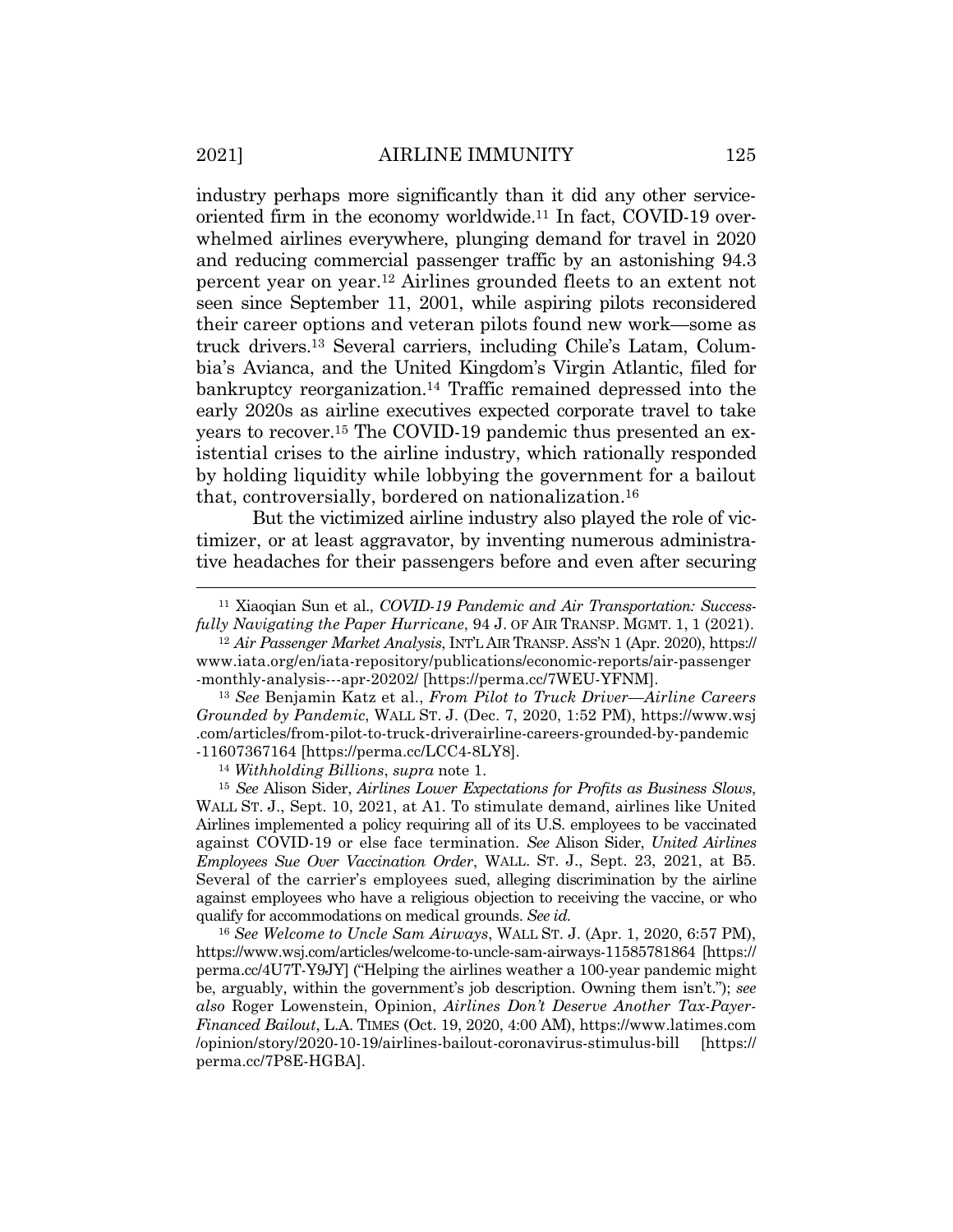from taxpayers \$25 billion in payroll grants together with a similar sum in low-interest loans.17 In addition to refusing to issue refunds as in the case of the Schillers,18 for example, airlines made using airline credits incredibly difficult, too.19 In one (pre-pandemic) instance a domestic passenger who cancelled a trip because of a family illness rebooked the trip in order to keep a credit from expiring; the airline charged her a predeparture baggage fee again and again, each time she rebooked, even though she never left home.<sup>20</sup> "I'm into this for \$250 for luggage that went nowhere," the passenger said.21 Regrettably, these and other cringeworthy examples of airline passenger conflict are not uncommon—pandemic or no pandemic.22 But, they are not necessarily illegal either.23

 Airlines have complete immunity from state consumer laws by operation of the federal law known as the Airline Deregulation Act of 1978.24 The law explicitly nullifies the enactment or enforcement of any nonfederal "law, regulation, or other provision having the force and effect of law related to a price, route, or service of an air carrier that may provide air transportation."25 As the Supreme Court recognized, Congress enacted this law to formally substitute a forty year period of government regulation of nearly every economic aspect of an airline's business with "maximum reliance on competitive market forces and on actual and potential competition ... [t]o encourage efficient and well-managed carriers to earn adequate profits and attract capital."26 As a consequence of

<sup>23</sup> *Id.*

25 49 U.S.C. § 41713(b)(1).

<sup>&</sup>lt;sup>17</sup> Government aid to airlines during the pandemic was a worldwide affair. *See, e.g.*, Ruth Bender, *Lufthansa Gets \$9.81 Billion in Aid*, WALL ST. J., May 26, 2020, at B1–B2 (discussing potential bailout deal allowing the German government to take a twenty percent stake in Deutsche Lufthansa AG and appoint two supervisory board seats).

<sup>18</sup> *Withholding Billions*, *supra* note 1.

<sup>19</sup> *Id.*

<sup>20</sup> Scott McCartney, *Airlines Aren't Making It Easy to Use Covid Credits*, WALL ST. J. (Dec. 31, 2020, 11:02 AM) [hereinafter *Airlines Aren't Making It Easy*], https://www.wsj.com/articles/airlines-arent-making-it-easy-to-use-covid-credits -11609171369 [https://perma.cc/N979-NB3T]. 21 *Id.*

<sup>22</sup> *Id.*

 $24$  49 U.S.C. § 41713(a), (b)(1).

<sup>26 49</sup> U.S.C. § 40101(a)(6); *see also* Morales v. Trans World Airlines, Inc., 504 U.S. 374, 378 (1992) (quoting 49 U.S.C. § 1302(a)(4), (a)(9)).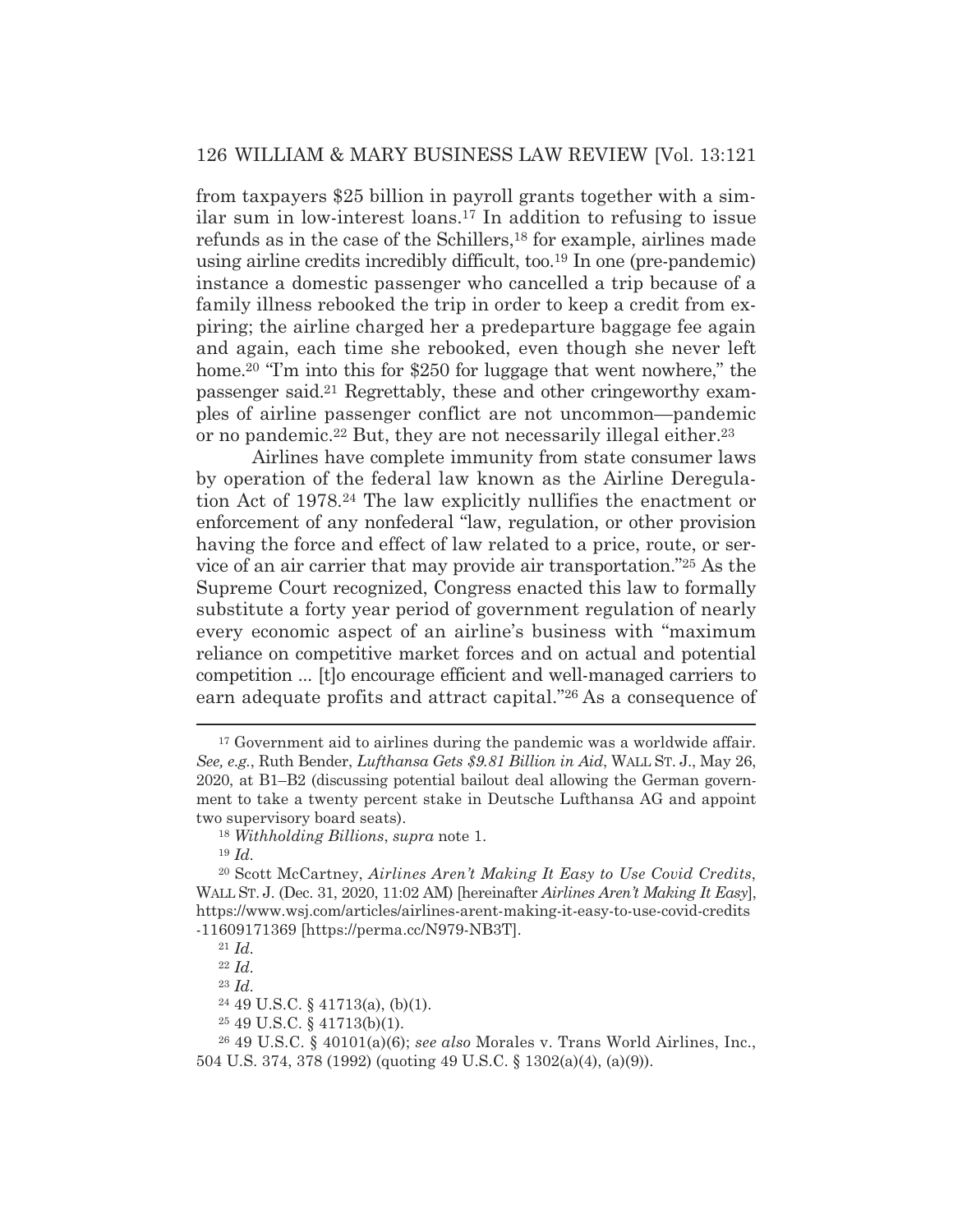this express legislative intention, state consumer protection laws are all but useless when asserted against airlines, which possess a rare and powerful set of legal defenses (i.e., preemption) that are not usually available to firms in similar commercial cases. Stated otherwise, claims such as deceptive and unfair trade practices, unjust enrichment, or breach of contract routinely proceed and succeed against companies in state and federal court, but regularly fail at the pleading stage on the basis of the Airline Deregulation Act when asserted by airline passengers against airlines.<sup>27</sup>

 Indeed, consumer-oriented lawsuits against airlines rarely ever get off the ground—by design.28 Relatedly, an extensive body of literature exists detailing the inverse relationship between airline service, on the one hand, and customer satisfaction, on the other hand, as a result of deregulation.29 But while the benefits and drawbacks of airline deregulation are debatable in "normal" circumstances, the potential unfairness for consumers (like the Schillers) arising from the laissez faire regulatory policies underlying the Airline Deregulation Act is particularly apparent in the context of difficult circumstances (e.g., COVID-19) that are relatively less in the control of passengers than of airlines.30 No

<sup>27</sup> *See* Paul Dempsey, *Federal Preemption of State Regulation of Airline Pricing, Routes, and Services: The Airline Deregulation Act*, 10 FIU L. REV. 435, 438, 440 (2015); *see also* All World Pro. Travel Servs., Inc. v. Am. Airlines, Inc., 282 F. Supp. 2d 1161, 1169 (C.D. Cal. 2003).

<sup>28</sup> *See, e.g.*, Christopher Elliott, *Refund-Related Lawsuits Against Airlines are Taking Off, but Will They Succeed?*, USA TODAY (May 15, 2020, 7:00 AM) [hereinafter *Refund-Related Lawsuits*], https://www.usatoday.com/story/travel /advice/2020/05/15/coronavirus-want-sue-your-airline-get-refund-read-first/51 85753002/ [https://perma.cc/3EHQ-GCVG].

<sup>29</sup> *See, e.g.*, Alfred E. Kahn, *Deregulation: Looking Backward and Looking Forward*, 7 YALE J. REG. 325, 325 (1990) [hereinafter *Deregulation: Looking Backward*]; *see also* Andrew R. Goetz & Paul Stephen Dempsey, *Airline Deregulation Ten Years After: Something Foul in the Air*, 54 J. AIR L. & COM. 927, 943 (1989); Melvin A. Brenner, *Airline Deregulation—A Case Study in Public Policy Failure*, 16 TRANSP. L.J. 179, 192 (1988); Alfred E. Kahn, *Airline Deregulation—A Mixed Bag, but a Clear Success Nevertheless*, 16 TRANSP. L.J. 229, 251 (1988); Michael E. Levine, *Revisionism Revised? Airline Deregulation and the Public Interest*, 44 L. & CONTEMP. PROBS. 179, 194 (1981); C. Vincent Olson & John M. Trapani, III, *Who Has Benefited from Regulation of the Airline Industry?*, 24 J.L. & ECON. 75, 76 (1981); WILLIAM A. JORDAN, AIRLINE REG-ULATION IN AMERICA: EFFECTS AND IMPERFECTIONS 4 (1970).

<sup>30</sup> *See* Goetz & Dempsey, *supra* note 29, at 962.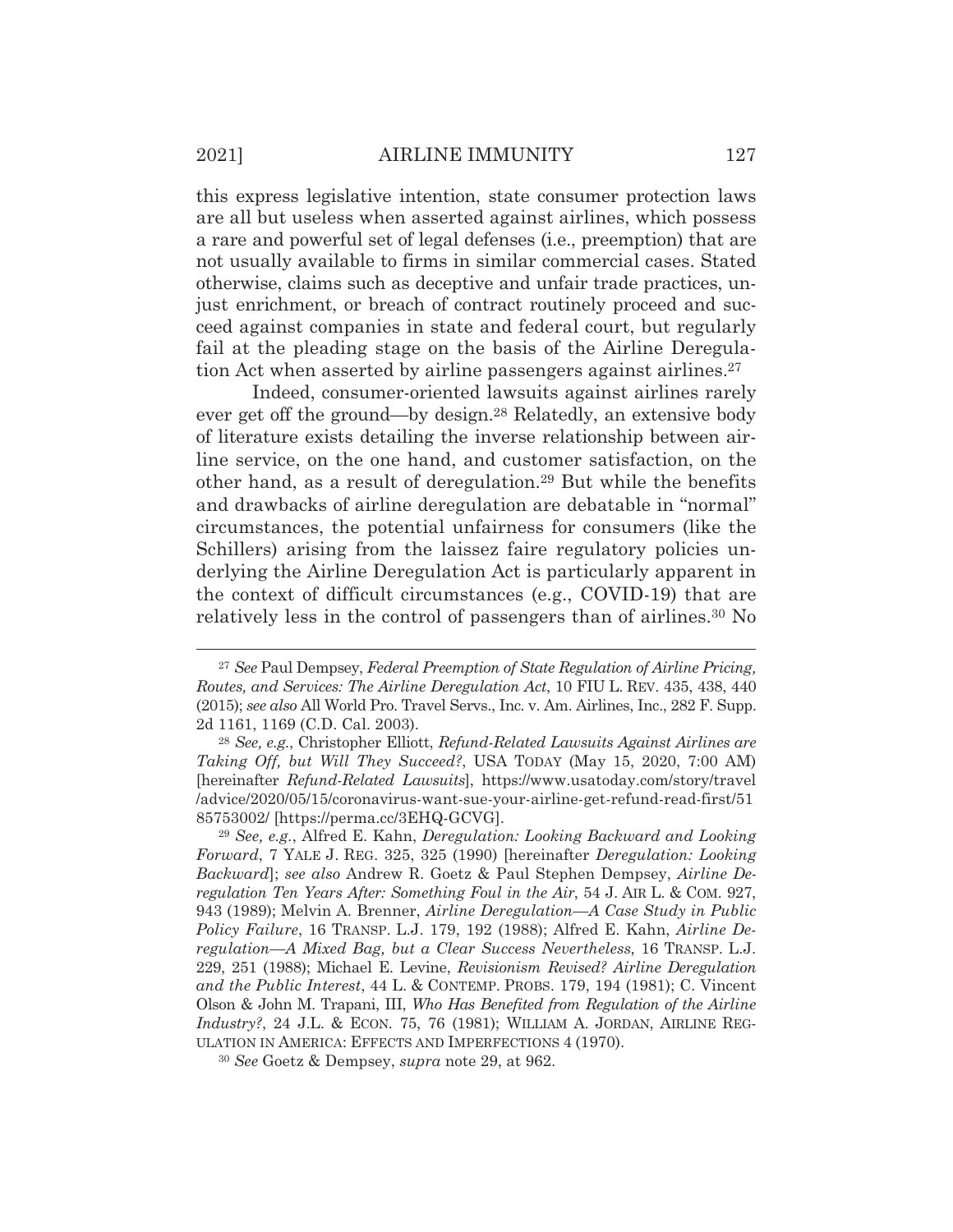company wants to refund monies or cancel contracts, of course, let alone during a period in which the firm's very existence is at stake. At the same time, however, a legal regime such as the Airline Deregulation Act that affords consumers little to no leverage when bargaining with powerful firms is problematic.31 For that matter, many other companies severely impacted by the COVID-19 pandemic, including leisure and travel companies like cruise lines, refunded monies to passengers whose travel was impacted by the pandemic.32 As such, whether the law as a general matter should tolerate consumer practices by airlines during a global emergency that would be illegal if undertaken by nonairline firms that are suffering as much if not more than air carriers (e.g., childcare facilities, restaurants, retailers, etc.) is an open question.33 Indeed, at what time more than a global calamity should the law protect consumers from corporate misconduct and unfair bargaining power?<sup>34</sup>

 This Article posits that a series of global health menaces over the last two decades that involve commercial air travel—from SARS to Ebola to Zika to West Nile virus to COVID-19—invites a reexamination of the preemption provision of the Airline Deregulation Act as applied to passenger consumer law claims. This is especially so because, unfortunately, the most recent pandemic is unlikely to be the last that will disrupt public air travel.35 Clarifying the scope of the law now will thus avoid uncertainty and frustration for airlines and consumers going forward, not to

34 For example, after national emergencies caused by natural disasters, like hurricanes, state attorney generals are equipped with antiprice gouging and other laws to protect consumers. *See, e.g.*, FLA. STAT. § 501.160(1)(b)(2) (2021).

<sup>35</sup> *See* Stefan Gössling et al., *Pandemics, Tourism, and Global Change: A Rapid Assessment of COVID-19*, 29 J. SUSTAINABLE TOURISM 1, 4–5 (2021).

<sup>31</sup> *See Deregulation: Looking Backward*, *supra* note 29, at 334.

<sup>32</sup> *See, e.g.*, Morgan Hines, *My Cruise Was Canceled Due to Coronavirus. Here's How Experts Say You Should Navigate Refunds, Credits*, USA TODAY (Apr. 15, 2020, 7:00 AM), https://www.usatoday.com/story/travel/cruises/2020/04/15 /coronavirus-canceled-my-cruise-heres-how-get-refund-credit/5077401002/ [https://perma.cc/3PUR-VBKU].

<sup>33</sup> For example, at the peak of the COVID-19 pandemic, airlines were booking "phantom flights," locking consumers into "no-refund policies for canceled flights." Tamara Thiessen, *Flight Refunds: US Airlines Using People As Piggy Banks During Covid-19*, FORBES (June 3, 2020), https://www.forbes.com/sites/tamara thiessen/2020/06/03/flight-refunds-us-airlines-chinese-piggy-banks-covid-19/? sh=34ddac343e8e [https://perma.cc/NU5L-5EA4].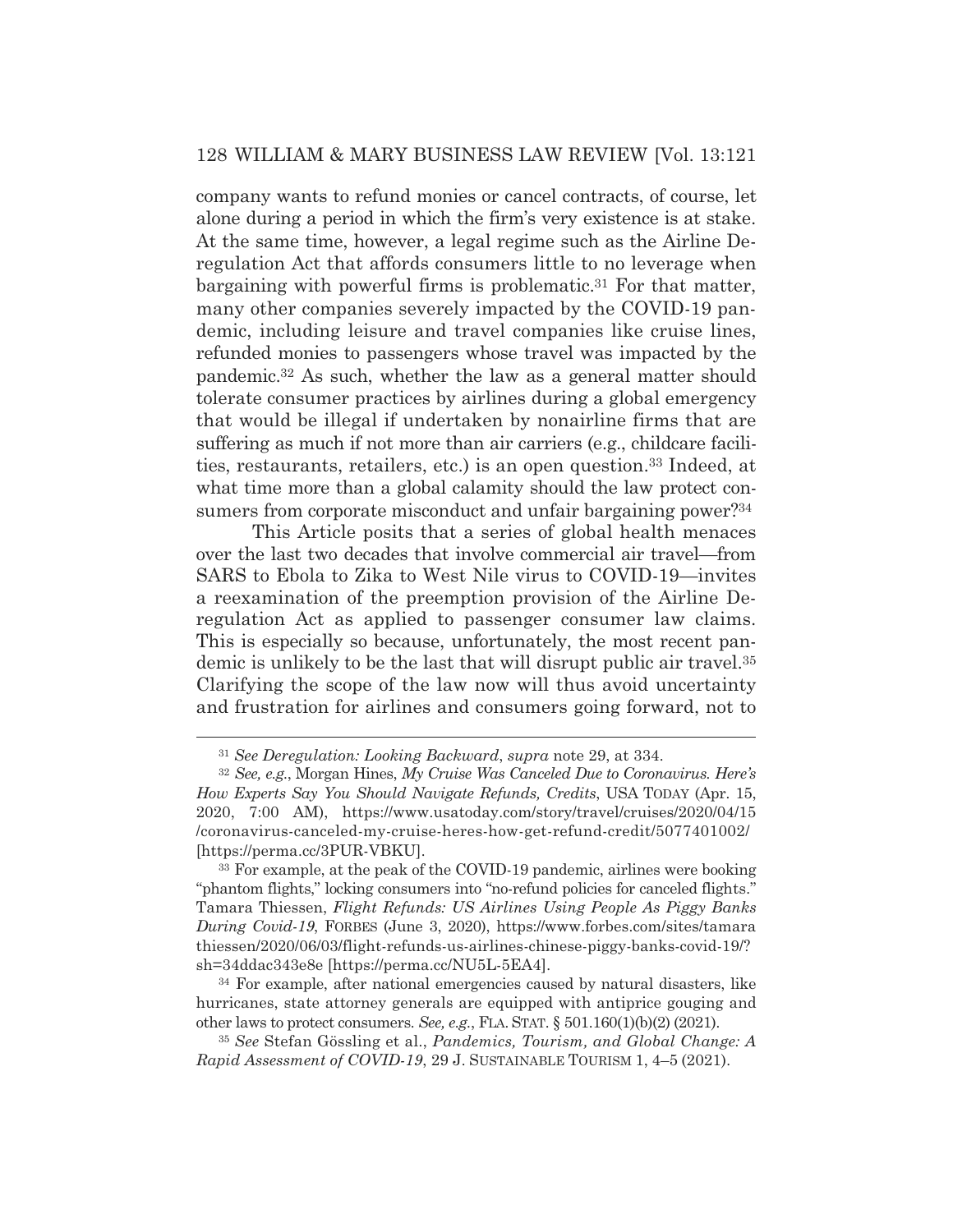mention futile lawsuits centered on issues best resolved at airport ticket counters not in courthouses. In this context, this Article argues that issues of health, safety, and public welfare fall within the phrase "prices, routes, or services" in the preemption clause of the Airline Deregulation Act as applied to consumer actions against airlines, and claims related to these matters should be disposed of at the motion to dismiss stage.36 Furthermore, this Article argues that, as a normative and practical matter, courts should construe existing aviation service and safety laws to preempt claims against airlines connected to the transmission of infectious microorganisms on commercial aircraft.37

 To advance these arguments, this Article makes two empirical claims about airline customer service during and after the pandemic period, one descriptive and one interpretive. The descriptive claim is that application of the Airline Deregulation Act's preemption provision to consumer tort claims arising from the transmission of infectious diseases during commercial air travel is less automatic than may be obvious under existing precedent applying that provision. To support this contention, this Article presents an empirical study, qualitatively analyzing how courts construe the Airline Deregulation Act's preemption provision, quantitatively assessing a split among the federal circuit courts of appeal, and hypothesizing how courts may resolve such claims under the framework for adjudicating claims under the Airline Deregulation Act as either expressly or impliedly (field) preempted.38

 Next, the Article's interpretive claim is that the provision of a healthful aircraft cabin is *not* a "service" as the majority of federal appellate courts have defined that term under the Airline Deregulation Act.39 As such, the Airline Deregulation Act does not preempt negligence based claims arising from an airline's failure to take steps to mitigate or eliminate the risk of transmission of infectious diseases aboard their aircraft.40 However, providing a healthful aircraft environment should be construed as a matter of safety primarily, and as such, courts should dismiss passenger tort claims arising from the transmission of infectious disease under

<sup>36 49</sup> U.S.C. § 41713(b)(1); *see infra* Part III.

<sup>37</sup> *See infra* Section III.C.

<sup>38</sup> *See infra* Part I.

<sup>39</sup> *See infra* Part II.

<sup>40</sup> *See infra* Part III.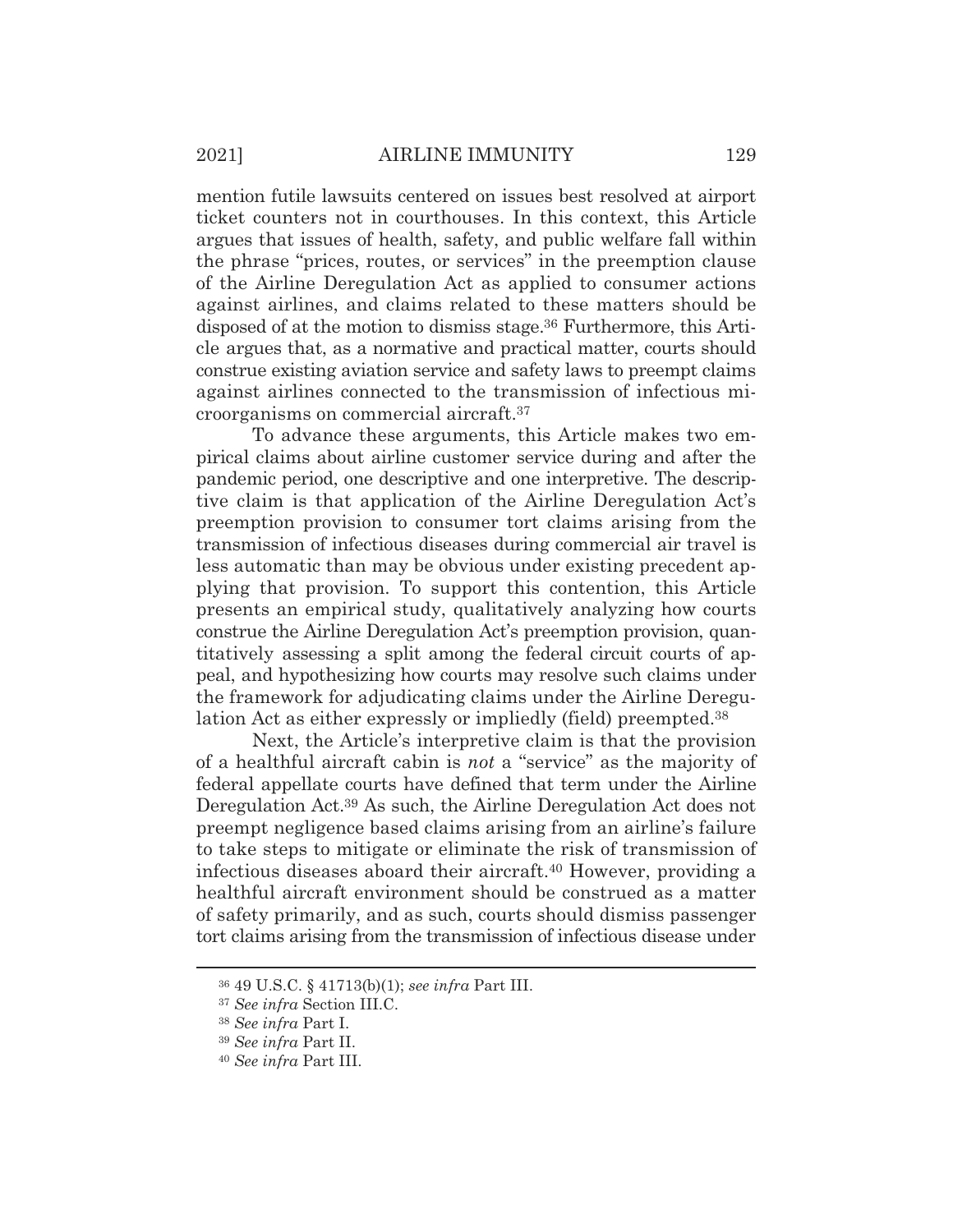one of two basis—as a matter of safety, or pursuant to the explicit terms of the Airline Deregulation Act, which nullifies state action "relat[ing] to" airline "price[s]."41

 This Article proceeds in four Parts. Part I evaluates the risk of disease transmission on commercial flights according to applicable scientific literature assessing what infectious disease experts know (or think they know) about transmission within the aircraft passenger cabin.42 It also describes the national and international laws and guidance documents that influence government and carrier management of the movement of passengers with communicable diseases.43 Part II discusses the mechanics of preemption analysis under the Airline Deregulation Act and synthesizes the law to form a workable understanding of how courts construe the phrase "relating to" and the terms "price[s], route[s], and service[s]" under the law.44 Part III then applies these terms as construed by federal courts of appeal to evaluate how courts might decide consumer tort cases under the doctrines of express and implied (field) preemption.45 Also assessed is whether an airline's provision of a healthful aircraft cabin is a matter of safety, in which case precedent supports preemption.46 Part IV offers analysis in the context of international treaties that govern commercial air transportation.47 Finally, the Conclusion provides an evaluation of the advantages and disadvantages of a legal regime in which courts disallow rare claims arising from pandemic standards generated problems.48 Altogether, this Article recommends immunity for airlines associated with the transmission of infectious diseases such as COVID-19.

#### I. PATHOGENS ON AIRPLANES

 Before evaluating airline liability under the Airline Deregulation Act during health crises, this Part aims to appraise the actual risk of infectious disease transmission aboard civil aircraft. In doing

<sup>41</sup> *See infra* Part III; 49 U.S.C. § 41713(b)(1). 42 *See infra* Section I.A.

<sup>43</sup> *See infra* Section I.B. 44 *See infra* Part II; 49 U.S.C. § 41713(b)(1), (b)(4)(A).

<sup>45</sup> *See infra* Sections III.A, III.B.

<sup>46</sup> *See infra* Section III.C.

<sup>47</sup> *See infra* Part IV.

<sup>48</sup> *See infra* Conclusion.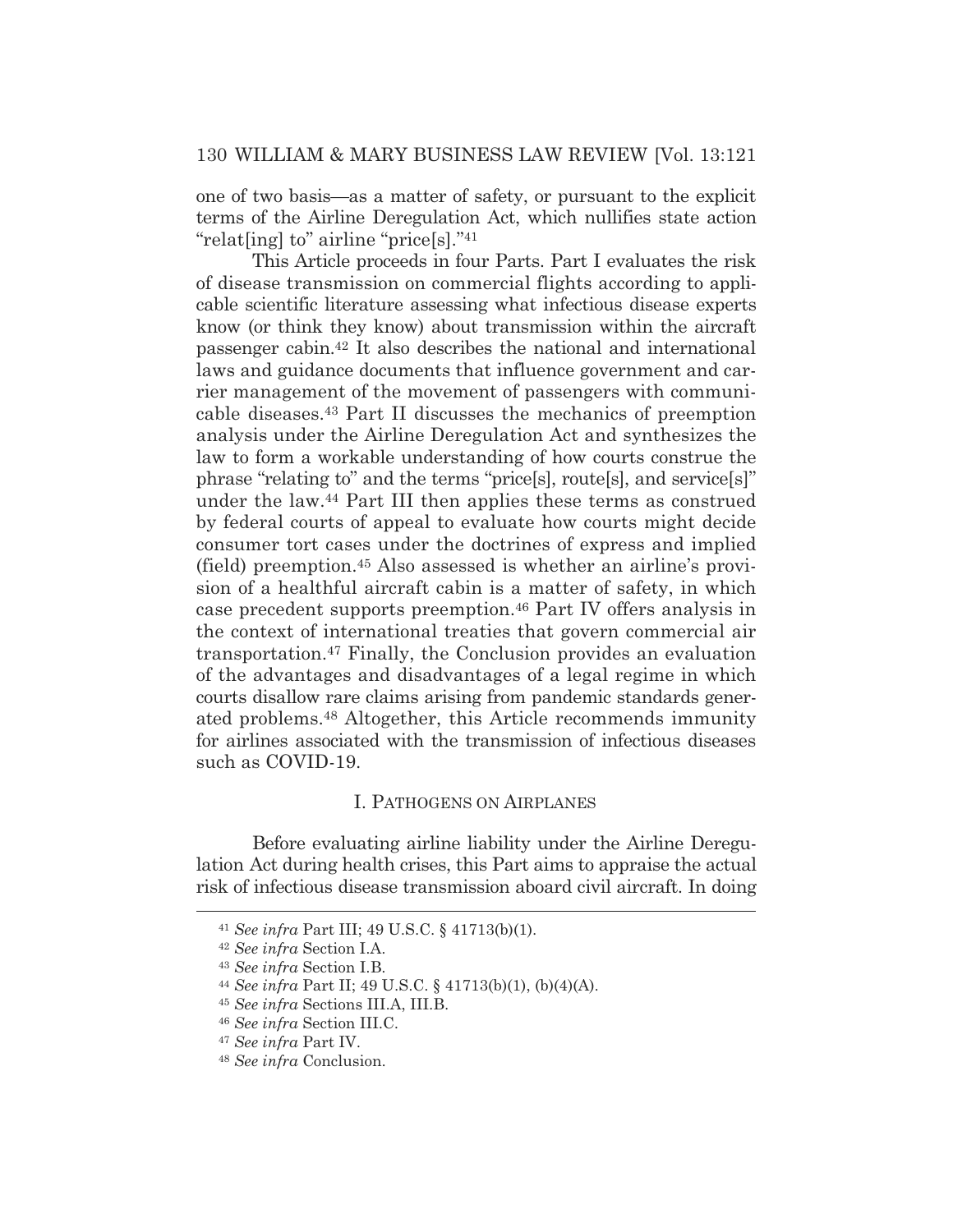so, this Part intends to establish background from which to think about the follow on question of liability and whether and where responsibility should lie as a policy and legal matter. After all, if the risks are high and avoidable, then imposing a legal obligation on airlines to do more may be more justifiable than if risks are low and manageable by passengers also.<sup>49</sup>

 Additionally, this Part examines existing national and international laws, policies, and guidelines designed to safeguard public health aboard aircraft. This analysis is intended to lay the groundwork for Parts II and III, *infra*, which center on whether courts should construe airline vector control and health screening strategies as: (1) falling within the ambit of the "prices, routes, and services" terminology of the Airline Deregulation Act, in which case passenger claims would be preempted as a matter of law, or (2) as concerning matters of safety, in which case airline immunity is arguable.50

 Driving this work is the unexpected fact that the epidemiology of infectious diseases associated with air travel and the challenges of infection control are understudied even if universally regarded as important public health concerns.<sup>51</sup> In the absence of definitive research, discussion about what airlines should or should not do as a matter of law to mitigate the transmission of infectious disease too often lacks depth and substance, devolving into a blame game that alarms travelers and damns air carriers.52 This sort of unproductive burden shifting has already taken place during the COVID-19 pandemic.53

 For example, in December 2020, a United Airlines passenger bound for Los Angeles from Orlando attested in a predeparture "Ready-to-Fly" checklist that he had not tested positive for the

<sup>49</sup> *See Domestic Travel During COVID-19*, CTRS. FOR DISEASE CONTROL & PREVENTION (Aug. 20, 2021), https://www.cdc.gov/coronavirus/2019-ncov/travel ers/travel-during-covid19.html [https://perma.cc/M8RH-3M8N].

<sup>50 49</sup> U.S.C. § 41713(b)(1); *see infra* Parts II, III.

<sup>51</sup> *See* Alexandra Mangili et al., *Infectious Risks of Air Travel*, MICROBIOLOGY SPECTRUM 1, 2 (2015).

<sup>52</sup> *See, e.g.*, Azi Paybarah, *Passenger Who Had Medical Emergency on Flight Died of Covid-19, Coroner Says*, N.Y. TIMES (Dec. 22, 2020), https://www.nytimes .com/2020/12/22/us/united-airlines-covid-death-lax.html [https://perma.cc /6YB8-N5GP].

<sup>53</sup> *See, e.g.*, *id.*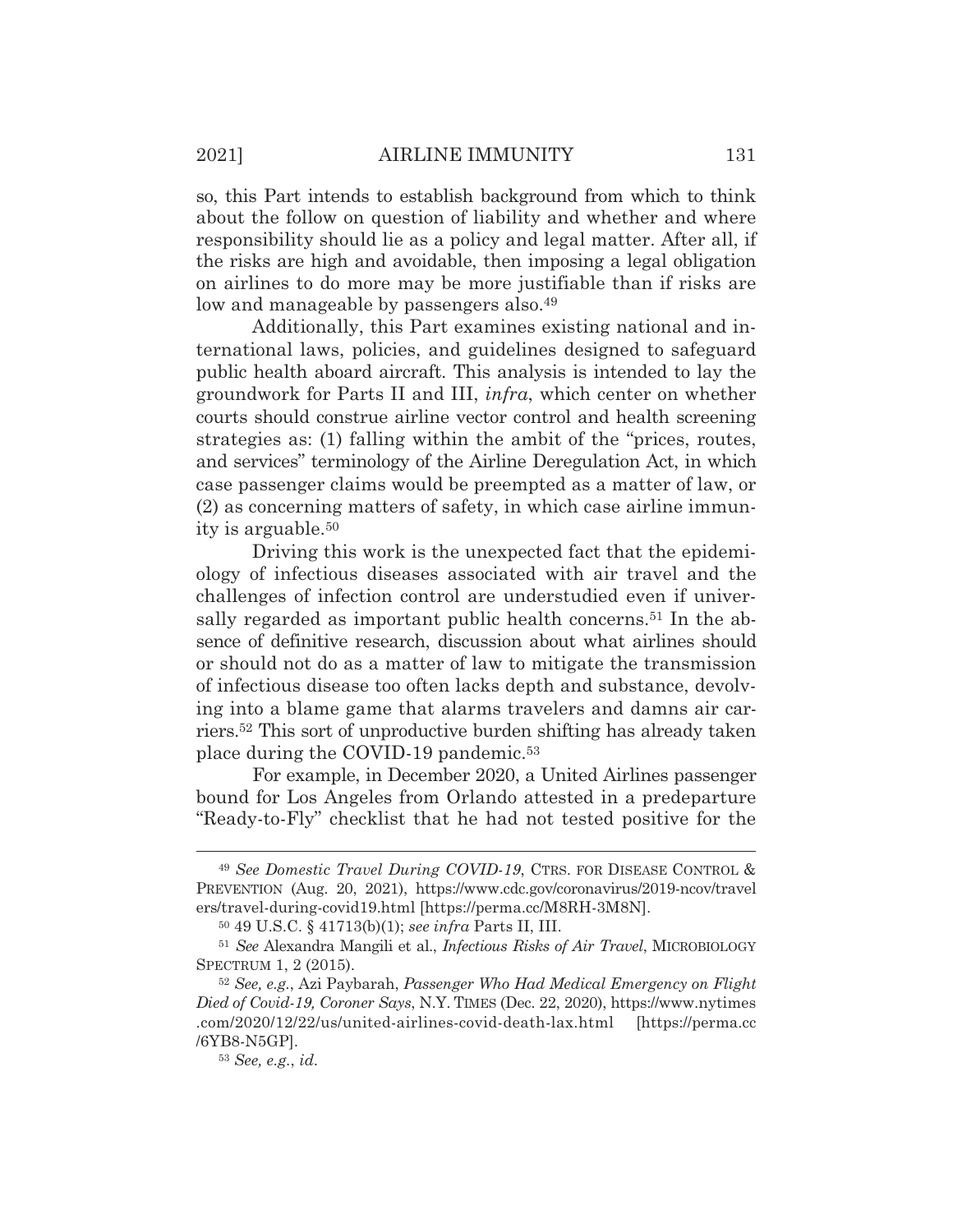coronavirus and that he did not have symptoms of COVID-19.54 However, he experienced a medical emergency twenty minutes into the flight, prompting several other passengers and flight attendants to offer help, including by administering CPR for forty-five minutes as the pilots diverted the flight to New Orleans—where the passenger died.55 A social media firestorm erupted on news that the deceased passenger's wife had told emergency responders that her husband had COVID-19,<sup>56</sup> that the Louisiana coroner concluded that he died from acute respiratory failure and COVID-19 symptoms, and that the airline continued to fly the airplane on which the decedent traveled on to California as planned.<sup>57</sup> Rather than reporting on the actual risk to other passengers or whether the airline did anything wrong (it did not),<sup>58</sup> the sensational and sensationalized story of United Airlines Flight 591 mostly centered on a narrative of a callous airline that distributed modestly valued vouchers instead of invaluable information to passengers who acted as Good Samaritans: "Any kind of statement ... to show that the higher ups in the company were following the story" would have been appreciated, reportedly said one of the passengers, but "the only thing I ever saw were the statements saying it wasn't their responsibility to notify passengers."59

 To be sure, communication between passengers and airlines is strained and the COVID-19 pandemic has only agitated circumstances with conflicts breaking out over airline face mask requirements.60 In this context, and given that the risk management (i.e.,

59 Hannah Sampson, *A Man Tried to Save a United Passenger who Died of Covid-19. The Airline Offered Him \$200*, WASH. POST (Jan. 19, 2021, 1:39 PM), https://www.washingtonpost.com/travel/2021/01/19/united-flight-passenger-co vid-death/ [https://perma.cc/KDB5-H2RL].

<sup>60</sup> *See, e.g.*, Lori Aratani, *Unruly Airplane Behavior Prompted Harsher Penalties and More Enforcement*, SEATTLE TIMES (Sept. 23, 2021), https://www.se

<sup>54</sup> *Id.*

<sup>55</sup> *Id.*

<sup>56</sup> *Id.*

<sup>57</sup> *Id.*

<sup>58</sup> In the aftermath of the tragedy, consistent with federal guidelines, the airline provided the Centers for Disease Control and Prevention with a passenger manifest for contact tracing purposes. *See* Mina Kaji & Amanda Maile, *Man Who Died After Collapsing on United Flight Had COVID-19, Coroner Confirms*, ABC NEWS (Dec. 22, 2020, 7:11 PM), https://abcnews.go.com/US/man-died-col lapsing-united-flight-covid-19-coroner/story?id=74868916 [https://perma.cc /EG3B-FJMU].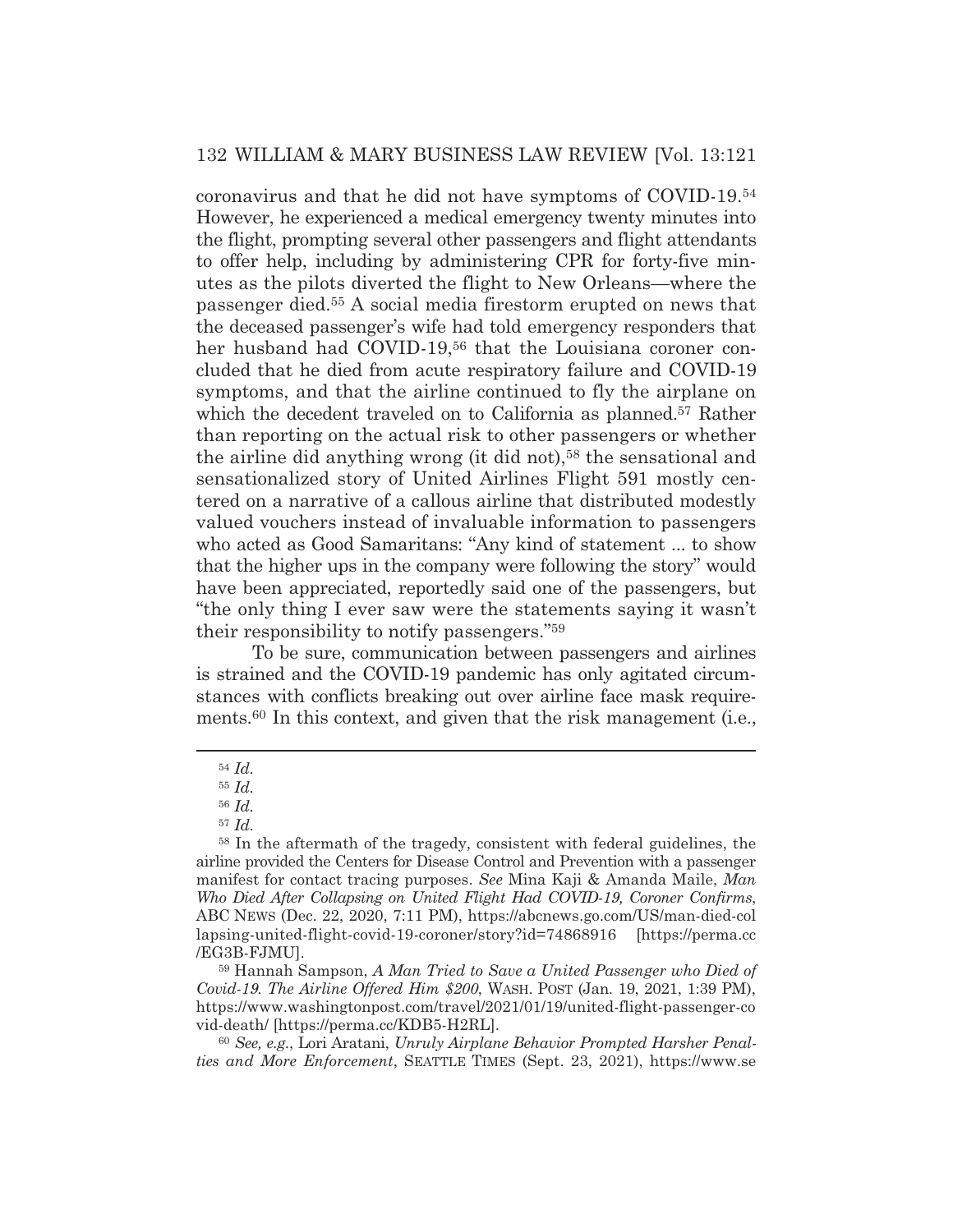regulation or rule-making) associated with transporting infected passengers requires knowledge of transmission dynamics,61 this Section reviews the relevant scientific, industry, and law-centered knowledge in order to establish a workable baseline about the knowable risk of transmission of infectious disease presented during commercial air travel.62

#### *A. What Are the Risks of Infectious Disease Transmission on Commercial Flights?*

 No doubt exists that commercial aviation is a potential driver impacting the epidemiology of infectious disease.63 Commercial airplanes are themselves vectors of infectious diseases.64 For, whether or not infectious airline passengers or crew transmit illness to each other while on board aircraft, or whether or not healthy patients contract illness from crew members or other passengers, airplanes themselves potentially import pathogens from endemic areas of the world to nonendemic places and fuel, if not spark, pandemics.<sup>65</sup> For example, the scientific community believes that the transmission of the Zika virus was introduced to the Americas by air travel and that infected mosquitos on international flights contributed to the global spread of malaria, Middle East Respiratory Syndrome (MERS) and the West Nile virus.66

 Yet, in contrast to what is broadly understood about airplanes as vectors for the spread of microorganisms, significant uncertainty exists about passenger to passenger transmission of infectious disease and data are lacking about the effects of air quality on cabin occupants.67 This is unexpected given the outsized impact that air travel (and international travel especially) can

attletimes.com/nation-world/unruly-airplane-behavior-prompted-harsher-penal ties-and-more-enforcement-its-not-working-lawmakers-say/ [https://perma.cc /N62A-F2J7].

<sup>61</sup> *See* Alexandra Mangili & Mark Gendreau, *Transmission of Infectious Diseases During Commercial Air Travel*, 365 LANCET 989, 989 (2005).

<sup>62</sup> *See infra* Section I.A.

<sup>63</sup> *See infra* Section I.A.

<sup>64</sup> *See id.* at 992 ("The aircraft as a vector for global spread of influenza strains is a greater concern than is in-flight transmission.").

<sup>65</sup> *Id.* at 993.

<sup>66</sup> Nuno Rodrigues Faria et al., *Zika Virus in the Americas: Early Epidemiological and Genetic Findings*, 352 SCI. 345, 346 (2016).

<sup>67</sup> Mangili & Gendreau, *supra* note 61, at 990.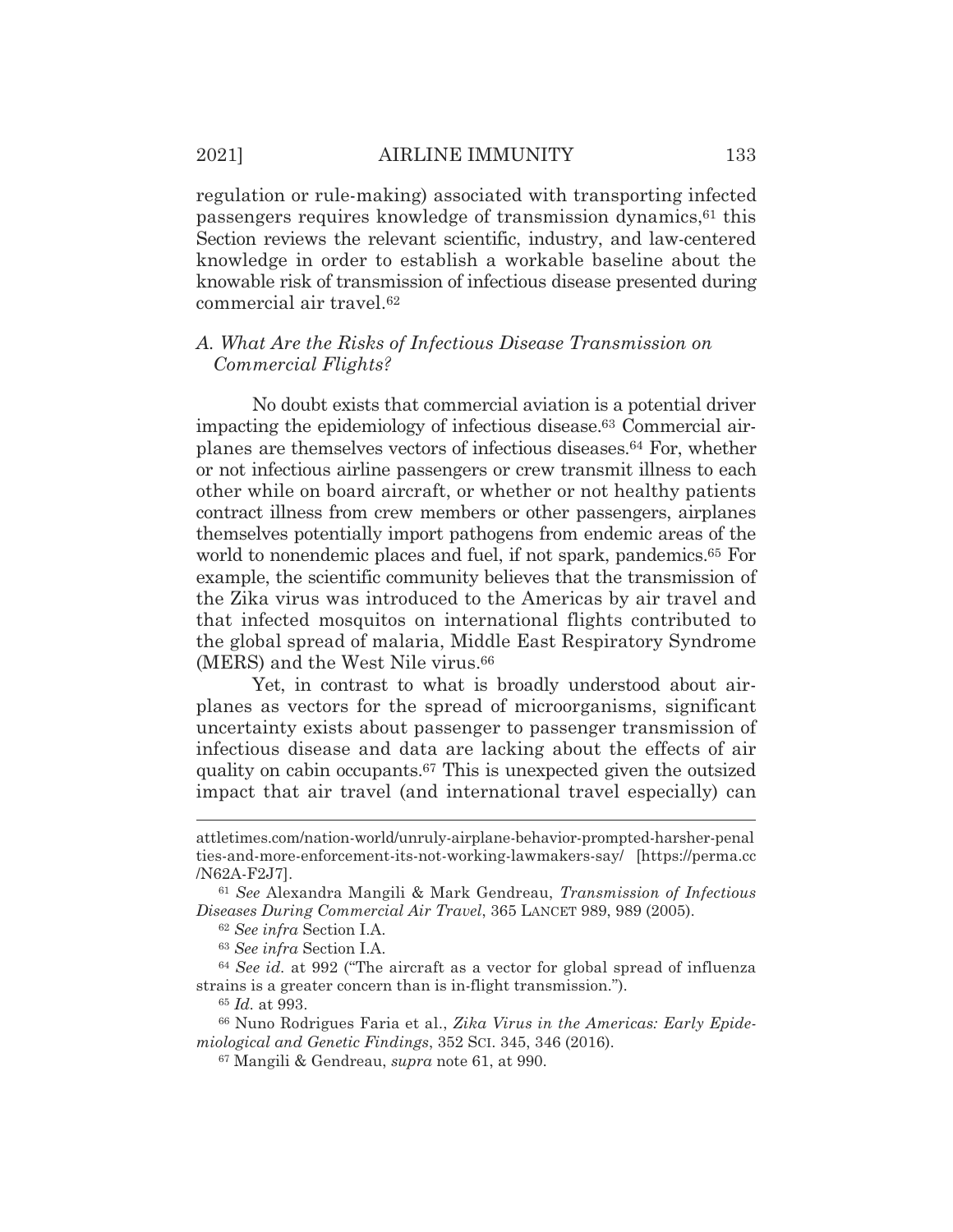have on the epidemiology of infectious disease.<sup>68</sup> For that matter, anecdotal evidence suggests a strong correlation between commercial flying and upper respiratory tract illness.69 Flying is a great way to get a head cold, the thinking goes. And, indeed, airline passengers have long associated catching cold- or flu-like symptoms with the cabin air quality and ventilation in commercial aircraft.<sup>70</sup> After all, "[d]uring flight, the aircraft cabin is a ventilated, enclosed environment that exposes passengers to hypobaric hypoxia, dry humidity, and close proximity to fellow passengers."<sup>71</sup> At least one study lends credence to the suspicion about the healthfulness of airplane cabins, identifying the risk of contracting an upper respiratory tract infection while in this confined ecosystem as high as twenty percent or 113 times greater than the normal daily ground level transmission rate.72 Notwithstanding these and other problems potentially caused or spread by the volume of passengers traveling annually (approximately 3 billion),73 the latest research pegs the risk of transmission of infectious diseases aboard aircraft as "difficult to determine" or unknown, with "the perceived risk [being] greater than the actual risk."74

<sup>70</sup> *See, e.g.*, Scott McCartney, *Where Germs Lurk on Planes*, WALL ST. J. (Dec. 20, 2011), https://www.wsj.com/articles/SB100014240529702040584045 77108420985863872 [https://perma.cc/TD3B-JXYH]. Only three studies of inflight transmission of the flu have been reported, for example. Mangili & Gendreau, *supra* note 61, at 992. The first occurred in 1979, when seventy-two percent of all passengers aboard an airliner contracted the influenza A/Texas strain within seventy-two hours. *Id.* The high transmission rate was attributed to a threehour period during which passengers were kept aboard an aircraft with an inoperative ventilation system while repair work was being done. *Id.* The second study involved the transmission of influenza A/Taiwan/1/86 at a naval station both on the ground and aboard two aircraft transporting a squadron from Puerto Rico to a Florida naval station. *Id.* The third outbreak happened in 1999 on a seventy-five seat aircraft carrying mine workers. *Id.* No influenza outbreaks aboard commercial aircraft have been reported since 1999. *Id.* 

71 Mangili & Gendreau, *supra* note 61, at 989.

72 Hocking & Foster, *supra* note 69, at 7.

73 Vicki Stover Hertzberg et al., *Behaviors, Movements, and Transmission of Droplet-Mediated Respiratory Diseases During Transcontinental Airline Flights*, 115 PROC. NAT'L ACAD. SCIS. 3623, 3623 (2018).

74 Mangili & Gendreau, *supra* note 61, at 990, 994 ("The aircraft as a vector for global spread of *influenza* strains is a greater concern than is in-flight

<sup>68</sup> *See id.* at 991.

<sup>69</sup> Martin B. Hocking & Harold D. Foster, *Common Cold Transmission in Commercial Aircraft: Industry and Passenger Implications*, 3 J. ENVI. HEALTH RSCH. 7, 7 (2004).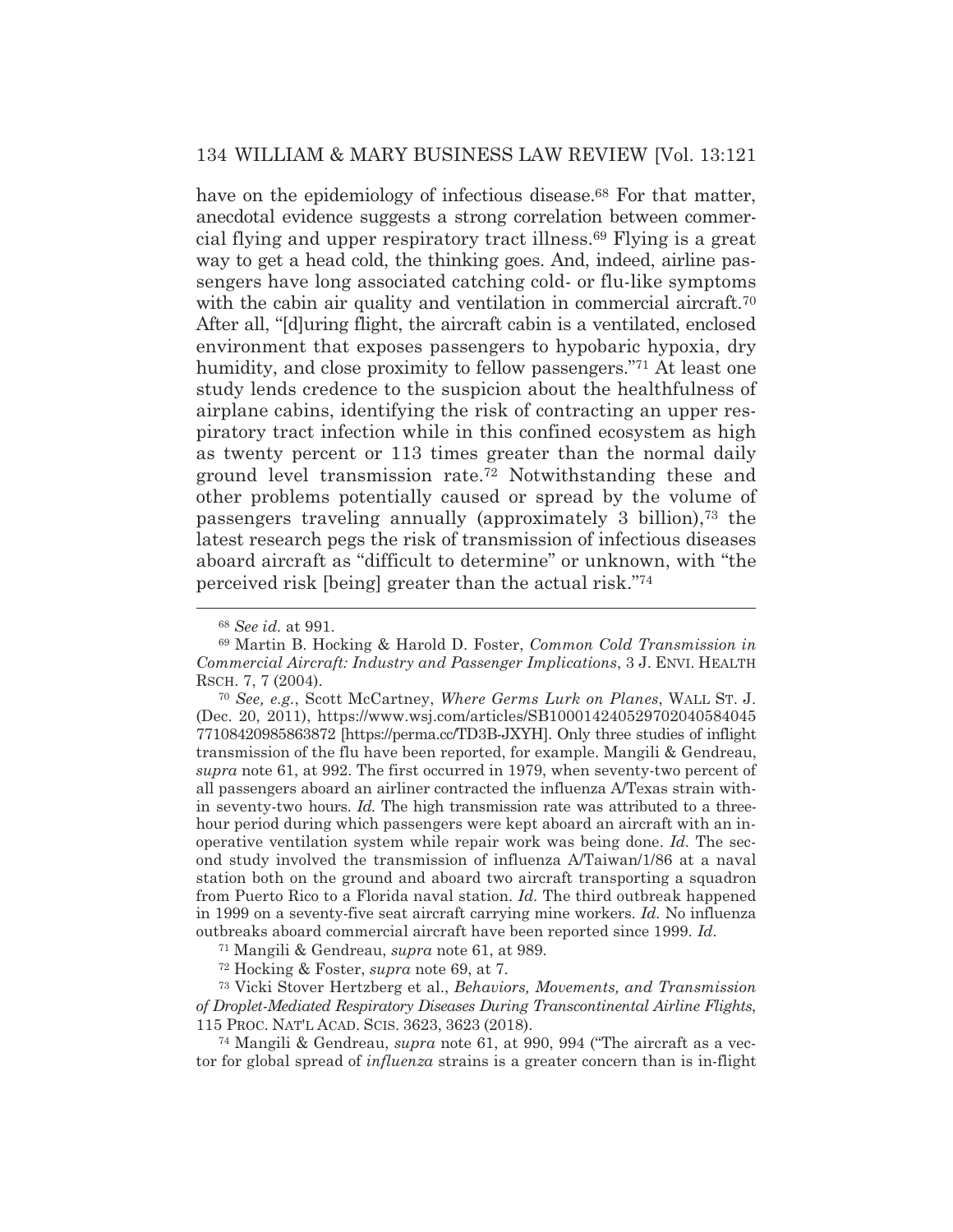#### 2021] AIRLINE IMMUNITY 135

 A silver lining to the COVID-19 pandemic may be that its economic devastation has motivated airlines, airplane manufactures, and regulators to get better answers and to research in a concerted way the behavior of viruses inside jetliners.75 Such efforts to better understand the airline cabin environment and the health of passengers and crew are welcome as the work done by aviation stakeholders several decades ago did not progress terribly far.76 For example, the 2003 outbreak of severe acute respiratory syndrome (SARS) and commensurate reports that a small number of SARS infections occurred on board aircraft prompted Congress to reassess the quality of air aboard airplanes.77 Yet, that research explained that no definitive link between broad, nonspecific health complaints of passengers and flight attendants to possible causes, including cabin air quality, existed, despite the unique and unusual ecosystem of an airplane cabin.78 What is more, no peer-reviewed scientific work had linked cabin air quality and aircraft ventilation with any heightened health risks of flying (as opposed to other modes of transportation).79

 Rather, the leading literature covering the transmission of infectious disease during commercial air travel gravitates toward the idea that risk is most closely correlated with where a passenger is seated, and for how long, in relation to an infected passenger.80 More specifically, according to the World Health Organization (WHO), the primary risk of disease transmission is with a flight time of more than eight hours and sitting within two rows of an infectious passenger.81 As applied to COVID-19,

transmission.") (emphasis added); *see also* Arnold Barnett & Keith Fleming, COVID-19 Risk Among Airline Passengers; Should the Middle Seat Stay Empty? 18 (Aug. 2, 2020) (unpublished manuscript) (on file with author) ("Actually ... covid-19 infections on planes can cause deaths to some people who [are] not passengers (e.g., a 22-year[-old] traveler gets infected, and passes the virus on to his elderly grandparents).").

<sup>75</sup> *See* Mangili & Gendreau, *supra* note 61, at 989.

<sup>76</sup> *See* U.S. GOV'T ACCOUNTABILITY OFF., GAO-04-54, MORE RESEARCH NEEDED ON THE EFFECTS OF AIR QUALITY ON AIRLINER CABIN OCCUPANTS 1 (2004).

<sup>77</sup> *Id.*

<sup>78</sup> *Id.* at 11.

<sup>79</sup> Mangili & Gendreau, *supra* note 61, at 990.

<sup>80</sup> *See id.* at 991.

<sup>81</sup> *Id.*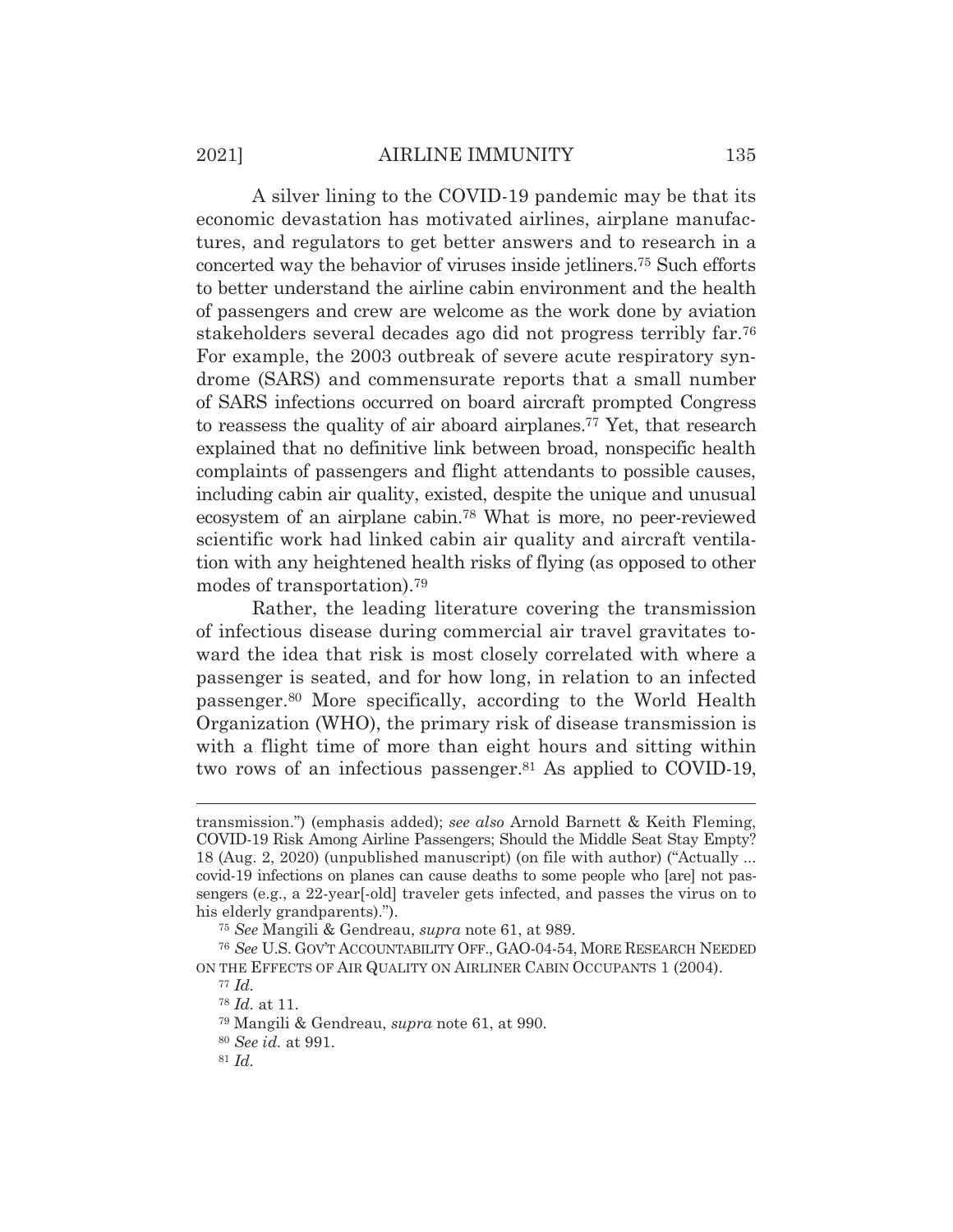researchers estimate that risk depends on the distance between two passengers such that a passenger's infection rate is approximately thirteen percent given physical contact with another contagious person, but essentially falls by a factor of two as the distance from that person increases by one meter.82

 However, the application of the "2-row" rule has found a mixed reception. 83 For example, a paper published in the *Proceedings of the National Academy of Sciences* indicated that a "dropletmediated respiratory infectious disease was unlikely to be directly transmitted beyond [one meter] from the infectious passenger,"84 suggesting a more conservative understanding to public health guidance calling for surveillance of passengers within two rows of an infectious passenger.85

 A different study detailed the need for greater caution. That warning arose from the study of a Hong Kong to Beijing flight that accounted for almost two dozen cases of SARS and more than 300 people (i.e., not passengers) who might have been secondarily affected—all from a single ill passenger.<sup>86</sup> The duration of the flight was three hours and affected passengers who were seated as far as seven rows in front and five rows behind the index passenger, a pattern (see Figure 1, below) that did not follow the typical example of inflight transmission of airborne pathogens (e.g., flight time of more than eight hours and seating within two rows of the index passenger).87 Researchers have offered several explanations for this unexpected outbreak distribution, including that transmission of SARS was a result of a viral plume, that the airplane's cabin filtration system was malfunctioning, or that passengers were infected before or after the flight.<sup>88</sup>

<sup>82</sup> *See* D. Chu et al., *Physical Distancing, Face Masks, and Eye Protection, To Prevent Person-to-Person Transmission of SARS-Cov-2 and COVID-19: A Systematic Review and Meta-Analysis*, 395 LANCET 1973, 1982 (2020).

<sup>83</sup> Vicki Stover Hertzberg & Howard Weiss, *On the 2-Row Rule for Infectious Disease Transmission on Aircraft*, 82 ANNALS GLOB. HEALTH 819, 819 (2017).

<sup>84</sup> Hertzberg et al., *supra* note 73, at 3625.

<sup>85</sup> *Id.*

<sup>86</sup> Mangili & Gendreau, *supra* note 61, at 992.

<sup>87</sup> *Id.*

<sup>88</sup> *Id.* at 991–92.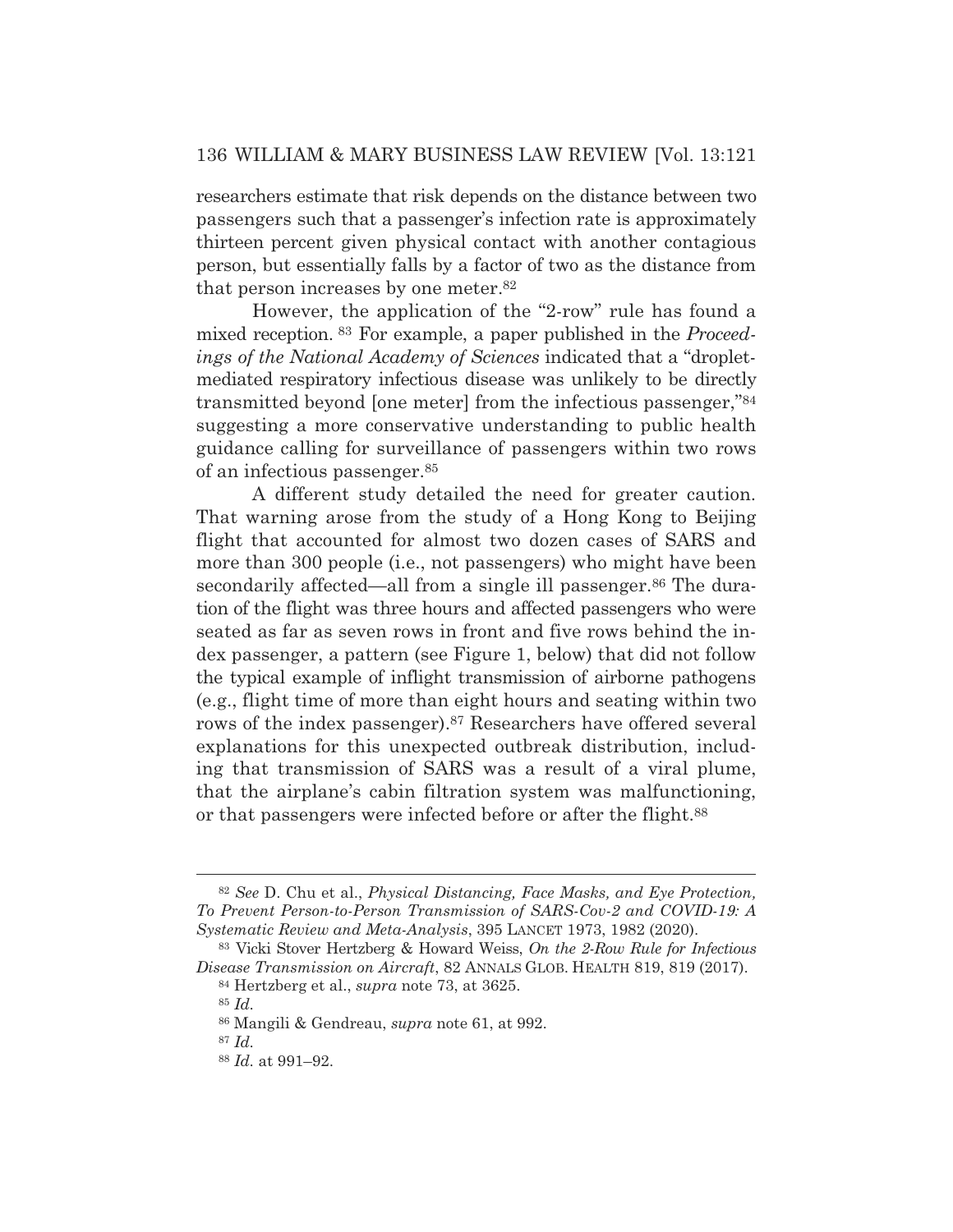

# FIGURE 1. SCHEMATIC DIAGRAM OF SARS OUTBREAK ABOARD HONG KONG-BEIJING FLIGHT (2003)<sup>89</sup>

 While what happened on the Hong Kong to Beijing flight may be anomalous or never fully understood, the regulatory response to news of the super spreading event was impactful.<sup>90</sup> That is, no onboard transmissions of SARS have occurred since March 2003, when the WHO issued specific guidelines for inflight containment of SARS.91 This suggests a powerful influence regulatory or standards setting authorities can exert in the management of airline associated infectious diseases.92 In this regard, the next Section details both the potential and limitations of existing legal and regulatory guidance and governance associated with the transmission of infectious disease aboard aircraft.93

# *B. Disconnects: Global Guidance and National Legislation*

 Just as researchers have long lacked solid epidemiological data about the effects of air quality on aircraft cabin occupants,  $94$  so too have national and international laws and regulations related to infection control measures for air travel failed to achieve an overall coherence or enforceability.95

<sup>89</sup> *Id.* at 991 fig.2.

<sup>90</sup> *Id.* at 992.

<sup>91</sup> *Id.*

<sup>92</sup> *See id.* at 994.

<sup>93</sup> *See infra* Section I.B.

<sup>94</sup> Mangili & Gendreau, *supra* note 61, at 990–91.

<sup>95</sup> *See id.* at 994.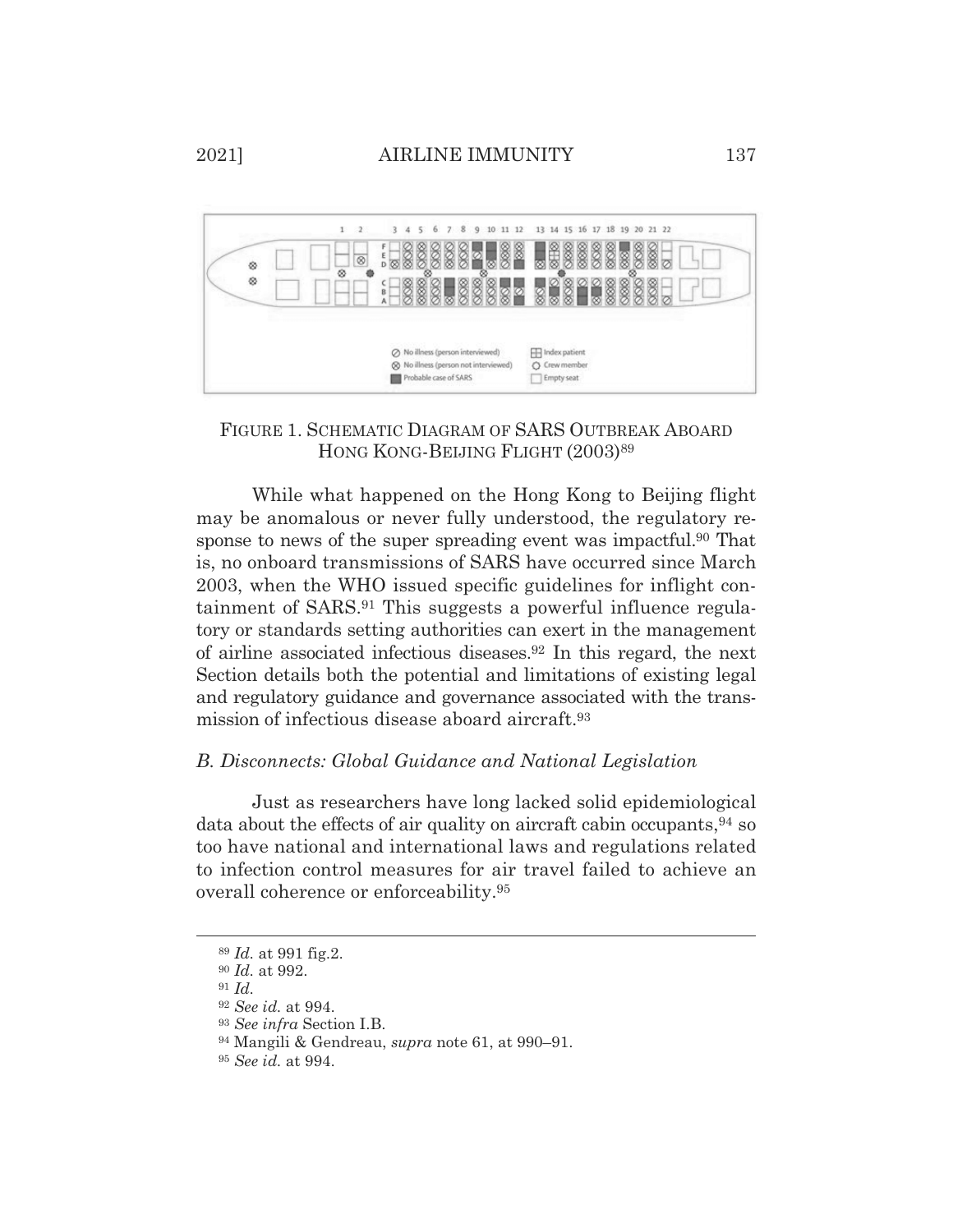Internationally, a number of different public health measures exist to control airline associated infectious disease.<sup>96</sup> Essentially two entities are vested with authority to impact international aviation operations. One is the International Civil Aviation Organization (ICAO), a United Nations body that governs many operational aspects of international aviation.97 A second is the International Air Transport Association (IATA), the trade association of the world's airlines responsible for setting industry technical standards.98 ICAO and IATA frequently coordinate with WHO to provide health related recommendations.99 But this work often runs into significant headwinds in the form of national laws and policies that allow for the discretionary adoption of international controls.100

 As a team of Australian researchers noted in an opinion paper entitled "Guidelines, Law, and Governance: Disconnects in the Global Control of Airline-Associated Infectious Disease," "[n]ational guidance and legislation are uncoordinated across countries, and with no strong evidence underpinning control measures—they are often inconsistent."101 For example, national laws in Australia and New Zealand require usage of insecticides in commercial aviation operations whereas the U.S. Environmental Protection Agency prohibits usage of some insecticides because of potential risks to aircrew.102 In 2013, ICAO encouraged more research into nonchemical disinsection procedures, but "procedures have not changed and airplane disinsection policies and implementation remain inconsistent worldwide."103 These and other control measures for airline associated infectious diseases are thus weak, as perhaps additionally exemplified by the fact that International Health Regulations adopted by almost 200 nations for the purpose of controlling

<sup>96</sup> *Id.*

<sup>97</sup> *About ICAO*, ICAO, https://www.icao.int/about-icao/Pages/default.aspx [https://perma.cc/DMW2-VE3Q].

<sup>98</sup> *Vision and Mission*, INT'L AIR TRANSP. ASS'N (IATA), https://www.iata .org/en/about/mission/ [https://perma.cc/Q43Q-MJCW].

<sup>99</sup> Andrea Grout et al., *Guidelines, Law, and Governance: Disconnects in the Global Control of Airline-Associated Infectious Disease*, 17 LANCET e118, e119 (2017).

<sup>100</sup> *Id.*

<sup>101</sup> *Id.*

<sup>102</sup> *Id.*

<sup>103</sup> *Id.*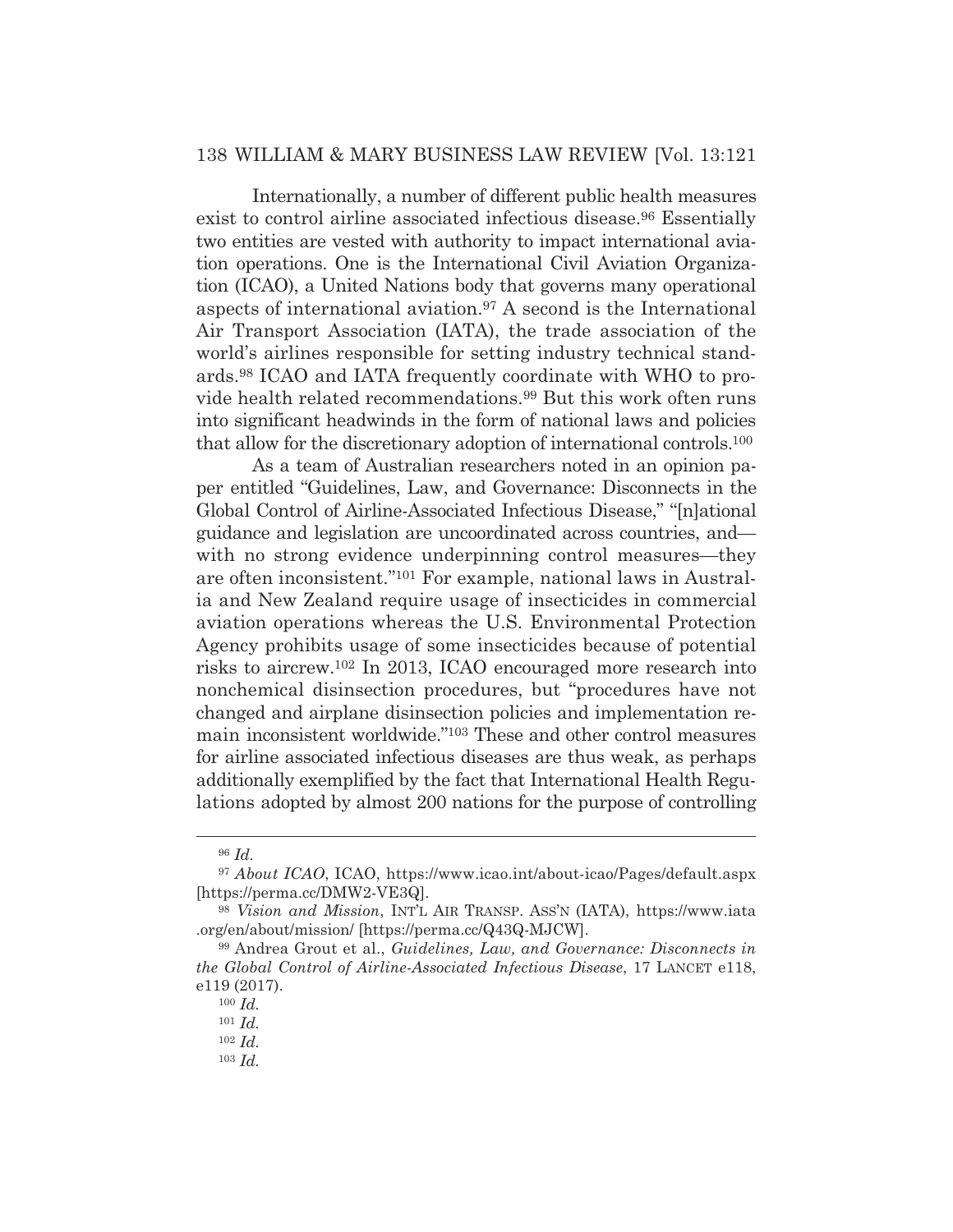the global spread of disease express only one provision relating to air travel—a requirement that the pilots in command merely provide a brief aircraft general declaration of passenger health to ground staff before disembarkation.104

 U.S. law similarly provides a regulatory framework whose effectiveness at mitigating the transmission of infectious disease aboard aircraft is as potentially toothless as international guidelines.105 For example, pursuant to the Public Health Services Act enacted in 2012, Congress authorized the creation of Do Not Board (DNB) list.106 The Center for Disease Control and Prevention (CDC) maintain DNB lists in order to prevent passengers with certain contagious diseases from obtaining a boarding pass for any flight into, out of, or within the United States; the Transportation Security Administration enforces this list for commercial air travel.107 In addition, under the Aviation and Transportation Security Act, the TSA may take actions necessary to mitigate threats to aviation and transportation security, including denying boarding to travelers that the CDC identifies as likely posing a public health threat to passengers or crew.108 Placement on the DNB list is a time consuming process, however, and the strength of these prevention methods is questionable.109

 Apart from government and industry led initiatives, the law vests airlines with self-executing authority to refuse to transport passengers they consider to be health risks, including that the passengers present a threat to spread communicable diseases or infections.110 But, the applicable law—the Air Carrier Access Act

<sup>107</sup> *FAQs for Public Health Do Not Board and Lookout Lists*, CTRS. FOR DISEASE CONTROL AND PREVENTION (May 16, 2019), https://www.cdc.gov/quaran tine/do-not-board-faq.html [https://perma.cc/VNV3-GWPX].

108 49 U.S.C. § 114.

109 Kathryn Brown, *Please Expect Turbulence: Liability for Communicable Disease Transmission During Air Travel*, 66 DEPAUL L. REV. 1081, 1103 (2017).

<sup>110</sup> *See* 14 C.F.R. § 382.21(b) (2016) (citing 14 C.F.R. § 382.19(c)(1)–(2)). In distinguishing communicable disease or condition from a disability, the regulations

<sup>104</sup> *Id.*

<sup>105</sup> *See id.* at e120.

<sup>106 42</sup> U.S.C. §§ 264–65; *see also* Criteria for Requesting Federal Travel Restrictions for Public Health Purposes, Including for Viral Hemorrhagic Fevers, 80 Fed. Reg. 16400 (Mar. 27, 2015); Dep'ts of Health and Hum. Servs. Ctrs. for Disease Control and Prevention, *Federal Air Travel Restrictions for Public Health Purposes—United States, June 2007*–*May 2008*, 57 MORBIDITY & MORTALITY WEEKLY REP. 1009, 1009 (2008).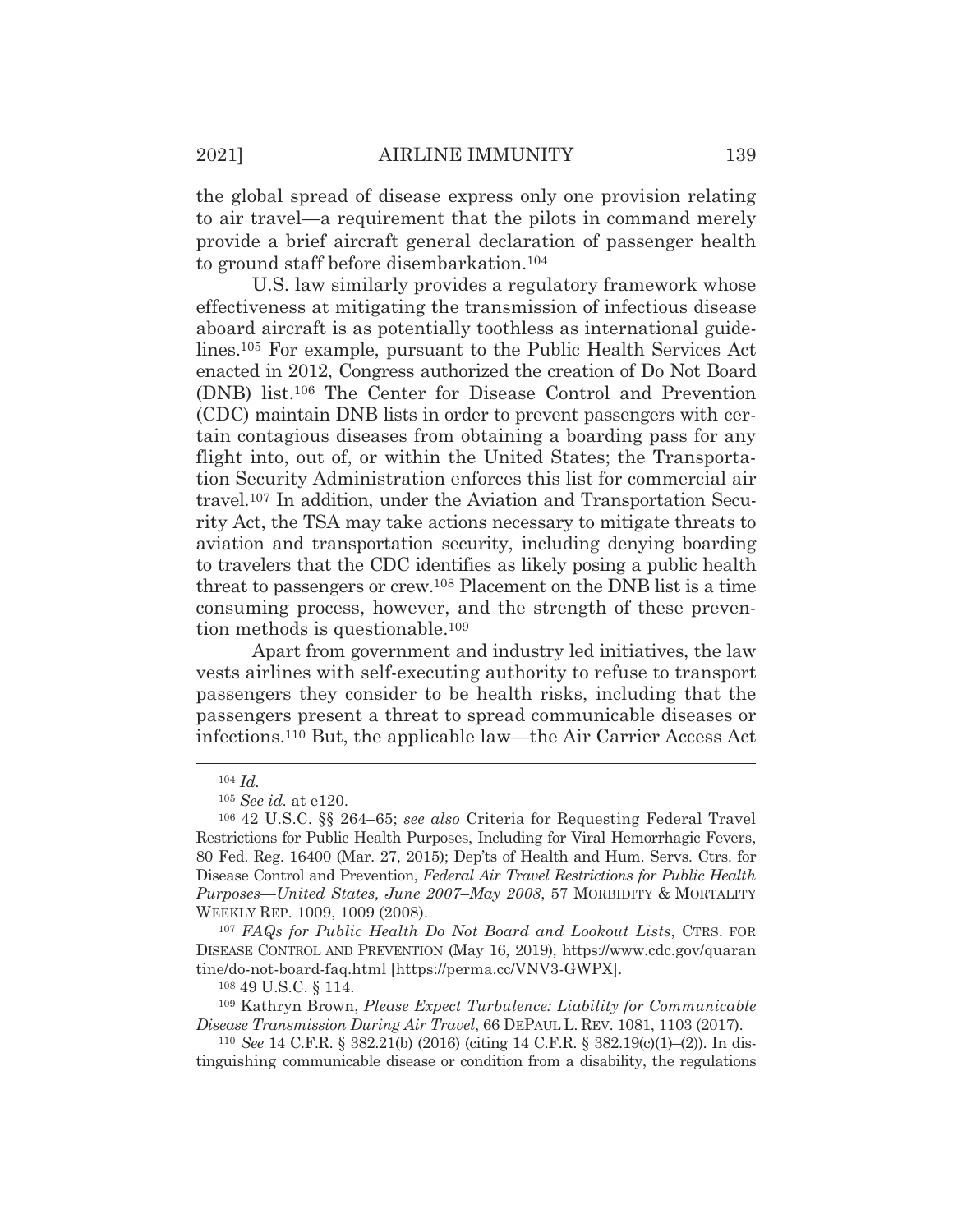$(ACAA)$ —is an antidiscrimination law in nature.<sup>111</sup> As such, airlines are not permitted to limit a passenger's access to transportation on the mere basis that the passenger has a communicable disease or other condition by, for example, refusing to transport the passenger, delaying the passenger's transportation (e.g., requiring the passenger to take a later flight), imposing on the passenger any condition, restriction, or requirement not imposed on other passengers, or requiring the passenger to provide a medical certificate.112 Rather, under the terms of the ACAA, an airline may bar a passenger from boarding a flight only after first determining a passenger's condition poses a "direct threat"113—an assessment fraught with difficulty and potential liability for the airline itself, among other reasons because airline personnel are not necessarily qualified to make this medical determination and because the tests airlines may be asked to use are not themselves foolproof.<sup>114</sup>

 Even with perfect information, the process to establish a "direct threat" involves many steps and presents many judgment calls.115 First, the, ACAA permits (though does not require) airlines to "rely on directives issued by public health authorities," including the U.S. Centers for Disease Control or Public Health Service or comparable agencies in other countries, or the WHO.116 The ACAA also explicitly requires airlines to determine the existence of a "direct threat" by considering "the significance of the consequences of a communicable disease and the degree to which it can be readily transmitted by casual contact in an aircraft cabin environment."117 In this context, the regulations disallow airlines

<sup>113</sup> *See id.*

<sup>114</sup> *See* 14 C.F.R. § 382.21(b)(1)–(2)*; see also* Scott McCartney, *Why Airlines Let Sick Passengers on Flights*, WALL ST. J. (June 21, 2021), https://www-wsj-com .cdn.ampproject.org/c/s/www.wsj.com/amp/articles/why-airlines-let-sick-passen gers-on-flights-11623848201 [https://perma.cc/Z9DU-AZ6K]; Scott McCartney, *The Airline Bet on Covid Tests*, WALL ST. J., Dec. 17, 2020, at A11 (reporting about fake negative test certificates cropping up for sale and forgery concerns).

115 14 C.F.R. § 382.21 (2016).

117 14 C.F.R. § 382.21(b)(1)–(2).

provide that an airline is not permitted to "refuse to provide transportation to a passenger with a disability because the person's disability results in appearance or involuntary behavior that may offend, annoy, or inconvenience crewmembers or other passengers." 14 C.F.R § 382.19(b). 111 *See* 14 C.F.R. § 382.1. 112 *See* 14 C.F.R § 382.21(a)(1)–(4).

<sup>116</sup> *See* 14 C.F.R. § 382.21(b)(1).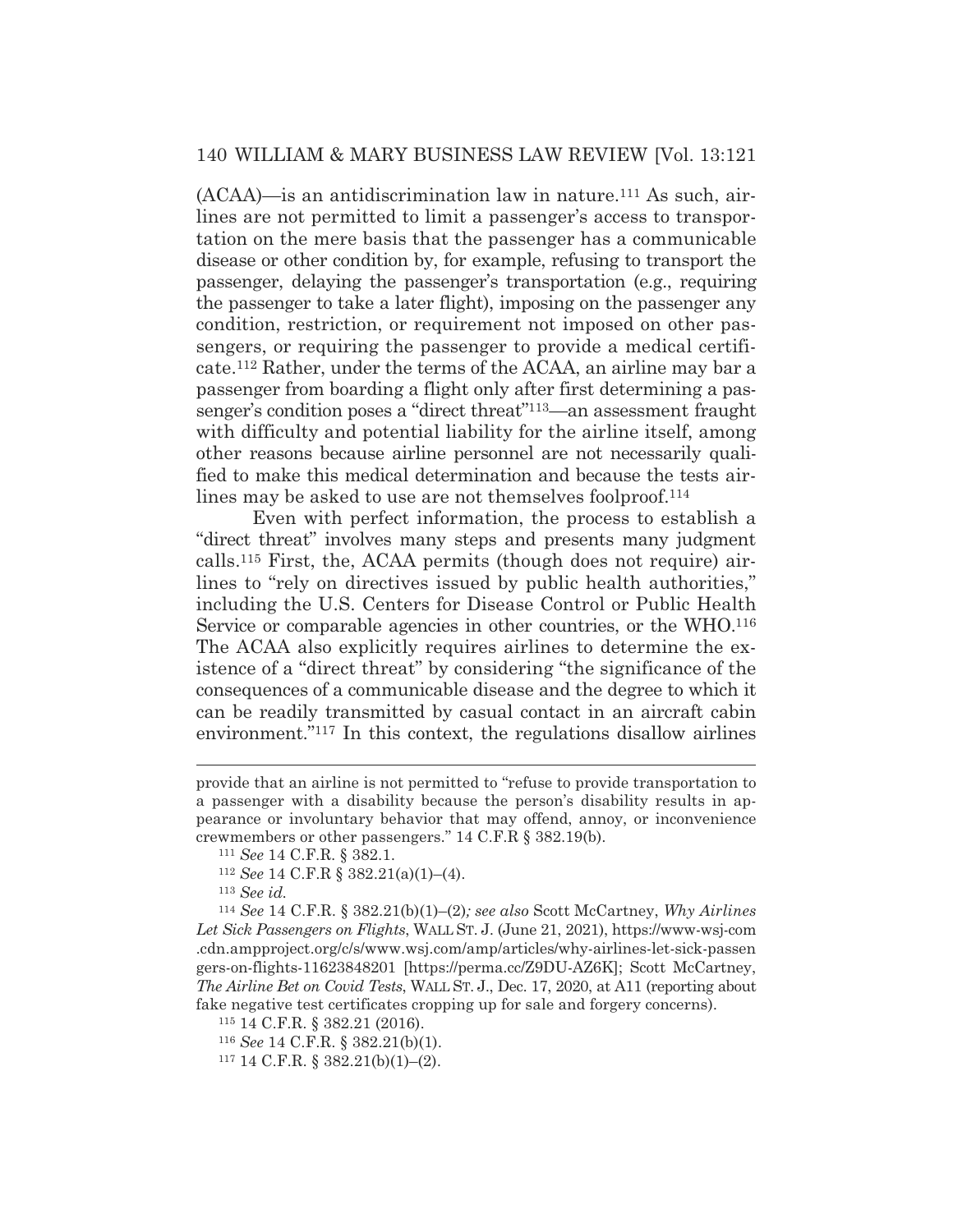from characterizing a passenger with the common cold as a "direct threat" because colds do not have severe health consequences even if they are readily transmissible in an aircraft cabin environment.118 Nor would a passenger who is HIV-positive or who has AIDS be a "direct threat" because, though posing "very severe health consequences," those diseases are not readily transmissible in an aircraft carrier.<sup>119</sup> In contrast, the regulations expressly recognize Severe Acute Respiratory Syndrome (SARS) as a "direct threat" insofar as "SARS may be readily transmissible in an aircraft cabin environment and has severe health consequences. Someone with SARS probably poses a direct threat."120 Neither regulators nor courts have yet assessed whether or how the ACAA would apply in terms of COVID-19, though it ostensibly seems more akin to SARS (a "direct threat") than HIV or the common cold (not "direct threats").121

 In any case, even a passenger with a communicable disease that meets the "direct threat" criteria of the ACAA has a pathway to flying.122 Such a passenger can present a carrier with a medical certificate describing measures for preventing transmission of the disease during the normal course of the flight,123 at which point the airline must provide transportation to the passenger, unless the airline is "unable to carry out the measures."124 What is more, airlines may require that a passenger with a medical certificate undergo additional medical review if there is a legitimate medical reason for believing that there has been a significant adverse change in the passenger's condition since the issuance of the medical certificate or that the certificate significantly understates the passenger's risk to the health of other persons on the

 $124$  14 C.F.R. § 382.21(c). The regulations elaborate that "a medical certificate is a written statement from the passenger's physician saying that the disease or infection would not, under the present conditions in the particular passenger's case, be communicable to other persons during the normal course of a flight." Id. The medical certificate must state any conditions or precautions that would have to be observed to prevent the transmission of the disease or infection to other persons in the normal course of a flight. *Id.* A medical certificate must also be dated within ten days of the date of the flight for which it is presented. *Id.*

<sup>118 14</sup> C.F.R. § 382.21(b)(2) (ex. 1).

<sup>119</sup> *Id.* (ex. 2).

<sup>120</sup> *Id.* (ex. 3). 121 14 C.F.R. § 382.21. 122 *Id.*

<sup>123</sup> *See id.*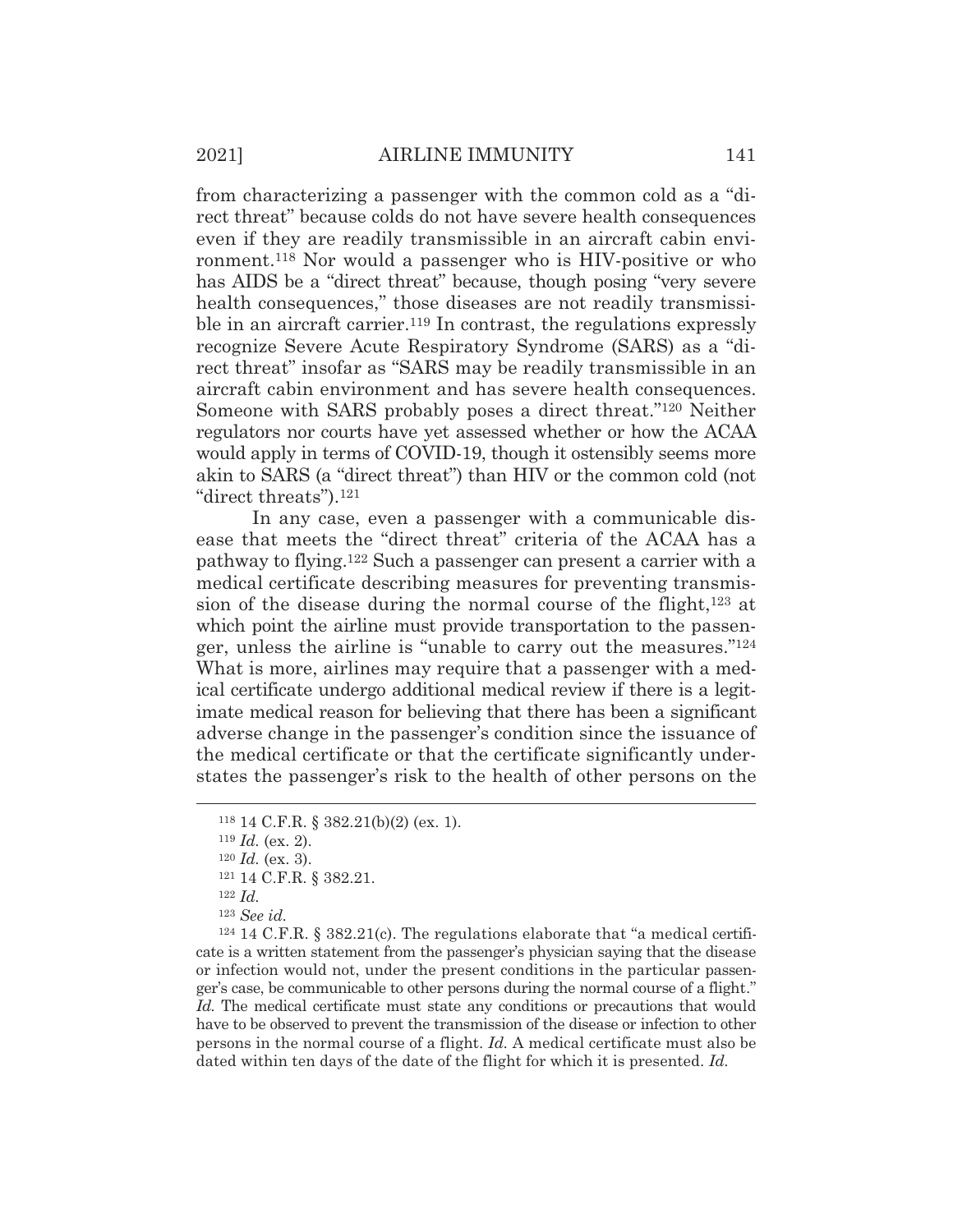flight.125 If the results of this medical review demonstrate that the passenger, notwithstanding the medical certificate, is likely to be unable to complete the flight without requiring extraordinary medical assistance (e.g., the passenger has apparent significant difficulty in breathing, appears to be in substantial pain, etc.) or would pose a direct threat to the health or safety of other persons on the flight, the carrier may limit the passenger's access to transportation as otherwise prohibited under  $\S 382.21(a)$ <sup>126</sup>

 Generally, if an airline's actions result in the postponement of a passenger's travel, it must permit the passenger to travel at a later time (i.e., up to ninety days from the date of the postponed travel) at the fare that would have applied to the passenger's originally scheduled trip without penalty, or at the passenger's discretion, provide a refund for any unused flights, including return flights.127 Moreover, if an airline takes action that restricts a passenger's travel, it must, on the passenger's request, provide a written explanation within ten days of the request.<sup>128</sup> On March 2, 2020, however, the United States Department of Transportation (DOT) modified this regulatory framework by issuing an Enforcement Notice related to the ability of airlines to refuse transportation to a passenger who has or may have COVID-19.129 It relieved airlines of the obligation to obtain a medical certificate from a passenger as a precondition of a decision to deny boarding, but held airlines to their responsibility to otherwise accommodate a passenger impacted by an adverse decision:

> As a matter of prosecutorial discretion, the Enforcement Office will not enforce the requirement that airlines first request a medical certificate before denying boarding to individuals who have been screened by airlines, and are suspected of having COVID-19 on flights to the United States from countries with travel health notices issued by CDC stemming from the COVID-19 epidemic. 130

<sup>125</sup> *See id.*

<sup>126</sup> *See id.*

<sup>127</sup> *See* 14 C.F.R. § 382.21(d).

<sup>128</sup> *See* 14 C.F.R. § 382.21(e).

<sup>129</sup> *See* U.S. DEP'T OF TRANSP., ENFORCEMENT NOTICE REGARDING DENYING BOARDING BY AIRLINES OF INDIVIDUALS SUSPECTED OF HAVING CORONAVIRUS 3 (2020) [hereinafter ENFORCEMENT NOTICE].

<sup>130</sup> *Id.*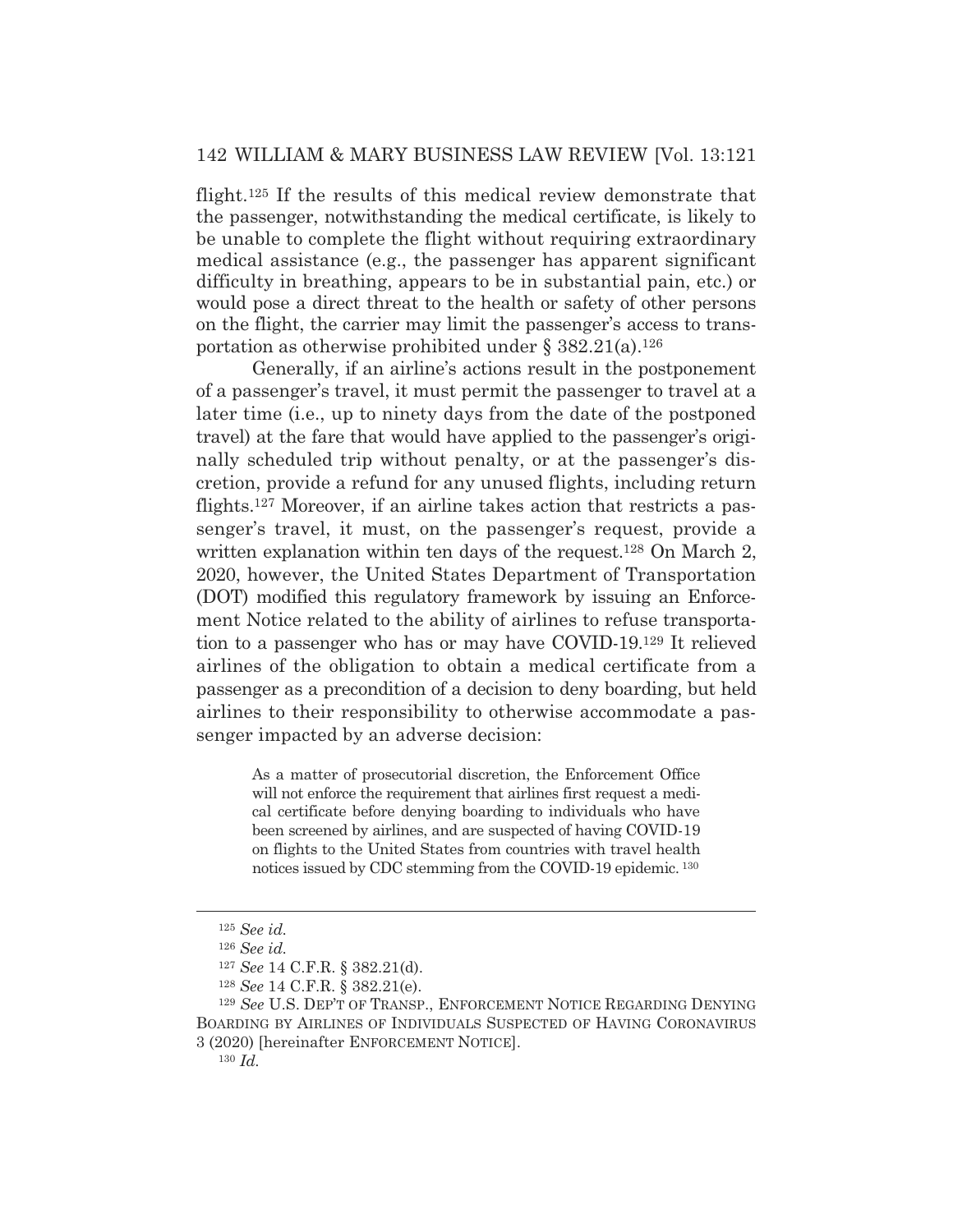The potential for COVID-19 to spread rapidly and cause severe disease and death highlights the fact that obtaining a medical certificate would likely not be sufficient to demonstrate that a passenger is not a direct threat to the health or safety of others.131 There are no known measures that will prevent the transmission of COVID-19 in a closed environment, such as an aircraft.132

 The Enforcement Office cautions airlines that this enforcement policy does not change their current obligation to allow passengers to travel at a later time if the passenger's travel had to be postponed, or provide a refund to the passenger for any unused flights.133 This policy also does not affect the obligations of airlines to provide a written explanation to the passenger of the reason that the passenger's travel was restricted.134

 Suffice it to say that refusing to transport a passenger is burdensome for airlines and presents a number of potentially insurmountable administrative and practical challenges, not to mention the prospect of an enforcement action alleging discrimination.135 The ACAA not only requires airlines to make determinations in matters for which they are not qualified (or, at least, are less qualified than say health care providers) to assess the threat of pathogens,136 but also demands that airlines make a preflight

<sup>131</sup> *See id.*

<sup>132</sup> *See id.*

<sup>133</sup> *See id.*

<sup>134</sup> *See id.*

<sup>135</sup> Interestingly, there is no private right of action under the ACAA. Madison Gafford, *Taking an Independent Look at the Air Carrier Access Act: Why No Private Right of Action Exists*, 84 J. AIR L. & COM. 135, 135 (2019). As such Part 382 (as the ACAA is also known) an airline is faced only with regulatory liability and DOT enforcement actions that result in a civil fine or civil penalty. *See* Tom Stilwell, Keep Calm and Fly On: Your Essential Guide to the Air Carrier Access Act 17 (2015) (unpublished manuscript) (on file with BakerHostetler LP). That said, Part 382 and the Federal Aviation Regulations may define the standard of care applicable to claims by passengers arising out of the spread of COVID-19. 14 C.F.R.  $\S$  382.19(c)(4) ("If your actions are inconsistent with any of the provisions of this part, you are subject to enforcement action under Subpart K of this part."). *See* Allison M. Surcouf & Marissa N. Lefland, *An Overview of Federal Law Governing the Carriage of Passengers Who May Have a Communicable Disease on International Flights* (Mar. 16, 2020), https://con donlaw.com/2020/03/an-overview-of-federal-law-governing-the-carriage-of-pas sengers-who-may-have-a-communicable-disease-on-international-flights/ [https:// perma.cc/YW82-DZS6].

<sup>136</sup> *See* Surcouf & Lefland, *supra* note 135.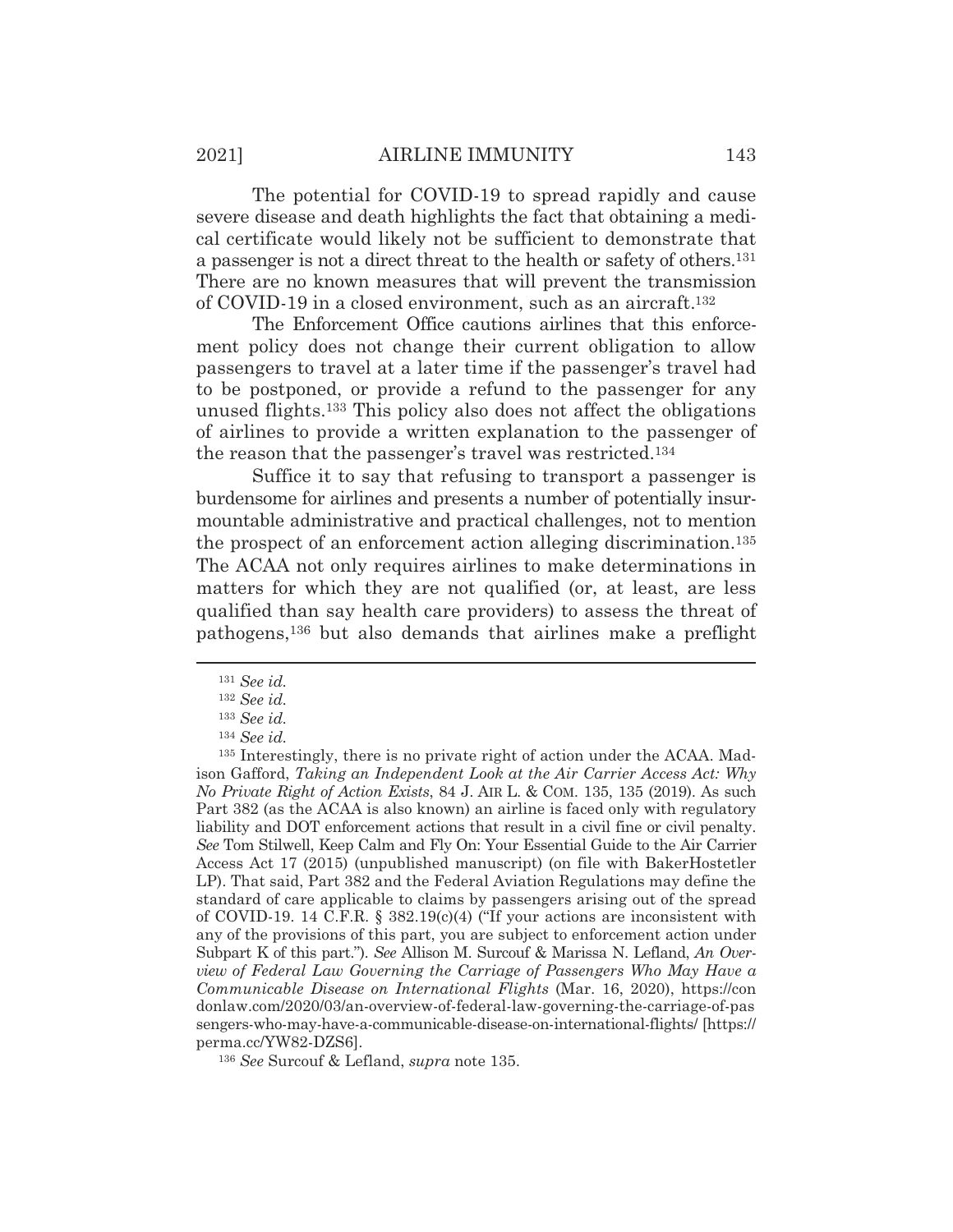diagnosis where inadequate information<sup>137</sup> exists about the transmission of infectious disease in civil aircraft.138 This is unlikely to succeed as researchers have noted that "[c]onsiderable debate continues about the effectiveness and practicality of screening passengers at entry, exit, or both."139

# II. CONSUMER PROTECTION AND AIRLINE IMMUNITY

 The previous Sections of this Article identified leading research concerning the risk of infectious disease spreading aboard civil aircraft, outlined existing national and international laws and regulatory gaps and problems related to the enforceability of health mitigation measures in civil aviation, and described the legal mechanisms by which airlines themselves can safeguard their aircraft from passengers who pose a direct threat.140

 This Section examines airline liability for commercial claims sounding in tort and contract as a general matter. It does so first by qualitatively describing the Airline Deregulation Act and its impact on the relationship between airlines and their passengers, and second, empirically, by evaluating a split among the federal circuit courts of appeals in the interpretation of the law's sweeping preemption provision. Finally, it presents an important and nuanced contract based exception to preemption. Taken together, the content in this Section, coupled with the discussion in Part I, *supra*, will inform a policy based analysis in Part III that evaluates whether a healthful aircraft cabin is an issue of "safety" or "service"—in other words whether or not private claims related to the transmission of infectious diseases are, or should be, preempted under the Airline Deregulation Act and national aviation safety laws.

<sup>137</sup> *See* ENFORCEMENT NOTICE, *supra* note 129, at 2–3.

<sup>138</sup> *See* Surcouf & Lefland, *supra* note 135.

<sup>139</sup> Grout et al., *supra* note 99, at e119–20 ("Further research must be prioritized before national and international legislation can take a consistent, evidence-informed approach to screening, because flight duration and pathogen transmission dynamics are just two important factors that challenge one-sizefits-all recommendations.").

<sup>140</sup> *See supra* Part I and accompanying text.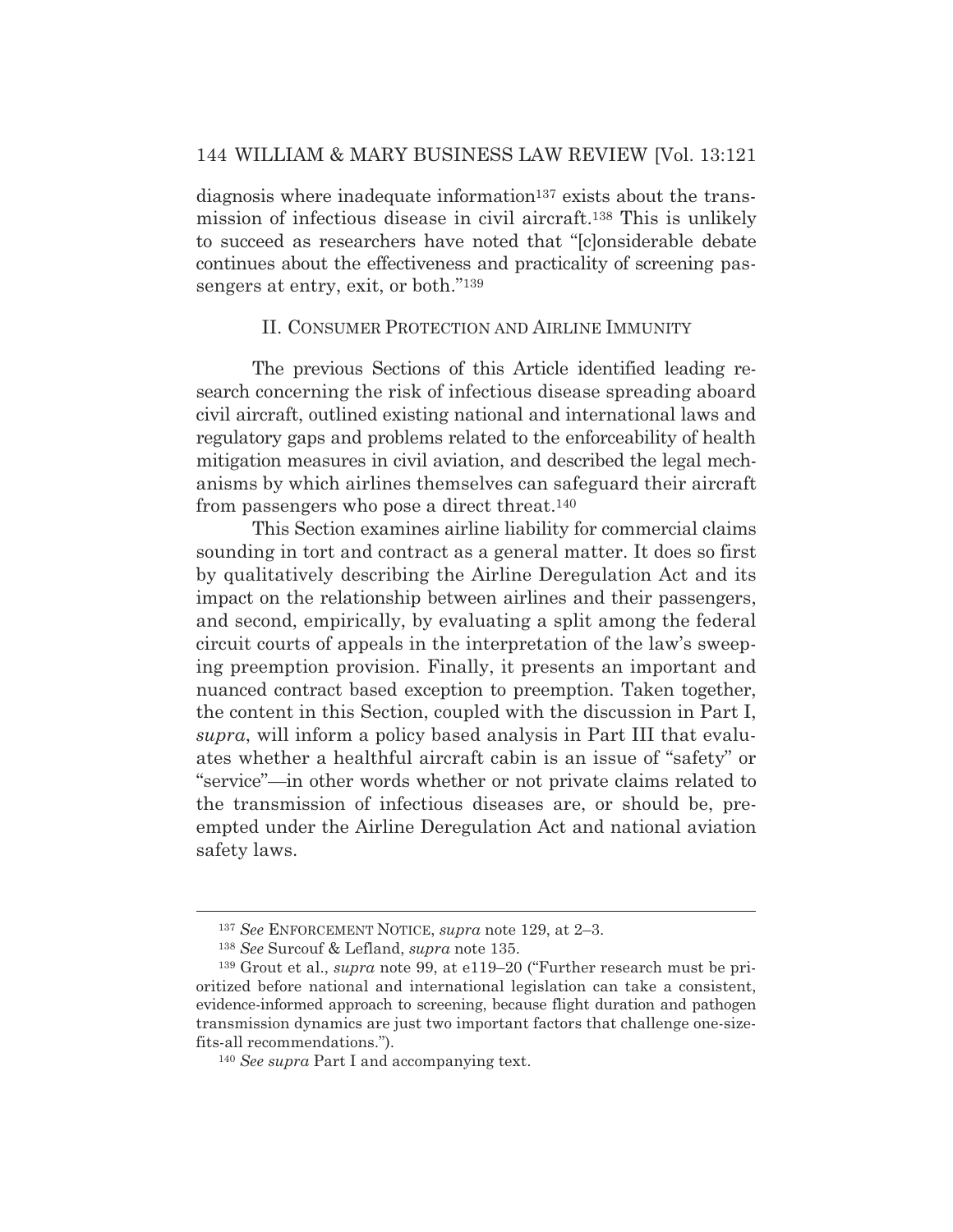#### *A. Understanding Federal Preemption*

 The risk to commercial aviation posed by transmissible diseases, like COVID-19, may have complicated the airline-passenger relationship, but it certainly did not worsen it.141 The deteriorating state of passengers' rights has been years in the making as a function of the special legal protections air carriers have under the Airline Deregulation Act.142 The law's breadth is nearly without comparison,143 giving an entire industry a unique status in everyday commerce by virtue of granting airlines complete immunity from state consumer protection laws.144 To be sure, the economic policies and assumptions underpinning deregulation are defensible—albeit debatable and not fully realized.145 Additionally, the law's resulting benefits, low fares being the most prominent, are consistently prized by most consumers over and above other features of commercial air transportation.146

 But, an unintended consequence of the Airline Deregulation Act has been the gallingly bad things airlines sometimes do to their customers, from imposing add on and ancillary fees for offerings that were once standard and expected, to sometimes leaving travelers stranded, to shrinking seat size, to losing and damaging belongings, to bumping passengers from flights when they have a ticket, to forcing families to pay fees to sit together.<sup>147</sup> Among the more horrendous example*s* to have gone "viral" is that of police, at the summoning of an airline, dragging a bloodied passenger off

<sup>141</sup> *See* Morales v. Trans World Airlines, Inc., 504 U.S. 374, 418 (1992). 142 *See id.* at 418–19.

<sup>143</sup> *See id.* at 384 (analogizing the preemptive sweep of the Airline Deregulation Act with a since amended version of the Employee Retirement Income Security Act of 1974 (ERISA), 29 U.S.C. § 1144(a), which preempted all state laws "insofar as they ... relate to any employee benefit plan."). 144 *See id.* at 374.

<sup>145</sup> *See* James W. Callison, *Airline Deregulation—Only Partially a Hoax: The Current Status of the Airline Deregulation Movement*, 45 J. AIR L. & COM. 961, 964 n.4 (1980) (noting that before deregulation, "[v]arious public opinion polls had shown that the airlines consistently ranked at the very top among all industries in terms of consumer satisfaction and confidence.").

<sup>146</sup> *See id.* at 968.

<sup>147</sup> *See* Scott McCartney, *Airline Rules are up for Review*, WALL ST. J., Feb. 8, 2018, at A11 [hereinafter *Airline Rules*].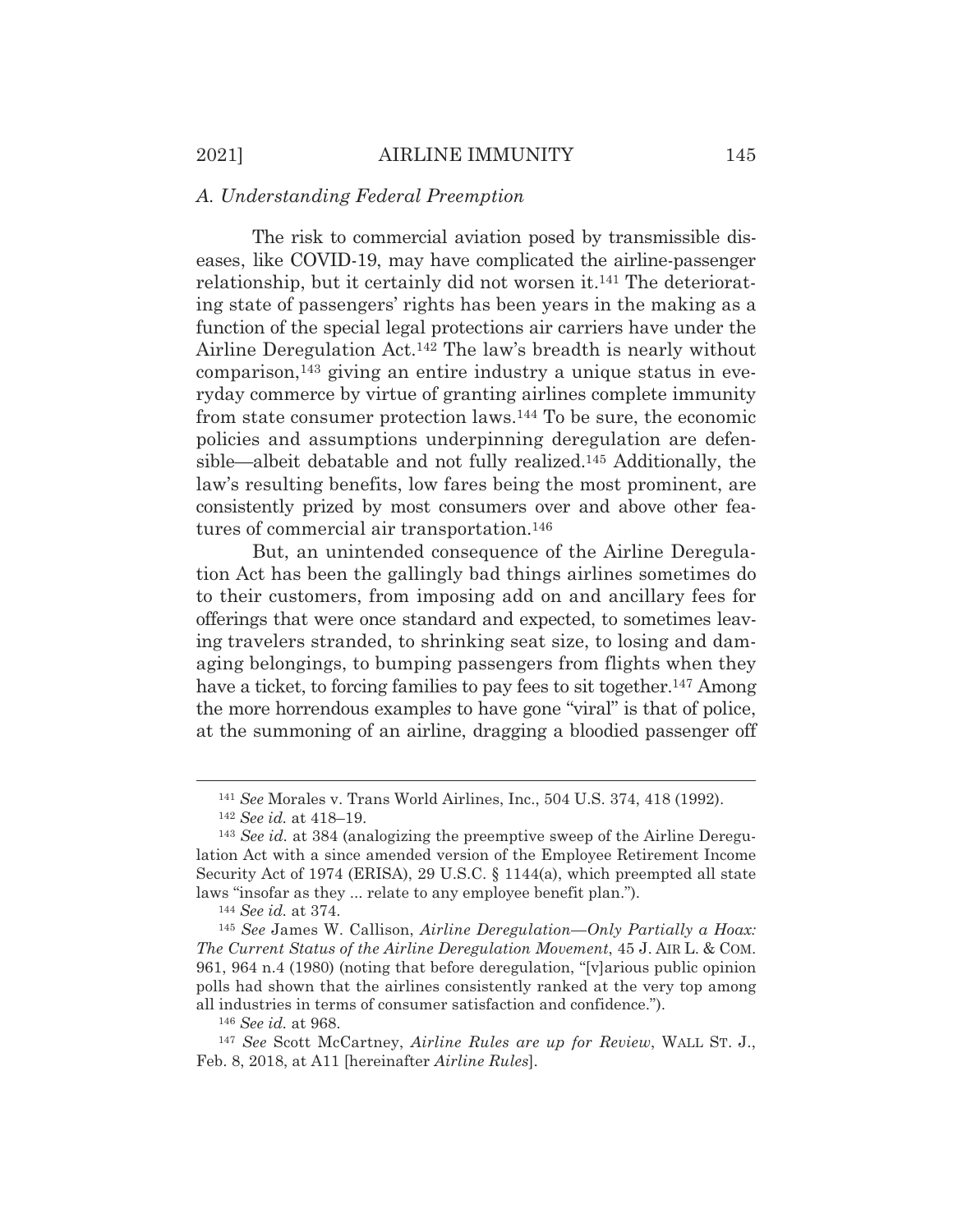a plane,<sup>148</sup> and a seven hour international trip that suffered four different mechanical problems that kept a flight grounded three days in a row with passengers boarding and taxiing out each day only to end up back in the terminal standing in lines to reenter the airport, collect luggage, and ride shuttles to hotels.149 Each episode was a "case study of the choices airlines make when flights go badly wrong, and how ... it went worse fast."150

 In fact, barring external regulatory interventions, airlines have little legal internal compunction, as opposed to innately market borne incentives and notions of good will, to do the right thing by their passengers—or at least those passengers in the nonpremium classes.151 This is by design as Congress, in enacting the Airline Deregulation Act, sought to encourage "maximum reliance on competitive market forces" and on actual and potential competition.152 To effect this policy, lawmakers expressly prohibited the enactment or enforcement of any nonfederal "law, rule, regulation, standard, or other provision having the force and effect of law relating to airline prices, routes, or services."153 In other words, the economic dimension of commercial aviation—codified in the Airline Deregulation Act by the terms "prices, routes, and service[s]"—are matters of federal law exclusively.154 Consequently, the consumer protection laws applicable to local and interstate firms like hotels, car dealerships, cruise ships, movie theaters, and nearly any other retailer and consumer facing business do not apply to airlines.155

<sup>148</sup> *See, e.g.*, Lindsey Bever, *Doctor Who Was Dragged, Screaming, from United Airlines Flight Finally Breaks Silence*, WASH. POST (Apr. 9., 2019), https://www .washingtonpost.com/transportation/2019/04/09/doctor-who-was-dragged-scream ing-united-airlines-flight-finally-breaks-silence/ [https://perma.cc/J97G-3UH3].

<sup>149</sup> *See* Scott McCartney, *The American Flight that Wouldn't Take Off*, WALL ST. J., Sept. 26, 2019, at A13 (reporting that passengers had reached their emotional limits and "broke down": "Some sobbed uncontrollably [while others] screamed at airline employees they were out of vital medicine ... or were losing thousands of dollars of work pay.").

<sup>150</sup> *Id.*

<sup>151</sup> *See* Morales v. Trans World Airlines, Inc., 504 U.S. 374, 379 (1992).

<sup>152</sup> *See id.* at 378 (quoting 49 U.S.C. § 1302(a)(4), (9)).

<sup>153 49</sup> U.S.C. § 41713(b)(1).

<sup>154</sup> *Id.*

<sup>155</sup> *See id.*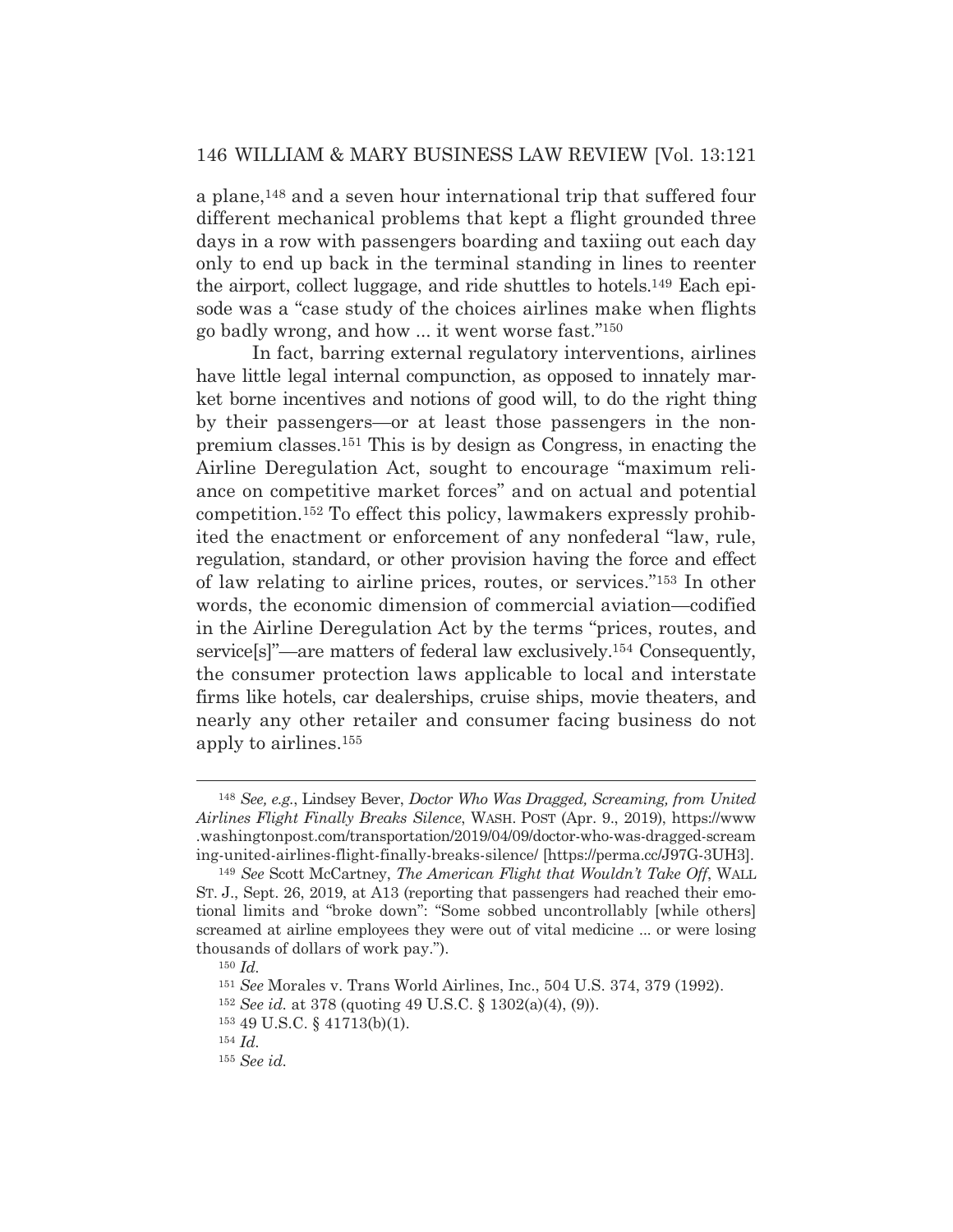The federal character of aviation law is not inherently problematic. In fact, it is explicable given the national goal of centralized authority over innately interstate activities.156 But, the substance of federal aviation laws raise concerns insofar as they are generally silent on consumer protection issues or else clear in their intent to deprive consumers of private rights of action.157 What is more, the majority of federal courts of appeal that have considered the Airline Deregulation Act have expansively defined the terms "prices, routes, and service[s]," and construed the anteceding phrase "relating to," to mean that essentially any state law claim having a connection to airline economics is preempted as a matter of law.158 Consequently, passengers are routinely left without any rights or remedies for practices that would be actionable under state law if undertaken by almost any nonairline business.159 Indeed, airline passenger consumer protection grievances rarely advance or survive beyond the pleading or motion to dismiss stage.160

 Thus, aggrieved passengers are often left with no choice but the extraordinary one of lobbying members of Congress to pass laws that address and resolve problems best avoided at the ticket counter.161 But, even if Congress is amenable to crafting legislation aimed at fortifying passengers' rights (as it sometimes is on a bipartisan basis), the rule-making process rarely offers timely or complete relief.162 Altogether, then, passengers with claims tied to airline practices and policies must overcome enormous legislative and judicial hurdles codified in the Airline Deregulation Act and predicated on the theory that consumer choice should be the primary tool for disciplining unpopular business decisions.163 Choose a different airline next time, in other words.

<sup>156</sup> *See id.*

<sup>157</sup> *See Airline Rules*, *supra* note 147, at A11.

<sup>158</sup> *See infra* Section III.B and accompanying text.

<sup>159</sup> *See* 49 U.S.C. § 41713(b)(1).

<sup>160</sup> *See* Scott Dodson, *A New Look at Dismissal Rates in Federal Civil Cases*, 96 JUDICATURE 127, 128 (2012).

<sup>161</sup> *See Airline Rules*, *supra* note 147, at A11.

<sup>162</sup> *See id.*

<sup>163</sup> *See* Morales v. Trans World Airlines, Inc., 504 U.S. 374, 378–79 (1992).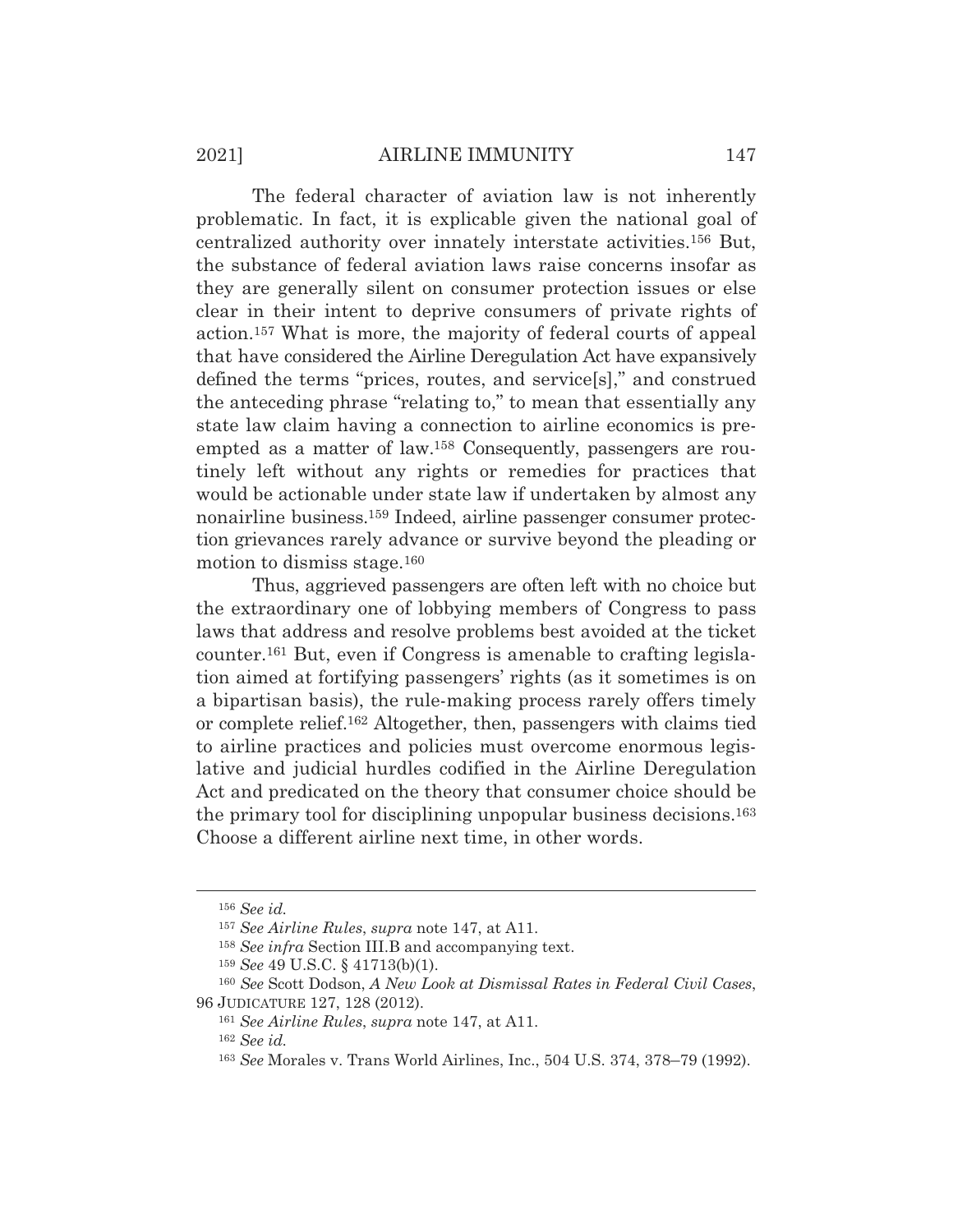In fairness, the overwhelming majority of the millions of passengers who travel by air daily are satisfied customers,164 and the Airline Deregulation Act neither leaves airlines totally unsupervised nor passengers entirely defenseless in the consumer protection space.165 The U.S. Department of Transportation (DOT) is vested with jurisdiction to enforce consumer concerns or violations.166 As the Supreme Court recognized, this authority is vast and exclusive,<sup>167</sup> effectively stripping even state attorneys' generals of their traditional mandate to enforce general consumer protection statutes against any business operating within their jurisdiction.168 The DOT has on various occasions promulgated and enforced rules responsive to public outrage over airline fiascos like holding people on planes for eight hours or more in poor weather conditions (i.e., tarmac delay rule), bumping low fare customers off planes to seat higher paying passengers, or broadcasting misleading advertisements.169 In 2018, moreover, a bipartisan Congress required the DOT to hire an Aviation Consumer Advocate to help travelers resolve service complaints, audit the DOT's handling of such complaints, and make recommendations to improve enforcement of aviation consumer protection rules.<sup>170</sup> In connection with the COVID-19 pandemic during which airlines ignored federal law by forcing passengers to take vouchers for cancelled trips,171 the DOT twice issued an Enforcement Notice warning

<sup>164</sup> *Attentive Flight Crews, Flexible Fares and Charges During the Pandemic Drive Record High Customer Satisfaction with North American Airlines, J.D. Power Finds*, J.D. POWER (May 12, 2021), https://www.jdpower.com/business /press-releases/2021-north-america-airline-satisfaction-study [https://perma .cc/Z3FC-MYGC].

<sup>165</sup> *See Airline Rules*, *supra* note 147, at A11.

<sup>166</sup> *See* Am. Airlines v. Wolen, 513 U.S. 219, 228 n.4 (1995).

<sup>167</sup> *See Morales*, 504 U.S. at 378–79 (1992).

<sup>168</sup> *See id.* at 391; *see also Airlines Aren't Making It Easy*, *supra* note 20, at A9 (reporting that Colorado's attorney generally appealed to the DOT in light of many complaints about Frontier Airline's ninety day rebooking expiration on its credits).

<sup>169</sup> *Airline Rules*, *supra* note 147, at A11.

<sup>170</sup> FAA Reauthorization Act of 2018, Pub. L. No. 115-254, 132 Stat. 3358, 3337–38.

<sup>171</sup> *Airline Rules*, *supra* note 147, at A9 ("A credit from a store is usually straightforward. A credit from an airline can be anything but: It's often hard to use, and you may never get back all your money.").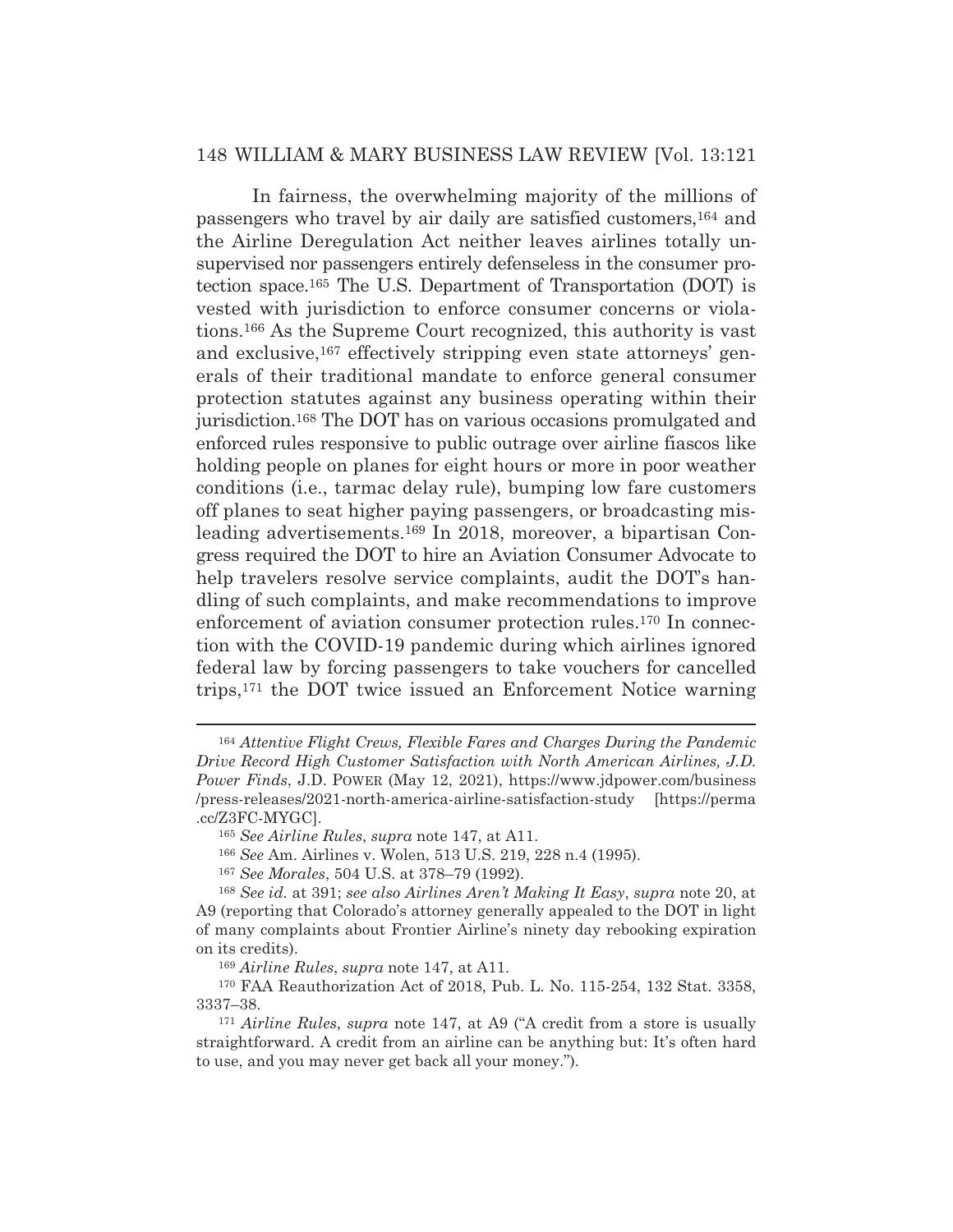airlines that federal law required a prompt refund to passengers whose flight schedules were changed significantly.<sup>172</sup>

 That Congress and the DOT needed to take these actions and airlines flouted these rules without penalty<sup>173</sup>—suggests fundamental problems with an administrative regime that entrusts politically influenced authorities with discretionary decision-making powers in the area of consumer protection. For that matter, the DOT's zeal for consumer protection has been inconsistent over the last few decades both in terms of rule-making and enforcement.<sup>174</sup> For example, President Barack Obama's administration aggressively focused on airline passenger rights and protections, imposing millions of dollars in civil penalties for violations of consumer protection and disability rules and creating many new regulations that imposed steep costs on the industry.175 In contrast, during President Donald Trump's administration enforcement of fines against major U.S. airlines dropped eighty-eight percent over a two-year period during which three hour tarmac delays more than doubled.<sup>176</sup>

 Arguably worse than lax or episodic enforcement may be the combination of a regulatory cycle of overenforcement or nonenforcement with consistent and persistent attempts by the airlines to opportunistically constrict the already limited universe of rights passengers have under the Airline Deregulation Act.177 For example, airlines require parents to pay extra fees to sit together with their children—a practice industry observers describe

<sup>175</sup> *See* Scott McCartney, *Muted Response to Bid for Air Travel Rules*, WALL ST. J., Mar. 13, 2019, at A12.

<sup>176</sup> See id. To be clear, it is not necessarily the case that regulatory proponents are Democrats while deregulation advocates are Republicans. In fact, President Jimmy Carter and Senator Edward Kennedy successfully enacted the Airline Deregulation Act in the first place. *See, e.g.*, *A Deadline Passes*, *supra* note 174, at A13 ("It turns out airline mistreatment of travelers is one area on which a divided Congress can sometimes agree.").

<sup>177</sup> *See A Deadline Passes*, *supra* note 174, at A12.

<sup>172</sup> ENFORCEMENT NOTICE, *supra* note 129, at 2–3.

<sup>173</sup> *Id.* at 3–4.

<sup>174</sup> *See, e.g.*, Scott McCartney, *A Deadline Passes with Little to Show for Fliers*, WALL ST. J., Oct. 10, 2019, at A13 [hereinafter *A Deadline Passes*] (reporting that the DOT had missed deadlines on key traveler related issues such as seat dimensions and refunds for services not delivered: "The big question is whether it ever will fully comply with congressional requirements signed into law by President Trump a year ago.").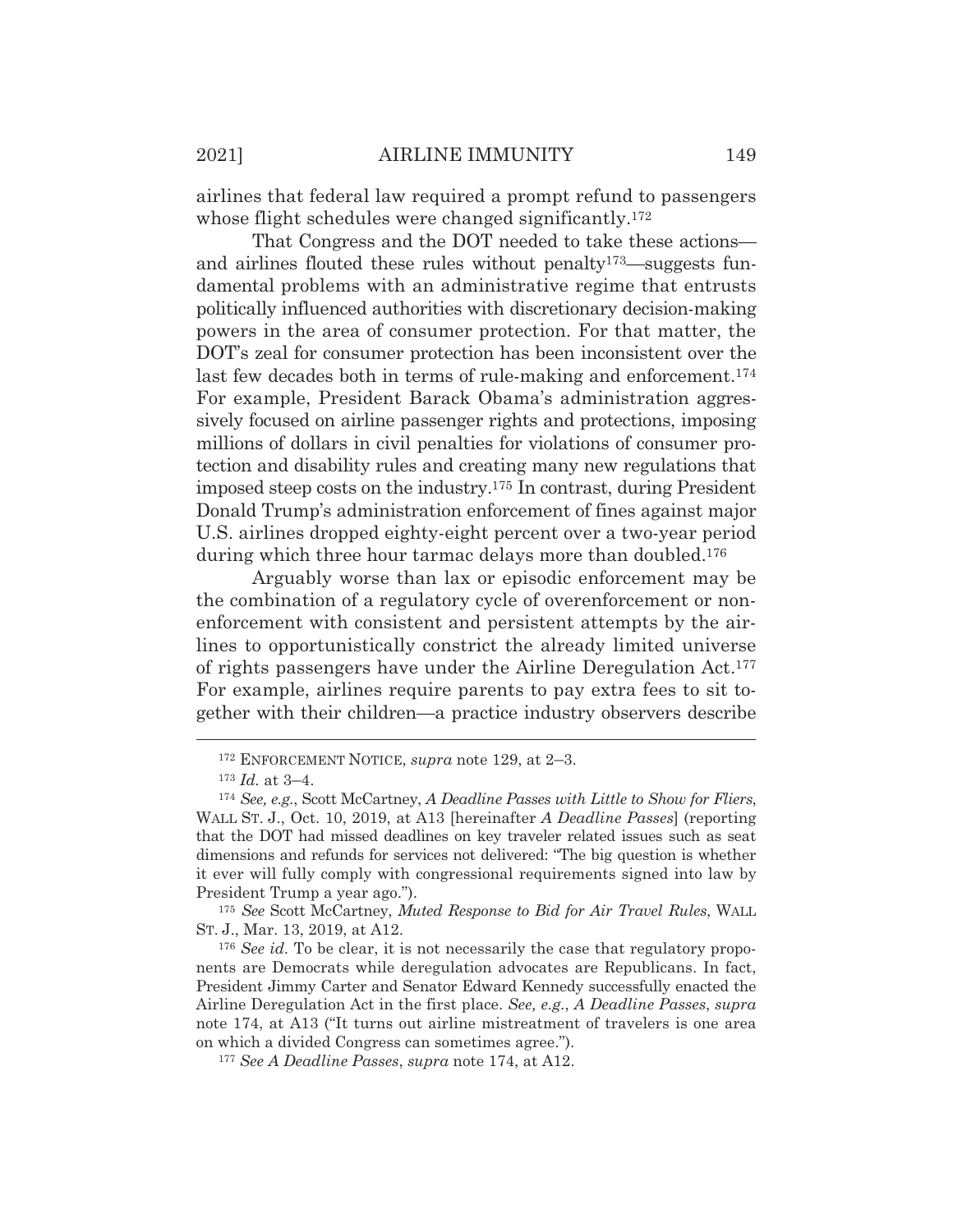as an "underhanded business practice," but one that the DOT has done nothing to address when asked.178 In this sense, deregulation seems to give airlines cover to advocate for rules that openly antagonize their clientele while the DOT idles. Part of an Executive Order signed by President Trump required federal agencies to repeal, replace, or modify existing regulations,179 for instance, "[a]irlines want[ed] to nix a host of rules that attempt[ed] to keep them from mistreating their customers."180 As one industry observer wrote:

> The rules matter because DOT is just about the only protection consumers have in U.S. air travel. If the airlines get what they want, the government would weaken the tarmac delay rule, which imposes hefty fines for stranding passengers on planes for long periods, and eliminate a requirement that they show the full price of a ticket when people shop.

 Carriers have also asked DOT to scrap the twenty-fourhour grace period for a full refund when buying a ticket—you'd pay a change fee even if you realized right away you booked the wrong date or made a mistake in the passenger name. They want to eliminate a rule that requires them to honor tickets sold for "mistake fares," and they're asking for freedom to charge fees for wheelchair service.

 They also want to reintroduce bias in travel agency search results, so one airline might pay to dominate the first page of available options you see, and drop requirements to show on time and cancellation data with flights.181

 In late 2020, the DOT acceded to some of these consumerunfriendly initiatives, principally by issuing a final rule that redefined the phrase "unfair or deceptive practice" in the aviation consumer protection statutes.182 At the urging of the major U.S.

<sup>178</sup> *See* Scott McCartney, *Six Ways to Instantly Improve Flying*, WALL ST. J., Jan. 21, 2019, at A13 (quoting the president of the Family Travel Association: "If you're traveling with a 4-year-old, it's not a convenience [to have seats together]. It's a necessity.").

<sup>179</sup> Exec. Order No. 13,777, 82 Fed. Reg. 12,285 (Feb. 24, 2017).

<sup>180</sup> *Airline Rules*, *supra* note 147, at A11.

<sup>181</sup> *Id.*

<sup>182</sup> Defining Unfair or Deceptive Practices, 85 Fed. Reg. 78,707 (Dec. 7, 2020) (to be codified at 14 C.F.R. pt. 399.79).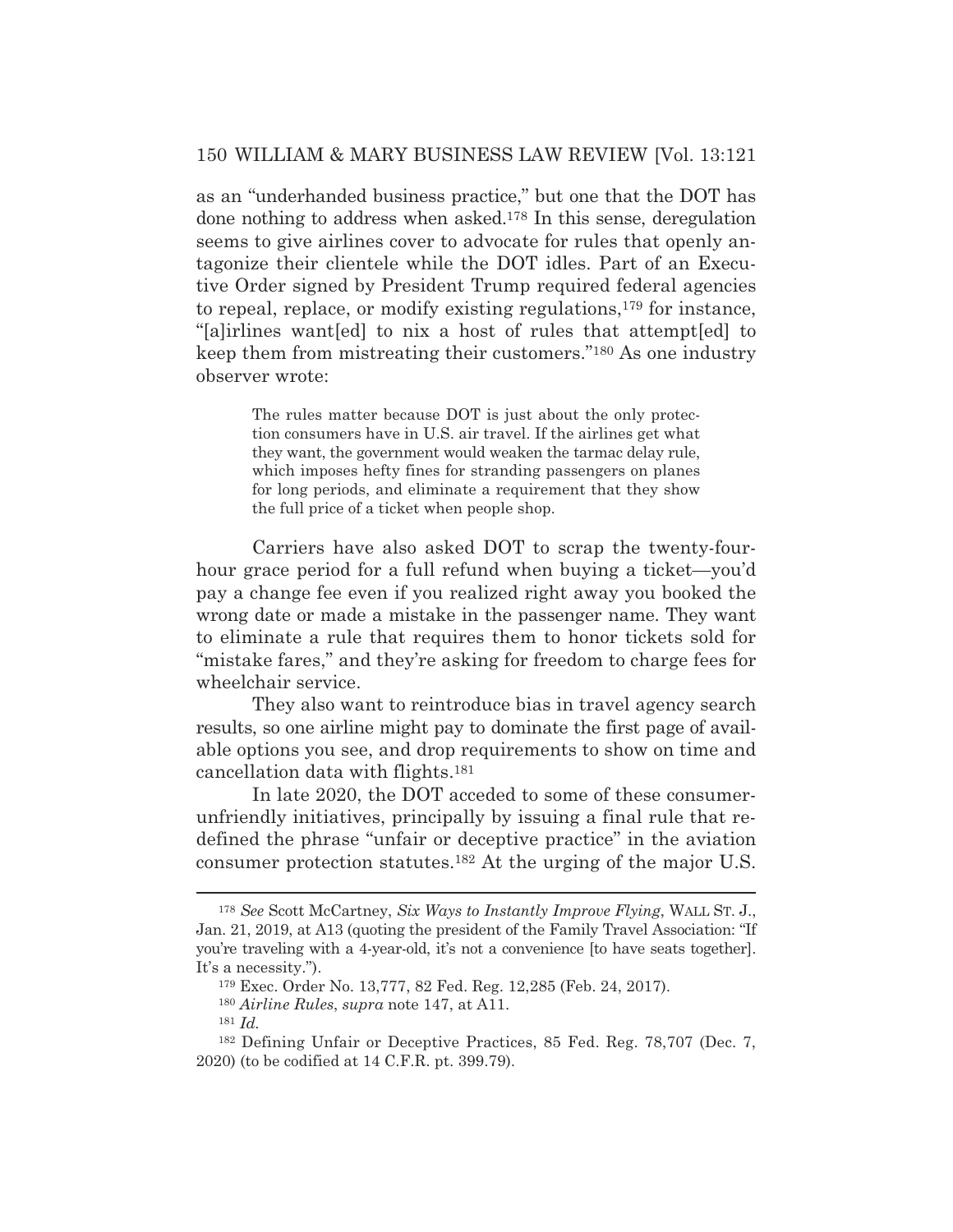airline trade association, Airlines for America (A4A), the DOT's definition of unfairness and deception now aligns with Federal Trade Commission principles.183 Also at the urging of A4A, the DOT established a new set of procedural rules that potentially hamper the DOT's own rule-making and enforcement efforts in the area of aviation consumer protection.184 For example, whereas the DOT tended to make conclusory statements that a practice was unfair or deceptive without also providing a reason for its decision,185 the rule now subjects future discretionary rule-making to a hearing procedure, which affords airlines the right to be heard and to present mitigating evidence.186 Finally, the new rule permits the presentation of evidence before any determination against an airline of anticompetitive or unfair practice,187 and requires the DOT to explain its decision-making process and the evidence it considered when making a determination of whether a practice is unfair and deceptive.188 Transparency is good, of course, but it is best when it flows in both directions, not just as to enforcement proceedings against airlines and not as to the policies of airlines as applied to passengers.189 Yet, the airline industry has persuaded lawmakers to narrow the definition of deceptive and unfair practices and provide additional due process rights for carriers to be heard in opposition to the consumer protection challenges against them.190

 To be sure, the legacy of the Airline Deregulation Act is mixed as stakeholders have struggled to arrive at an equilibrium between creating value for and protecting consumers, on the one

<sup>183</sup> *Id.* at 78,708. An act or practice is unfair where it: (1) causes or is likely to cause substantial injury to consumers; (2) cannot reasonably be avoided by consumers; and (3) is not outweighed by countervailing benefits to consumers or to competition. *Id*. An act or practice is deceptive where: (1) a representation, omission, or practice misleads or is likely to mislead the consumer; (2) a consumer's interpretation of the representation, omission, or practice is considered reasonable under the circumstances; and (3) the misleading representation, omissions, or practice is material. *Id.*

<sup>184</sup> *Id*.

<sup>185</sup> *Id.*

<sup>186</sup> *Id.*

<sup>187</sup> *Id.*

<sup>188</sup> *Id.*

<sup>189</sup> *See id.*

<sup>190</sup> *Id.*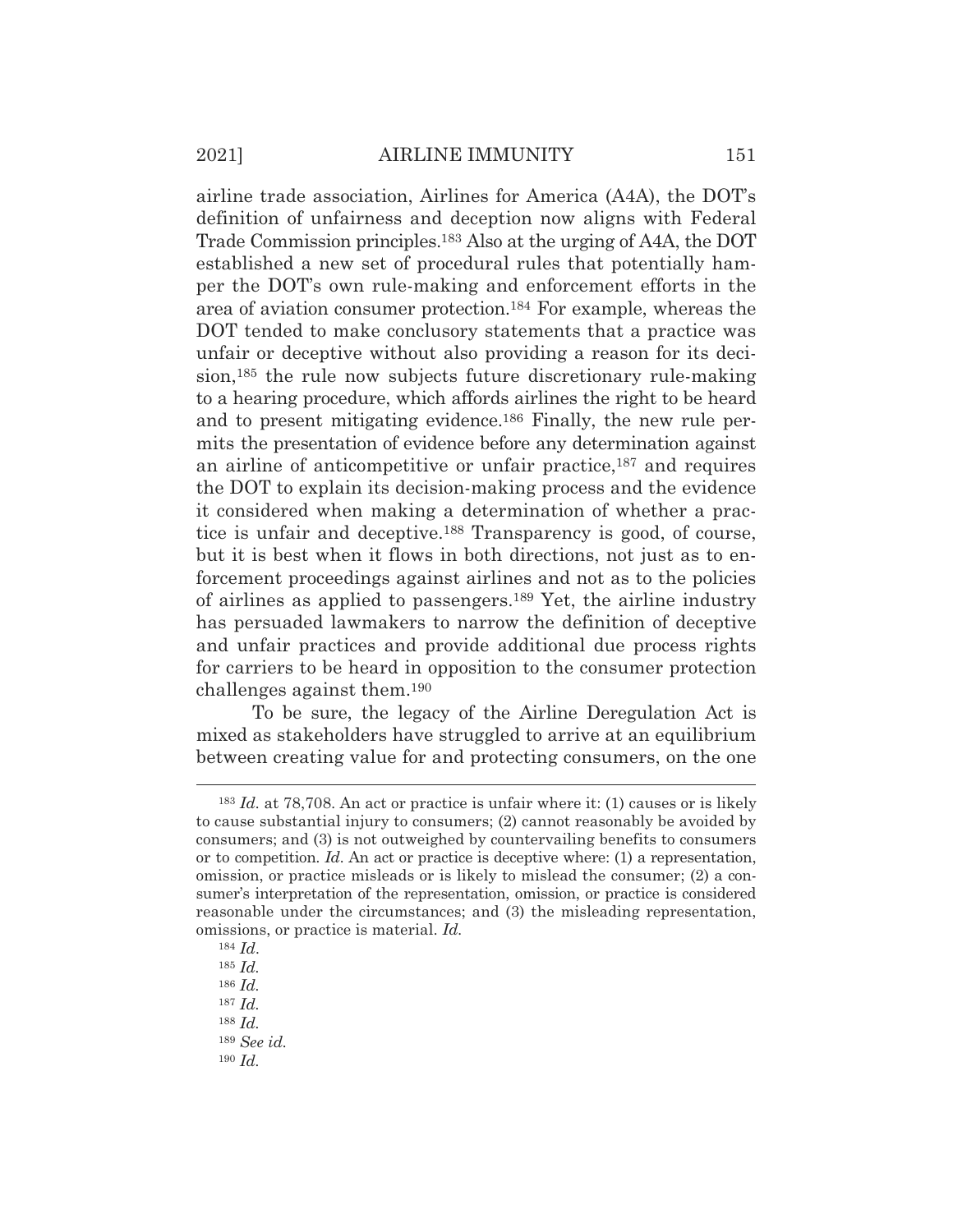hand, and the goal of eliminating red tape for the industry, on the other.191 That is perhaps the cost of any deregulatory scheme. Less palatable, however, is the lack of a clear cut and consistent principle or rule of law as to the construction of "prices, routes, and services" in the Airline Deregulation Act.192 The next Section details the state of the law in this regard, shedding light on the mechanics of adjudicating claims under the Airline Deregulation Act and the particular complexity of deciding claims "relating to" an airline's "services."193

#### *B. Defining "Relating to" and "Services"*

 Resolution of state law claims arising under the Airline Deregulation Act and challenging some aspect an airline's dealings with passengers invariably centers on a key question—whether a state law claim is "related to" the "service of an air carrier."194 The state law is preempted if so.195 Resolving this question requires courts first to define the phrase "related to" and the word "service" as used in 49 U.S.C. § 41713.196 The Supreme Court addressed the issue in 1992, in *Morales v. Trans World Airlines, Inc*.197 There, Justice Antonin Scalia, writing for the majority, reasoned that "the ordinary meaning of these words ['related to'] is a broad one—'to stand in some relation; to have bearing or concern; to pertain; refer; to bring into association with or connection with,' and the words thus express a broad preemptive purpose."198 In this context, "so long as the state law has a connection with airline prices, routes or services, preemption under § 41713 is mandated" and "[t]his [connection exists] so regardless of whether the state statute specifically addresses the airline industry."199

<sup>197</sup> *Id.*

199 Branche v. Airtran Airways, Inc., 342 F.3d 1248, 1254 (11th Cir. 2003).

<sup>191</sup> Goetz & Dempsey, *supra* note 29, at 962–63.

<sup>192</sup> *See* Northwest, Inc. v. Ginsburg, 572 U.S. 273, 273 (2014).

<sup>193</sup> *See id.* at 273.

<sup>194</sup> *Id.*

<sup>195</sup> *Id.*

<sup>196</sup> Morales v. Trans World Airlines, 504 U.S. 374, 374 (1992).

<sup>198</sup> *Id.* at 383. "Relating to" was the original terminology in the Airline Deregulation Act and was later amended to "related to." *See id.* at 383–84. *Morales*  regarded as "immaterial" the distinction which resulted from a nonsubstantive amendment of the original version "relating to." *Id.* at 83.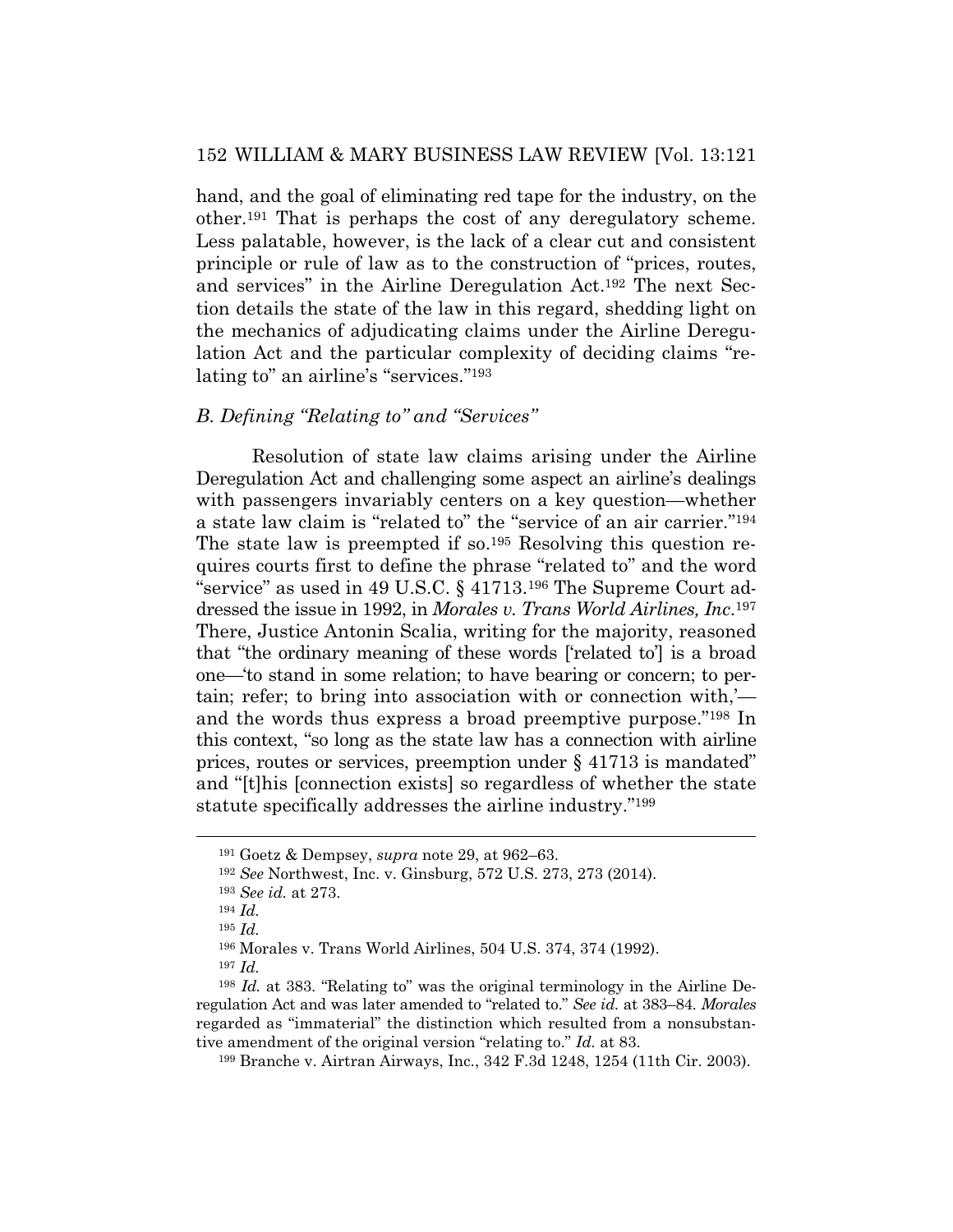Notably, *Morales* did not define particular circumstances under which a state law "relates to" air carrier services.200 Yet, the majority of federal courts of appeal have understood *Morales*  as establishing a connection between a state law and an airline's activities in two circumstances: (1) where the law expressly references the air carrier's prices, routes or services, or (2) where the law at issue has a "forbidden significant effect" upon a carrier's prices, routes, or services.201 Stated otherwise, the phrase "related to the ... services of an air carrier," under *Morales*, "means having a connection with or reference to the elements of air travel that are bargained for by passengers with air carriers"202 and, according to at least one court of appeals, which "includes not only the physical transportation of passengers, but also the incidents of that transportation over which air carriers compete."203 Altogether, *Morales* helpfully provided a working definition of the phrase "related to" though it ultimately left it to lower appellate courts to define the words "prices, routes, and services" themselves.204

 Courts have not had too much difficulty deciding what and whether state law claims "relating to" an airline's "prices" or "routes" should succumb to the preemptive effect of the Airline Deregulation Act.205 Defining "services" is an altogether different matter, however.206 Indeed, federal appellate courts are split between a majority position articulated by the Fifth Circuit Court of Appeals and a minority position expressed by the Ninth and Third Circuit Courts of Appeal.207

 In *Charas v. Trans World Airlines, Inc.*, the Ninth Circuit, sitting *en banc*, held that "services" "refers to such things as the frequency and scheduling of transportation, and to the selection of markets to or from which transportation is provided, as in, '[t]his airline provides service from Tucson to New York twice a day.'"208 In

<sup>200</sup> *Morales*, 504 U.S. at 390.

<sup>201</sup> *Branche*, 342 F.3d at 1255 (citing United Parcel Serv., Inc. v. Flores-Galarza, 318 F.3d 323, 335 (1st Cir. 2003).

<sup>202</sup> *Id.* at 1258.

<sup>203</sup> *Id.* at 1258–59.

<sup>204</sup> *Id.* at 1256.

<sup>205</sup> *Id.*

<sup>206</sup> *Id*.

<sup>207</sup> *Id.*

<sup>208</sup> *Id.* (quoting Charas v. Trans World Airlines, Inc., 160 F.3d 1259, 1265– 66 (9th Cir. 1998)).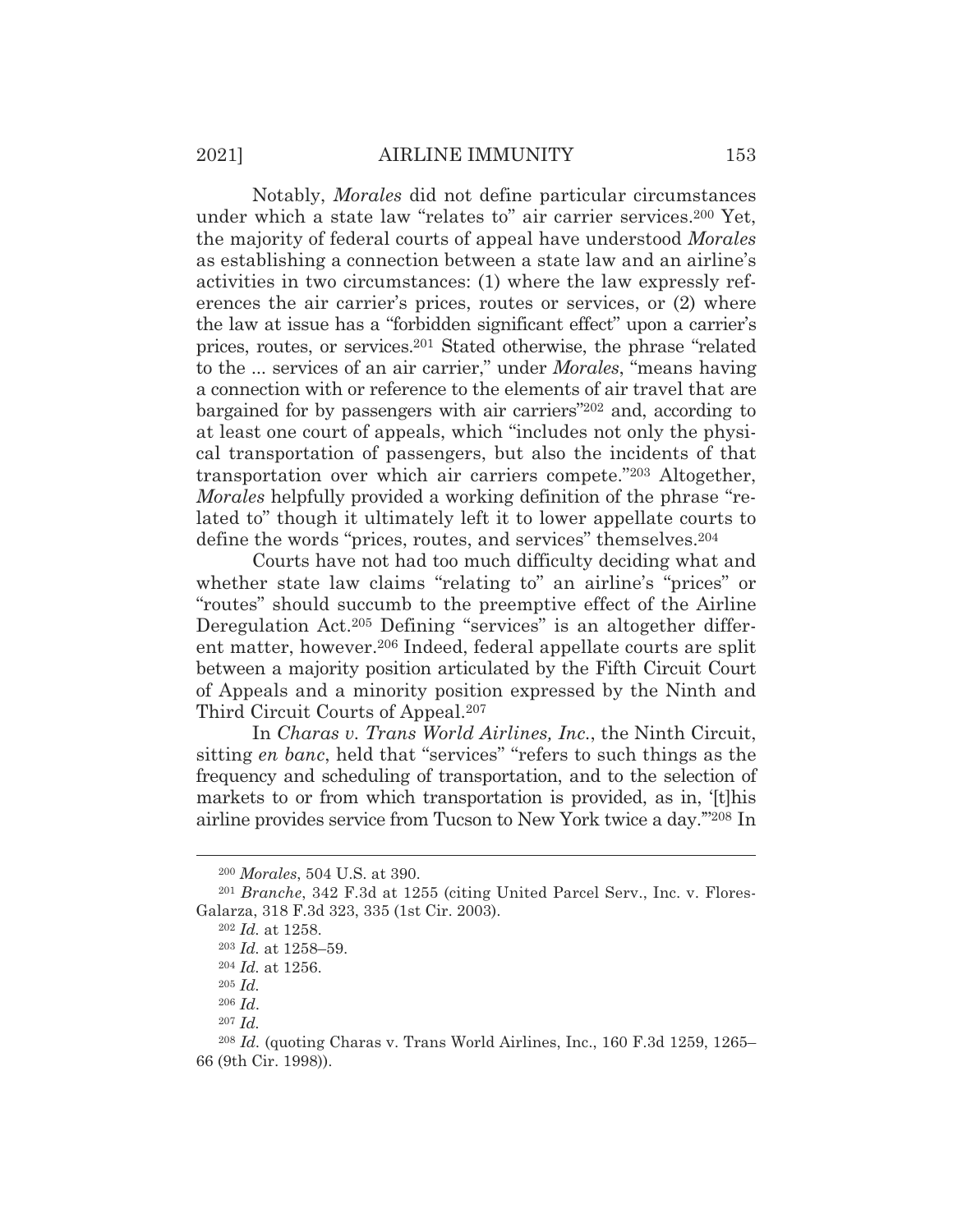addition, the *Charas* court held that "services" do *not* encompass things such as "'the dispensing of food and drinks, flight attendant assistance, or the like. '"209 *Charas* held that a narrow reading of "services" was compelled because a broader construction "effectively would result in the preemption of virtually everything an airline does. It seems clear to us that that is not what Congress intended."210 *Charas*, then, is passenger friendly because it defines "services" extraordinarily narrowly such that most claims would fall outside of its definition and amenable to state law claims.

 The Third Circuit's approach to preemption is generally consistent with *Charas*.211 In *Taj Mahal Travel, Inc. v. Delta Airlines,*  Inc.,<sup>212</sup> the Third Circuit held that the Airline Deregulation Act did not preempt a defamation claim because application of the relevant state law would "not frustrate Congressional intent, nor does it impose a state utility like regulation on the airlines."213 As such, the *Taj Mahal Travel, Inc.* court acknowledged that even claims, which conceivably are "relate[d] to" airline services, could escape preemption if they did so in "'too tenuous, remote, or peripheral' [a manner as] to be subject to preemption."214

 Taken together, *Charas* and *Taj Mahal Travel, Inc.* constitute a minority viewpoint that regards "services" very narrowly, involving essentially little more than transportation from point A to point B, and/or allows to proceed claims that bear only a "tenuous, remote, or peripheral" relationship to airline economics.215 By declining to preempt state law claims with an attenuated relationship to the policies of the Airline Deregulation Act, *Charas* and *Taj Mahal Travel, Inc.* ostensibly animate a statement in *Morales* in which Justice Scalia clarified that the court, in broadly construing the Airline Deregulation Act's preemption clause did "not ... set out on a road that leads to preemption of state laws against gambling and prostitution as applied to airlines."216

<sup>209</sup> *Id.*

<sup>210</sup> *Charas*, 160 F.3d at 1266. 211 Taj Mahal Travel, Inc. v. Delta Airlines, Inc., 164 F.3d. 186, 193, 195 (3d Cir. 1998). 212 *Id.* at 186.

<sup>213</sup> *Id.* at 195. 214 *Id.*

<sup>215</sup> *Id.* at 193, 195.

<sup>216</sup> Morales v. Trans World Airlines, 504 U.S. 374, 390 (1992).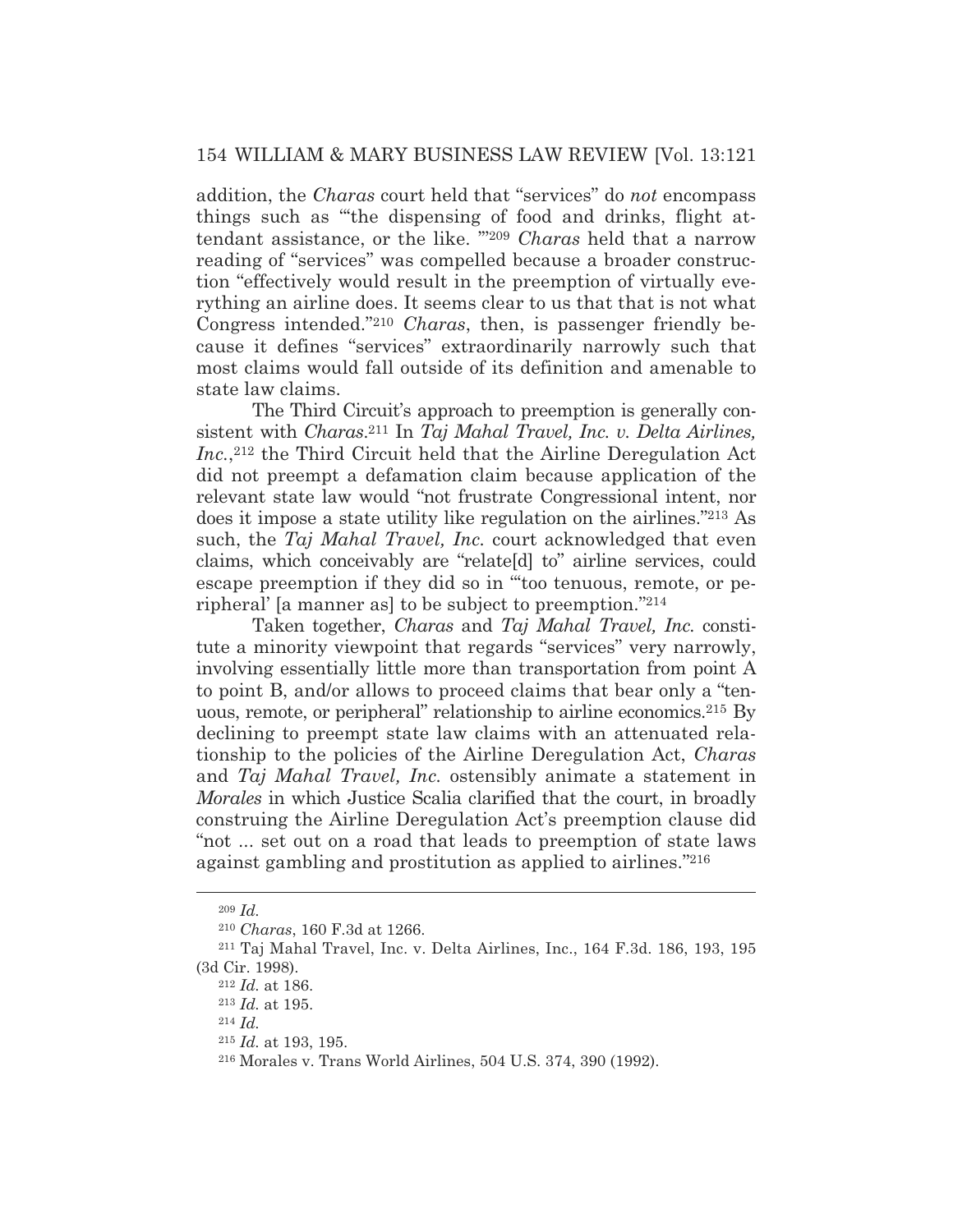Oppositely, the Fifth and Seventh Circuits have applied "services" expansively in line with *Morales* and more broadly than the Ninth and Third Circuit Courts of Appeal. In *Hodges v. Delta Airlines, Inc.*, 217 the Fifth Circuit, sitting *en banc*, opined that "services" extended beyond transportation to include "matters ... appurtenant and necessarily included with the contract of carriage between the passenger ... and the airline."218 In this context, "services" includes all matters that are "a bargained-for or anticipated provision of labor," as follows:

"Services" generally represent a bargained-for or anticipated provision of labor from one party to another. If the element of bargain or agreement is incorporated in our understanding of services, it leads to a concern with the contractual arrangement between the airline and the user of the service. Elements of the air carrier service bargain include items such as ticketing, boarding procedures, provision of food and drink, and baggage handling, in addition to the transportation itself. These matters are all appurtenant and necessarily included with the contract of carriage between the passenger or shipper and the airline. It is these [contractual] features of air transportation that we believe Congress intended to de-regulate as "services" and broadly to protect from state regulation. 219

 As between the wide-ranging definition of "services" adopted by the Fifth and Seventh Circuits, on the one hand, and the constricted definition of "services" applied by the Ninth and Third Circuit Courts of Appeal, on the other hand, the majority of federal courts of appeal have found the former most compelling.220 Defining "services" thus remains a circuit by circuit, case by exercise, and no single definition of the term or interpretative mechanism for understanding the term exists.221 *Morales* nevertheless provides a model for construing the Airline Deregulation Act, and courts that read "services" broadly, as required by *Morales*, do so with the common understanding that the Airline Deregulation Act applies to the economic aspects of airline operations for which

<sup>217 44</sup> F.3d 334 (5th Cir. 1995).

<sup>218</sup> *Id.* at 336.

<sup>219</sup> *Id.* at 336.

<sup>220</sup> Nat'l Fed'n of the Blind v. United Airlines Inc., 813 F.3d 718, 727–28 (9th Cir. 2016). 221 *See id.*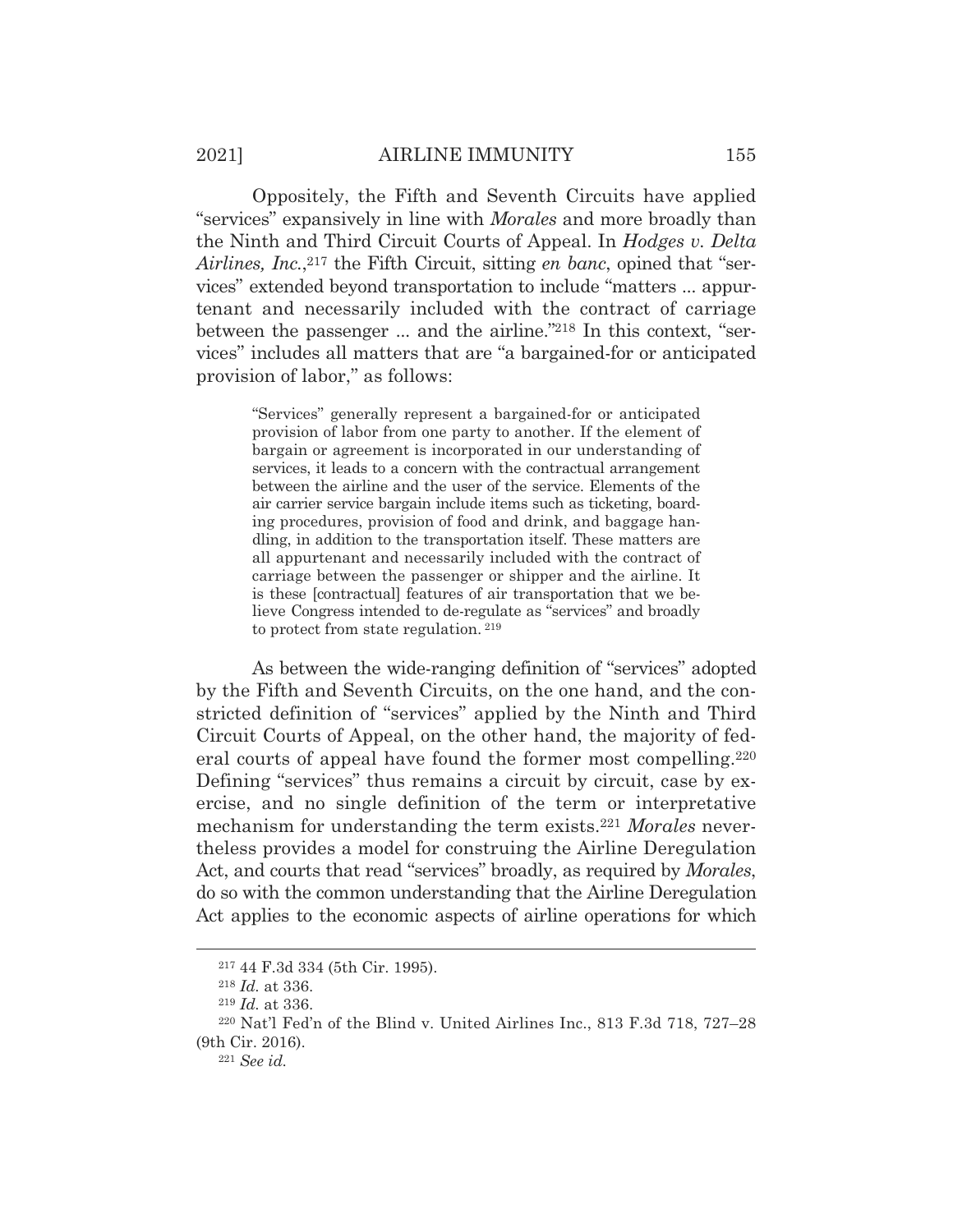passengers bargain.222 While this covers nearly all dimensions of the passenger carrier relationship, certain contractual claims can proceed unimpeded by preemption (and have advanced in the COVID-19 era), as discussed in the next Section.

#### *C. Contracts of Carriage: COVID-19 "Refund Cases"*

 Before the COVID-19 pandemic, the policy of United Airlines was to offer passengers a refund if it canceled a flight and could not provide alternative air transportation arriving within two hours of the originally scheduled arrival time.223 The carrier changed its policy to six hours at the outset of the pandemic, however, effectively denying refunds to millions of customers while violating a longstanding DOT decision disallowing airlines from altering the terms of tickets postsale.224 Then, the airline changed its policy back to two hours, allowing passengers to get a refund, but only on the condition that they take the initiative to call the airline.225 Altogether, following travel restrictions, lockdowns, and shelter in place orders due to COVID-19, United Airlines allegedly changed its refund policy four times within a span of seven days in March 2020 regarding passenger rights for altered flights.226

 To be sure, United Airlines, like every airline around the world, struggled to formulate coherent policies at the outset of the COVID-19 pandemic, which posed an existential threat to the entire commercial aviation industry.227 But, for sowing confusion and making matters measurably more frustrating for their customers by playing coy with refunds in potential violation of federal law, United Airlines was sued as a part of a federal class action

<sup>222</sup> *See Hodges*, 44 F.3d at 336.

<sup>223</sup> Scott McCartney*, Frustrated Travelers Battle for Refunds*, WALL ST. J., Aug. 13, 2020, at A9 [hereinafter *Frustrated Travelers*]; *see* Ward v. Am. Airlines,

Inc., 498 F. Supp. 3d 909, 926–27 (N.D. Tex. 2020). 224 *Frustrated Travelers*, *supra* note 223, at A9.

<sup>225</sup> *Id.*

<sup>226</sup> *United Airlines Travel COVID-19 Denied Refunds*, HAGENS BERMAN (Apr. 6, 2020) [hereinafter *United Airlines Travel*], https://www.hbsslaw.com /press/united-airlines-travel-covid-19-denied-refunds/passenger-files-class-ac tion-lawsuit-against-united-airlines-for-denying-ticket-refund-following-coro navirus-related-flight-cancellation [https://perma.cc/489U-HPUY].

<sup>227</sup> David Gelles & Niraj Chokshi, *Airlines Worried Virus May Erase Up to \$113 Billion*, N.Y. TIMES, Mar. 6, 2020, at A1, A12.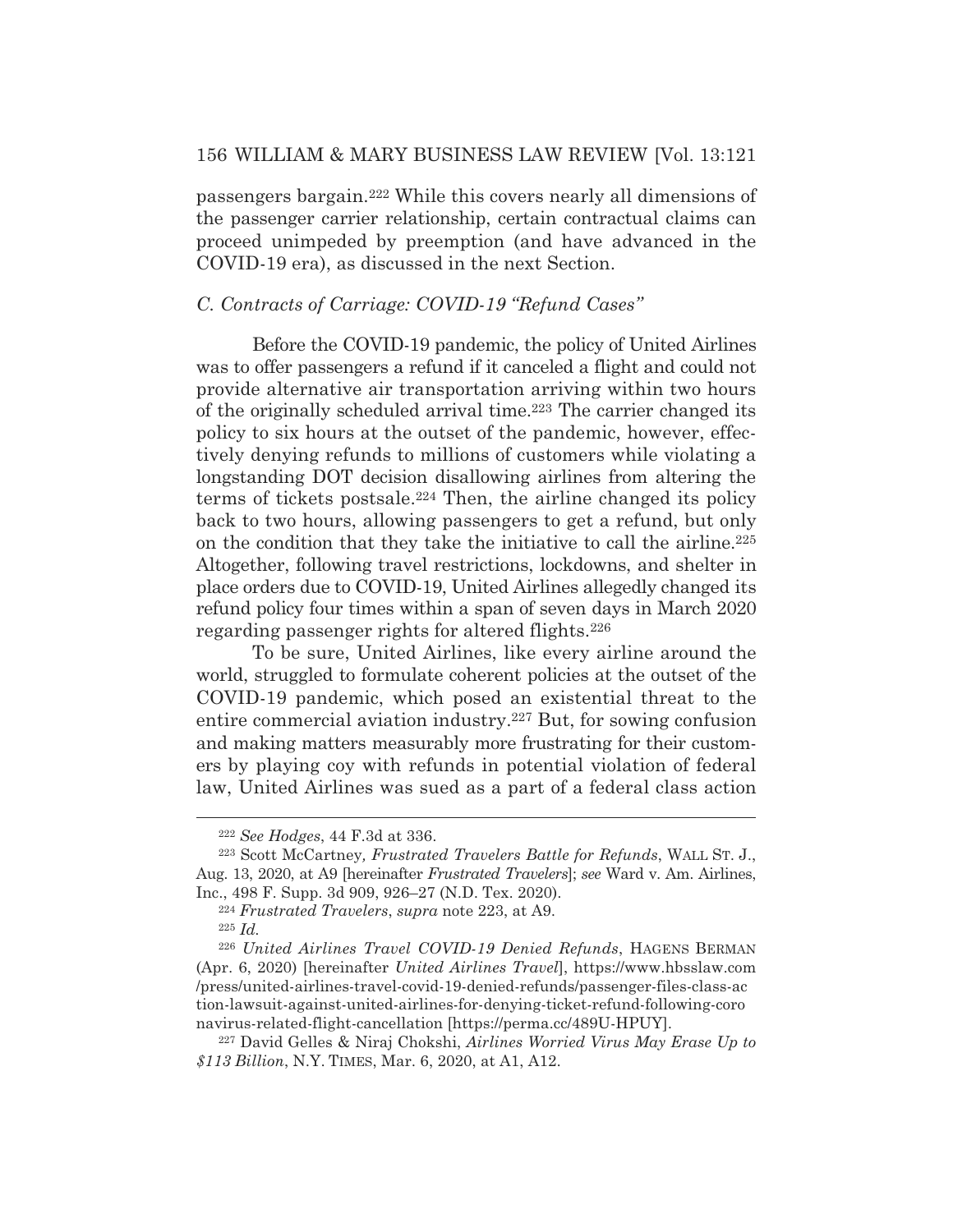lawsuit under state consumer fraud and protection acts, along with claims of unjust enrichment and other causes of action.228 As explained in the discussion in Section II.B, *supra*, these claims were dead on arrival under the precedent of *Morales* whatever their merit (which was probably great given the undisputed nature of the passengers' factual claims and persuasive evidence of airline noncompliance articulated in the DOT's Enforcement Notice).<sup>229</sup> Yet, for as poorly or obliquely as United Airlines behaved, its actions, and any claim based on its conduct, unambiguously "related to" airline "prices, routes, and services" under either a broad or narrow reading of those terms. Consequently, some courts had little difficulty dismissing "refund cases" at the pleading stage.<sup>230</sup>

 Notably, however, a class of commercial airline passengers that sued American Airlines and Delta Air Lines for refusing to issue refunds for coronavirus-related flight cancellations fared better than the lawsuits initially brought against United Airlines.231 The

<sup>231</sup> *Delta Airlines Travel COVID-19 Denied Refunds*, HAGENS BERMAN (Apr. 17, 2020) [hereinafter *Delta Airlines Travel*], https://www.hbsslaw.com /press/delta-air-lines-travel-covid-19-denied-refunds/delta-latest-airline-hit-by -class-action-lawsuit-seeking-consumer-flight-refunds-amid-covid-19-outbreak [https://perma.cc/ND89-VEGZ]; *American Airlines Travel COVID-19 Denied Refunds*, HAGENS BERMAN (Apr. 22, 2020) [hereinafter *American Airlines Travel*], https://www.hbsslaw.com/press/american-airlines-travel-covid-19-denied-re funds/american-airlines-customer-sues-airline-in-class-action-lawsuit-demanding -refunds-for-flights-cancelled-due-to-covid-19 [https://perma.cc/C77G-XZQE].

<sup>228</sup> Complaint at 17, 21, Rudolph v. United Airlines Holdings, Inc., No. 1:20-cv-02124 (N.D. Ill. Feb. 12, 2021). Similar suits were initiated or threatened against Canadian and European airlines such as Air France, KLM, and Ryanair over their refusal to refund fares impacted by the COVID-19 pandemic. *See, e.g.*, Oliver Whitfield Miocic, *European Airlines Could Face Class-Action Suit over Unpaid Coronavirus Refunds*, EURONEWS (Apr. 28, 2020), https://www.euronews.com/2020/04/28/european-airlines-could-face-class-ac tion-suit-over-unpaid-coronavirus-refunds [https://perma.cc/GY52-HJJ9].

<sup>229</sup> *Refund-Related Lawsuits*, *supra* note 28.

<sup>230</sup> Amanda Bronstad, *Class Actions Seeking Refunds for Flights Canceled Due to COVID Hit Turbulence,* LAW.COM (Oct. 14, 2020), https://www.law .com/2020/10/14/class-actions-seeking-refunds-for-flights-canceled-due-to-covid -hit-turbulence/?slreturn=20210020203423 [https://perma.cc/8AS3-BAXY]; Jacob R. Sorenson et al., *Court Dismisses COVID-19 Flight Cancelation and Refund Cases Brought Against Norwegian Air*, PILLSBURY LAW (Sept. 23, 2020), https:// www.pillsburylaw.com/en/news-and-insights/cancellation-refund-class-action -airline-covid-19.html#\_ftn1 [https://perma.cc/C77G-XZQE].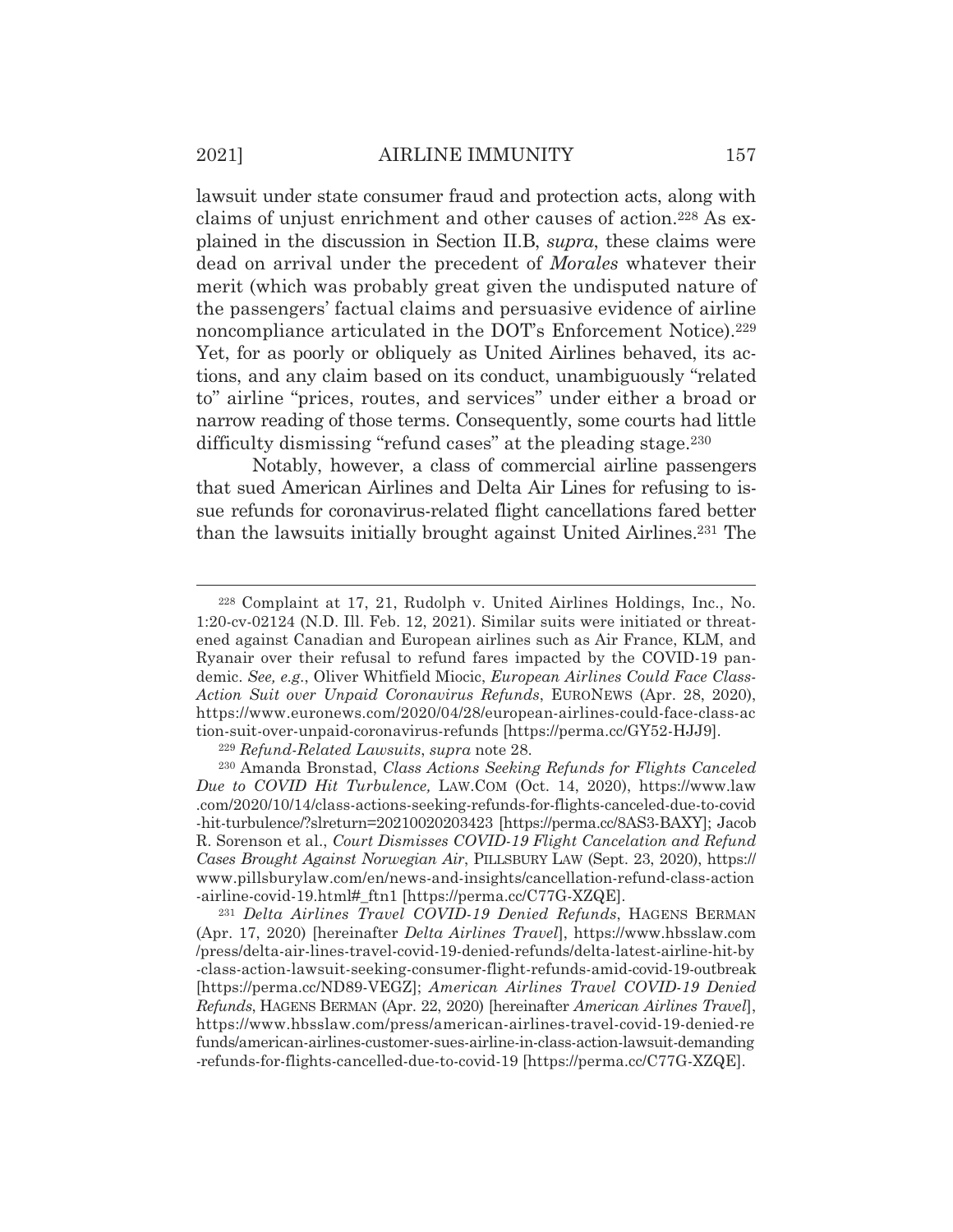law of contract explains why.232 Whereas the suit against United Airlines sought to enforce state laws—general consumer protection statutes and common law judicial doctrines like unjust enrichment—the claims against American and Delta turned on each carrier's contract of carriage, that is the airlines' own expression of the terms, conditions, rights, duties, and liabilities accompanying the tickets each sold.233 Under Delta's Contract of Carriage, for example, passengers are entitled to a full refund if the airline cancels a flight or changes a flight time by more than 120 minutes.234 American Airlines' Conditions of Carriage similarly provides that if the airline cancelled a flight or changed a flight time by over four hours, passengers could receive a full refund.<sup>235</sup> Because these terms represented the voluntary undertakings of the airlines rather than an externally imposed requirement in the form of state consumer protection statutes and decisional laws, some American-Delta passengers escaped application of the sweeping preemption provision in the Airline Deregulation Act and overcame initial procedural hurdles put in place by the airlines' respective counsel.236

 More specifically, according to *American Airlines, Inc. v. Wolens*, 237 a Supreme Court case decided three years after *Morales*, lawsuits that seek fundamentally to enforce the parties' "own, selfimposed undertakings" fall outside of the Airline Deregulation Act's preemption clause.238 Importantly, this breach of contract exception extends only to the terms of the parties' bargain, "with no enlargement or enhancement based on state laws or policies external to the agreement."239 Thus, under *Wolens*, contract claims survive preemption where the parties limit their dispute to the

<sup>232</sup> Am. Airlines, Inc. v. Wolens, 513 U.S. 219, 228–29 (1995).

<sup>233</sup> *See United Airlines Travel*, *supra* note 226; *Delta Airlines Travel*, *supra* note 231; *American Airlines Travel*, *supra* note 231.

<sup>234</sup> *Contract of Carriage: U.S., Rule 19: Flight Delays/Cancellations*, DELTA AIRLINES (Feb. 18, 2021), https://www.delta.com/us/en/legal/contract-of-car riage-dgr [https://perma.cc/2B9A-P8D3].

<sup>235</sup> *Conditions of Carriage, Involuntary Refunds*, AMERICAN AIRLINES (Apr. 29, 2021), https://www.aa.com/i18n/customer-service/support/conditions-of-carriage .jsp?anchorEvent=false&from=footer? [https://perma.cc/A2TX-S3QK].

<sup>236</sup> Ward v. Am. Airlines, Inc., 498 F. Supp. 3d 909, 926–27 (N.D. Tex. 2020).

<sup>237</sup> *Wolens*, 513 U.S. at 223, 228.

<sup>238</sup> *Id.* at 228.

<sup>239</sup> *Id.* at 233.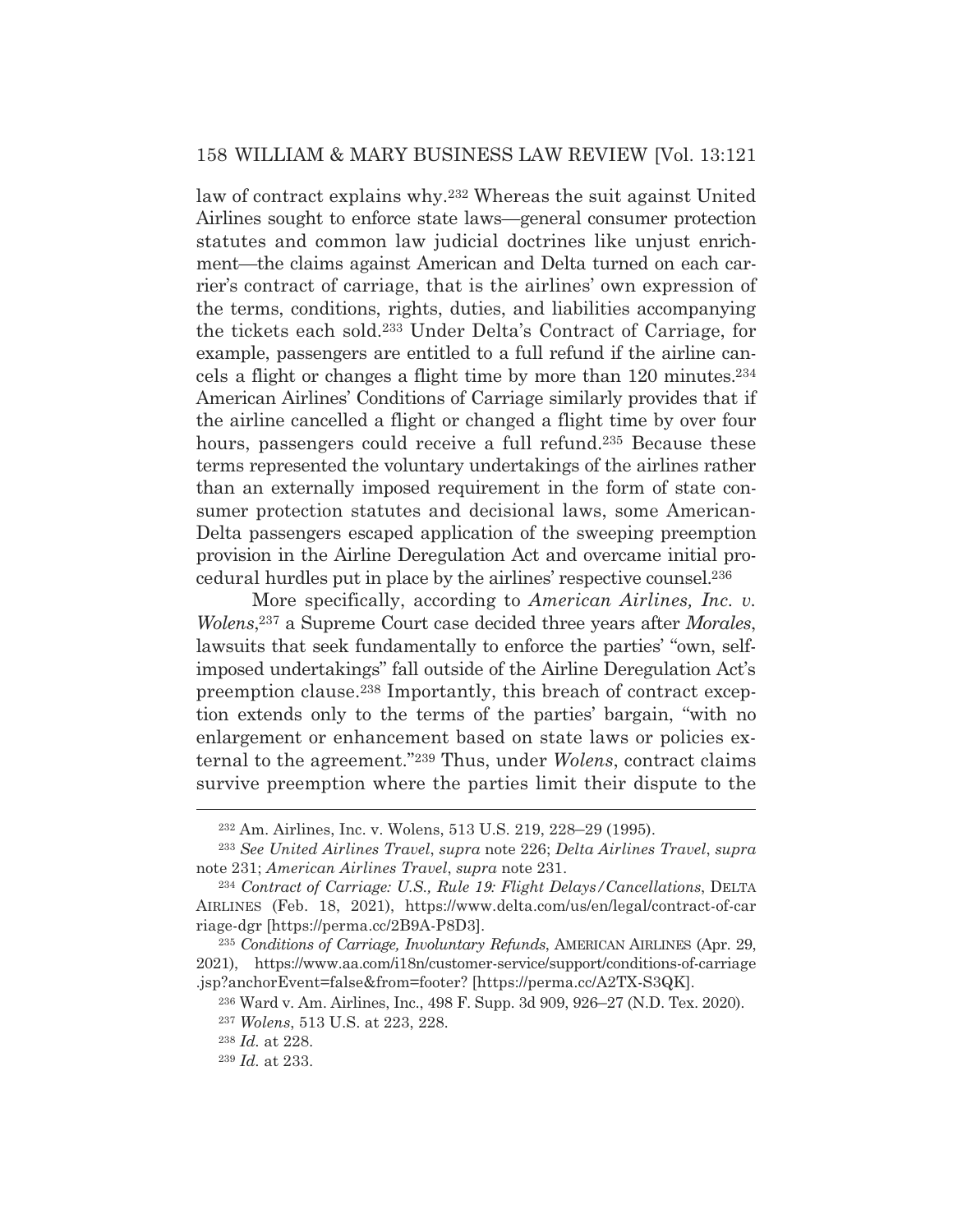terms of their bargain, and a court can adjudicate a contract claim without having to resort to outside sources of law.<sup>240</sup>

In this context, *Ward v. American Airlines, Inc.*,<sup>241</sup> offered a helpful path forward for passengers who were battling with their airline for a COVID-19 related refund.242 *Ward* involved a putative class action lawsuit demanding refunds for passengers whose travel was impacted by the COVID-19 virus, and it largely succeeded (it settled) under the precedent of *Wolens*.243 At the pleading stage, U.S. District Judge Reed O'Connor of the Northern District of Texas rejected American Airlines' preemption claim, reasoning that the carrier had set the terms of its conditions of carriage and therein represented that its customers, irrespective of ticket types, would be refunded monies "if you decide not to fly because your flight was delayed or cancelled, we'll refund the remaining ticket value and any optional fees."244 Therefore, the preemption clause of the Airline Deregulation Act did not and could not apply where passengers could plausibly prove that an airline dishonored a term the airline itself stipulated.245

 Claims sounding in contract under *Wolens* offer perhaps the most promising mechanism for passengers challenging airline policies or actions,<sup>246</sup> therefore, particularly as compared to tort-based claims that invariably get thrown out for attempting to enforce state laws "relating to" an airline's "prices, routes, or services."<sup>247</sup> But, they are not bulletproof.

 For starters, airline contracts (or conditions) of carriage are contracts of adhesion, and passengers lack any power to bargain for, create, or modify the terms and conditions controlling their

<sup>240</sup> *Id.* at 232–33; *see also* Northwest, Inc. v. Ginsberg, 572 U.S. 273, 288 (2014) (unanimous decision holding that the Airline Deregulation Act preempts a state law claim for a breach of implied good faith and fair dealing).

<sup>241</sup> Complaint ¶¶ 71–72, 83–84, 90–92, 99–102, Ward v. American Airlines, Inc., 498 F. Supp. 3d 909 (N.D. Tex. 2020) (No. 4:20-cv-00371). 242 *See Ward*, 498 F. Supp. 3d at 913–14, 926 (N.D. Tex. 2020).

<sup>243</sup> *Id.* at 928–29. 244 *Id.* at 927.

<sup>245</sup> *Id.* at 926–27.

<sup>246</sup> *See* Kent Anderson, Note, *An Alternative Consumer Complaint Against Frequent Flyer Programs After* American Airlines, Inc. v. Wolens, *115 S. Ct. 817 (1995)*, 49 WASH. U. J. URB.&CONTEMP. L. 217, 242 (1996).

<sup>247</sup> *See* Am. Airlines, Inc. v. Wolens, 513 U.S. 219, 228–29 (1995); Hodges v. Delta Airlines, Inc., 44 F.3d 334, 337–38 (5th Cir. 1995).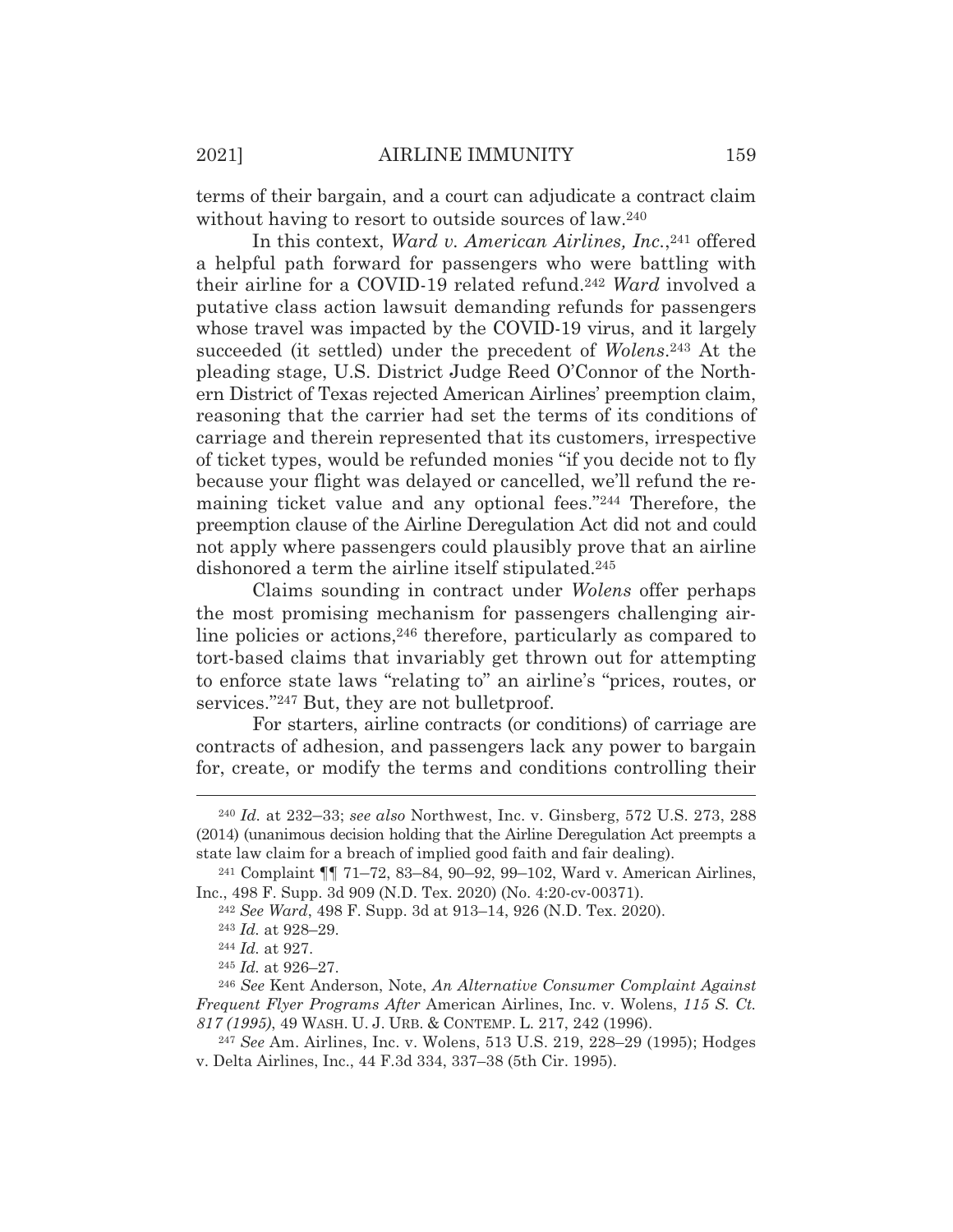itinerary.248 For that matter, airlines have strategically leveraged their contracts of carriage to outflank consumer-leaning legislators, for example, by promising to include certain consumer protections in their terms and conditions as a way of warding off lawmakers' attempts to codify or fortify passengers rights under federal law.249 What is more, even claims that ostensibly arise from an airline's contract of carriage may be swept up by the Airline Deregulation Act's preemption provision.<sup>250</sup> That was the case in *Northwest, Inc. v. Ginsberg*251 in which the Supreme Court unanimously affirmed dismissal of a passenger's claim arising from his expulsion from a frequent flyer program because his cause of action—for breach of the implied covenant of good faith and fair dealing—was itself a creature of state law and so preempted to the extent it was an attempt to use state law to enlarge the contractual obligations that the parties voluntarily adopted.252

 In all, contracts of carriage can be an effective tool to set the mutual expectations of airlines and passengers in regular and irregular times.253 And, for passengers especially, the written conditions of carriage are invaluable compared to the variability and vastness of preemption under the Airline Deregulation Act. However, they do not necessarily free courts of the interpretative difficulties that typify lawsuits asserted on the basis of state law.254 For example, what constitutes a force majeure or "events beyond our control" or a "significant" delay remain thorny issues.255

<sup>250</sup> *See* Northwest, Inc. v. Ginsberg, 572 U.S. 273, 276 (2014).

<sup>251</sup> *Id.*

<sup>253</sup> *See* Ward v. Am. Airlines, Inc., 498 F. Supp. 3d 909, 927 (N.D. Tex. 2020).

<sup>254</sup> *See Ginsberg*, 572 U.S. at 281–82.

<sup>255</sup> *See* Bill McGee, *Contracts of Carriage: Deciphering Murky Airline Rules*, USA TODAY (July 12, 2017), https://www.usatoday.com/story/travel/column ist/mcgee/2017/07/12/airline-contract-carriage/469916001/ [https://perma.cc /C4BD-B9EU]; *Refund-Related Lawsuits*, *supra* note 28.

<sup>248</sup> Sarah Firshein, *The Fine Print on Your Plane Ticket May Have a New Clause*, N.Y. TIMES, June 22, 2020 at B8.

<sup>249</sup> *See, e.g.*, Chris Woodyard, *Airlines Voluntary Steps Fall Short with Fliers: Sky-High Gripes Bring New Call for Passenger Bill of Rights*, USA TODAY, Jan. 9, 2001, at B14 (noting the airline industry frustrated Congress's attempt to pass a "Passenger Bill of Rights" by creating the "Passengers First" customer service plan, which did not include additional compensation for passengers); Laura Goldberg, *Airlines Detail How They Will Improve Customer Service*, HOUS. CHRON., Sept. 16, 1999, at 2 (detailing airlines' promise to improve customer service in response to the "passenger bill of rights" movement).

<sup>252</sup> *Id.* at 287–90.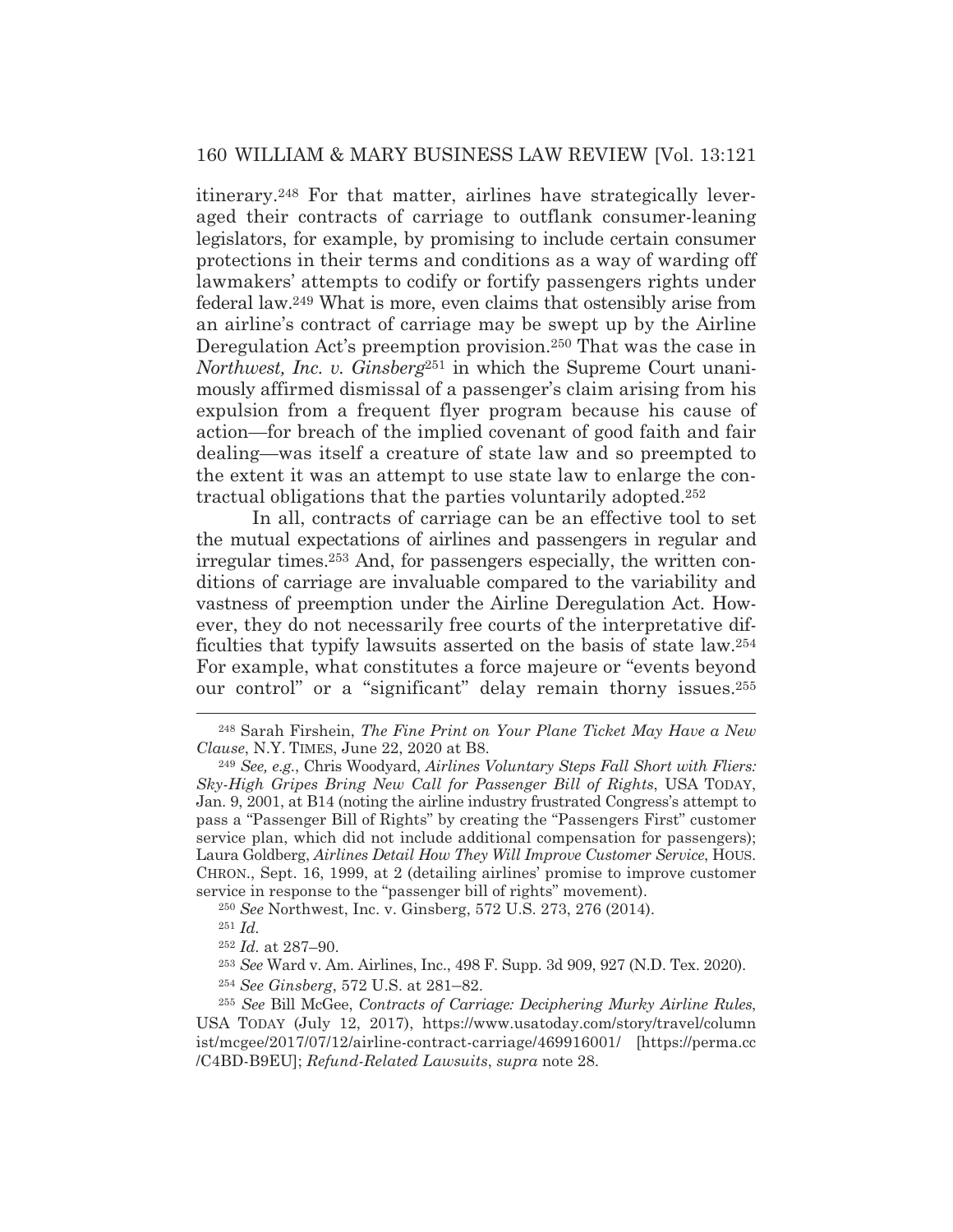Moreover, no airline is required to offer a contract of carriage, and every airline that does can impose whatever conditions of carriage it sees fit.256 For that matter, even travel insurance may not cover COVID-19 claims,257 and shrewd airlines now explicitly add public health emergencies of domestic or international concern (as announced by government or other appropriate authorities) to their existing lists of events that allow them to unilaterally cancel, divert, or delay flights without liability.258 Doing so places COVID-19 and future pandemic-related lawsuits squarely within the *Wolens* framework and potentially exculpates airlines by way of summary

258 American Airlines explicitly does so:

When there's an event we can't control like weather, a strike or other civil disorder, we may have to cancel, divert or delay flights. If your ticket still has value (if you were, for example, re-accommodated in a different class of service) we'll refund the unused portion to the original form of payment, but beyond that we are not liable. Such "Force Majeure" events include ... [p]ublic health emergencies of domestic or international concern.

*Conditions of Carriage*, *Events Beyond our Control (Force Majeure)*, AMERICAN AIRLINES (Feb. 23, 2021), https://www.aa.com/i18n/customer-service/support /conditions-of-carriage.jsp?anchorEvent=false&from=footer? [https://perma.cc /C8SF-XKRU]. In comparison, United Airlines addresses events beyond its control in more general terms and links that events to government action:

UA has the right to cancel reservations (whether or not confirmed) of any Passenger whenever such action is necessary to comply with any governmental regulation, upon any governmental request for emergency transportation in connection with the national defense, or whenever such action is necessary or advisable by reason of weather or other conditions beyond UA's control, (including, but not limited to acts of God, force majeure events, strikes, civil commotions, embargoes, wars, hostilities, or other disturbances, whether actual, threatened, or reported).

*Contract of Carriage, Rule 5 Cancellation of Reservations*, UNITED AIRLINES (Mar. 5, 2021), https://www.united.com/ual/en/us/fly/contract-of-carriage.html #tcm:76-6640 [https://perma.cc/2U63-STD3]. Southwest Airlines similarly defines conditions beyond its control, inter alia, as events dependent on "[g]overnment action." SW. AIRLINES, CONTRACT OF CARRIAGE—PASSENGER 42 (33d ed. 2021).

<sup>256</sup> *See* McGee, *supra* note 255; Richard Ritorto & Stephan A. Fisher, *Exploring Airline Contracts of Carriage and European Union Flight Delay Compensation Regulation 261 (EU 261)—A Bumpy But Navigable Ride*, 82 AIR L. & COM. 561, 564–65 (2017).

<sup>257</sup> *See, e.g.*, Christopher Elliott, *What Travel Insurance Does Not Cover After The Pandemic*, FORBES (June 7 2020), https://www.forbes.com/sites/christopher elliott/2020/06/07/what-travel-insurance-does-not-cover-after-the-pandemic/ ?sh=54c24ce12d1d [https://perma.cc/MXR4-B224].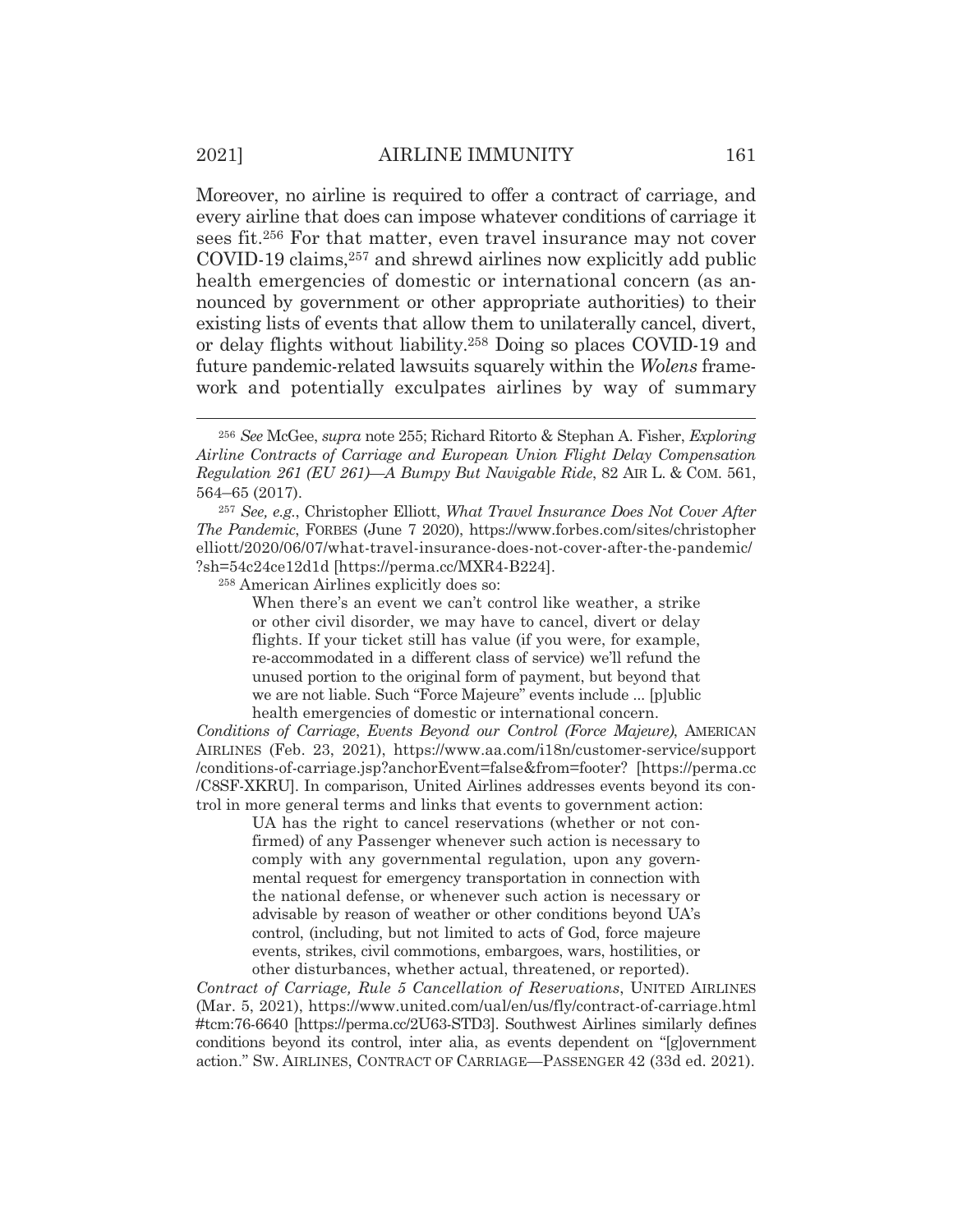judgment if passenger contract claims somehow advance beyond the motion to dismiss stage.259

# III. ASSESSING AIRLINE LIABILITY UNDER THE AIRLINE DEREGULATION ACT

 The preceding Sections posit that, absent intervention by federal aviation regulators (which is inconsistent), national aviation laws essentially immunize airlines from liability for mistreating passengers in the realm of consumer protection both in general as well as in the particular context of the COVID-19 pandemic.260 Contracts of carriage, meanwhile, offer predictability for both passengers and airlines, but are only as strong or advantageous for passengers as easily amendable contracts of adhesion go.261 Altogether, this discussion has been descriptive and empirical in nature and has not necessarily attempted to assert that the current approach to preemption or liability is optimal or normatively desirable as a legal matter, though examples of sour dealings between airlines and passengers certainly suggest the *status quo* has many shortcomings as a practical matter.

 This Section assesses potential claims against airlines related to pandemics such as COVID-19. More specifically, it makes the affirmative case that airlines should be immune from liability. In the consumer space, this would mean that claims such as unjust enrichment, deceptive and unfair trade practices, and the like should be preempted as "relating to" an airline's "prices" and "routes" under the Airline Deregulation Act. This is so notwithstanding numerous examples of appallingly bad treatment by airlines of their customers, including their refusal to issue refunds, their creation of unnecessarily complicated voucher schemes, and their implementation of policies that too often made and make matters more difficult and stressful for passengers whose travel plans were disrupted by spread of the COVID-19 virus.262

 Whether claims "relating to" airline policies and practices associated with COVID-19 would fall within the word "services" in the Airline Deregulation Act's preemption clause is a more

<sup>259</sup> *See* Am. Airlines, Inc. v. Wolens, 513 U.S. 219, 222 (1995).

<sup>260</sup> *See supra* Section II.A.

<sup>261</sup> *See supra* Section II.B.

<sup>262</sup> *See Frustrated Travelers*, *supra* note 223, at A9.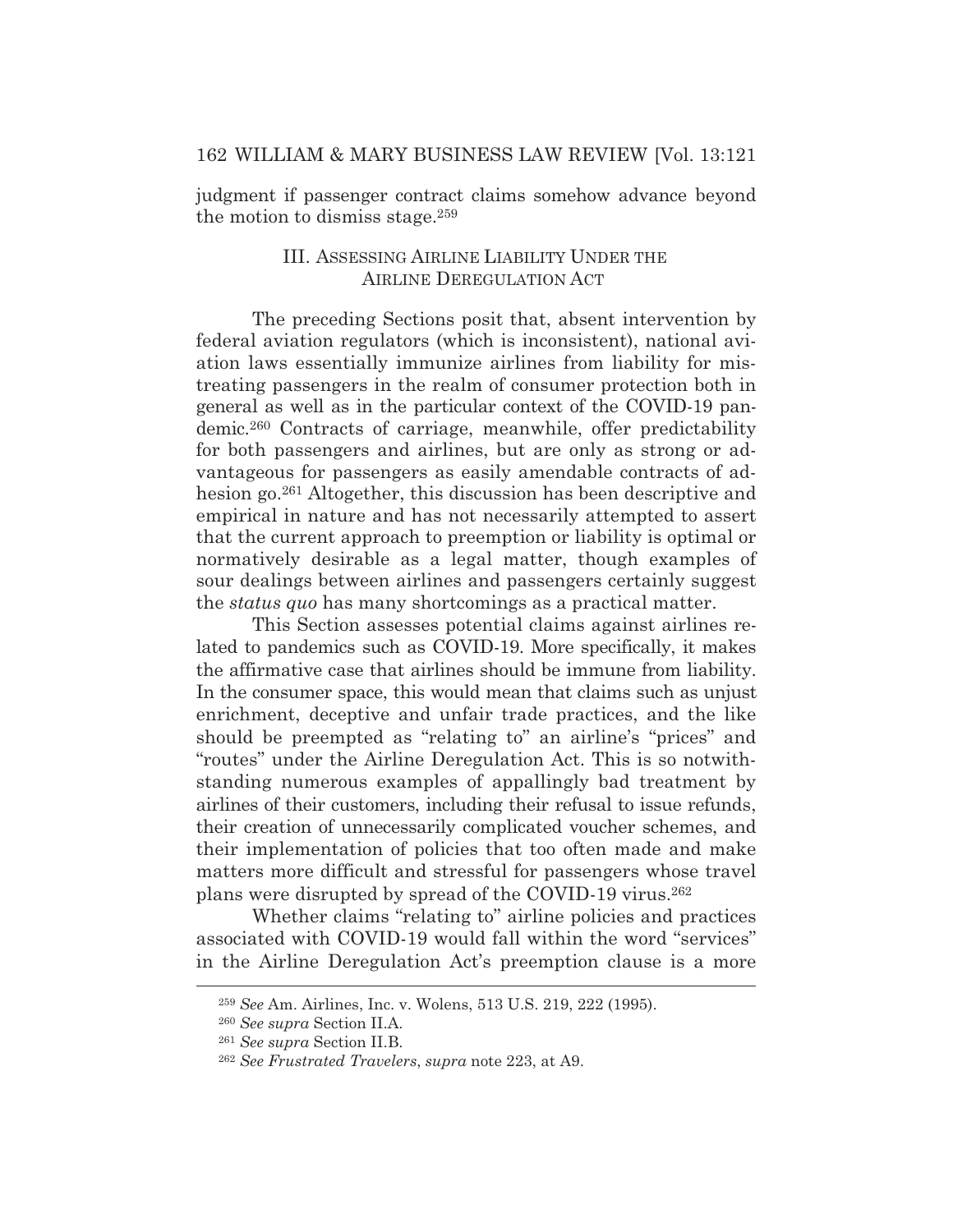challenging question.263 This is so because an airline's decision to cancel a flight or refuse to board a passenger during a pandemic is arguably more a safety decision than an economic one under the Airline Deregulation Act.264 And, because safety is not an element of operation over which airlines bargain,265 claims creditably couched in terms of safety could survive assertions of preemption.266 Stated otherwise, the Airline Deregulation Act does not preempt claims relating to or based on safety.267 Indeed, litigation based on personal injury proceeds all the time.268 Nevertheless, existing regulations (aviation and nonaviation related) are probative that even safety-type claims should be preempted as Congress has arguably indicated an intention to occupy the field of public health, particularly in terms of a national and global pandemic.269 This also would mean that the law should regard pandemic-related airline policies as constituting (preempted) safety matters that fall exclusively within the ambit of federal law and the authority of national regulators.270 In all, the law should find COVID-19 related claims as preempted under federal law, if not as "services" than as matters of both aviation and public safety.

#### *A. Express Preemption and Congressional Intent*

 The weight of authority commands a broad reading of the Airline Deregulation Act's preemption provision, and in fact, courts routinely rule that commercial tort claims against airlines are preempted—expressly so.271 Express preemption "occurs when the language of the federal statute reveals an express or explicit

<sup>267</sup> *See id.*

<sup>269</sup> *See* Montalvo v. Spirit Airlines, 508 F.3d 464, 471 (9th Cir. 2007). <sup>270</sup> *See id.* 472–74.

<sup>263</sup> *See, e.g.*, Smith v. Am. W. Airlines, Inc., 44 F.3d 344, 346 (5th Cir. 1995).

<sup>264</sup> *See* Alison Sider & Ted Mann, *Airlines Press for Aid Topping \$50 Billion*, WALL ST. J., Mar. 17, 2020, at A4.

<sup>265</sup> Branche v. Airtran Airways, Inc., 342 F.3d 1248, 1260 (11th Cir. 2003). <sup>266</sup> *See Smith*, 44 F.3d. at 346–47.

<sup>268</sup> *See* Matthew I. Kelly, Comment, *Federal Preemption by the Airline Deregulation Act of 1978: How Do State Tort Claims Fare?*, 49 CATH. U. L. REV. 873, 895–97 (2000).

<sup>271</sup> *See* Roy Goldberg & Megan Grant, Ginsberg v. Northwest*: An Opportunity to Bring the Ninth Circuit into the Fold on ADA Preemption*, 26 AIR & SPACE L. 21, 24 (2013).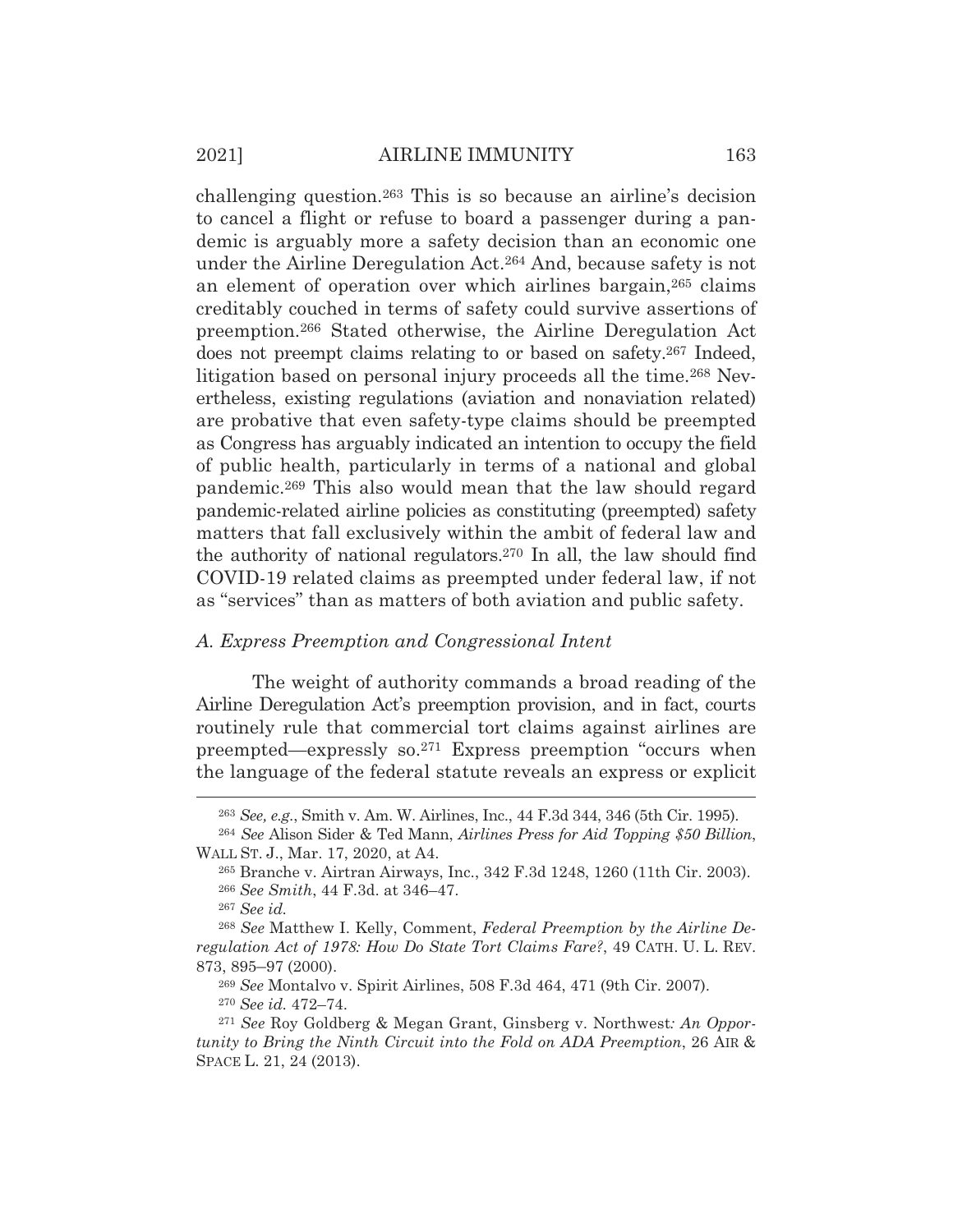congressional intent to preempt state law."272 Characterizing airline policies such as refunds and boarding denials associated with COVID-19 or other infectious diseases as matters "relating to" an airline's "prices" and "routes" is reasonable, if not compelled, in this regard.273 It is consistent with *Morales*,274 moreover, subject to the contract-based exception articulated in *Wolens*.275

 Indeed, efforts by airlines to anticipate or respond to the business consequences of COVID-19 and other infectious diseases have costs—be it in terms of reducing occupancy by keeping middle seats open to ensure social distancing protocols, installing seat dividers and shields, or purchasing and using new gadgets to curb virus propagation.276 These costs almost certainly impact (or may impact) airline prices and nonprice aspects of an airline's operations.277 Moreover, these costs would impose a "forbidden significant effect" on airline operations in contravention of the Airline Deregulation Act.278 As such, the preemption clause of the Airline Deregulation Act surely would nullify state law claims "relating to" refunds, cancelled flights, reaccommodation policies, and schedule changes related to COVID-19 because such claims have a connection with or reference to the economic elements of

<sup>272</sup> U.S. Airways, Inc. v. O'Donnell, 627 F.3d 1318, 1324 (10th Cir. 2010).

<sup>273</sup> *See* Northwest, Inc. v. Ginsberg, 572 U.S. 273, 284–85 (2014); Dia Adams & Caroline Lupini, *Master List of All Major International Airline Coronavirus Change and Cancellation Policies*, FORBES (Feb. 5, 2021), https://www.forbes .com/sites/advisor/2021/02/05/master-list-of-all-major-international-airline-coro navirus-change-and-cancellation-policies/?sh=489703ef1ba4 [https://perma.cc /JJW7-7MZQ].

<sup>274</sup> *See* Morales v. Trans World Airlines, Inc., 504 U.S. 374, 388 (1992).

<sup>275</sup> *See* Am. Airlines, Inc. v. Wolens, 513 U.S. 219, 222 (1995).

<sup>276</sup> *See, e.g.*, *Delta Extends Middle Seat Blocking Through April 2021*, DELTA AIRLINES (Feb. 8, 2021, 10:00 AM), https://news.delta.com/delta-extends-mid dle-seat-blocking-through-april-2021-only-us-airline-continue-providing-more -space [https://perma.cc/HRY8-EL9J]; Cailey Rizzo & Christine Burroni, *How US Airlines Are Adapting to Ongoing Coronavirus Concerns*, TRAVEL & LEISURE (June 11, 2020), https://www.travelandleisure.com/airlines-airports/airlines -coronavirus-cancellations-suspended-service [https://perma.cc/7UL8 -NAYB].

<sup>277</sup> *Deep Losses Continue Into 2021*, INT'L AIR TRANSP. ASS'N (Nov. 24, 2020), https://www.iata.org/en/pressroom/pr/2020-11-24-01/ [https://perma.cc /2VGF-9E2N].

<sup>278</sup> *Morales*, 504 U.S. at 388; *see* Branche v. Airtran Airways, Inc., 342 F.3d 1248, 1255 (11th Cir. 2003).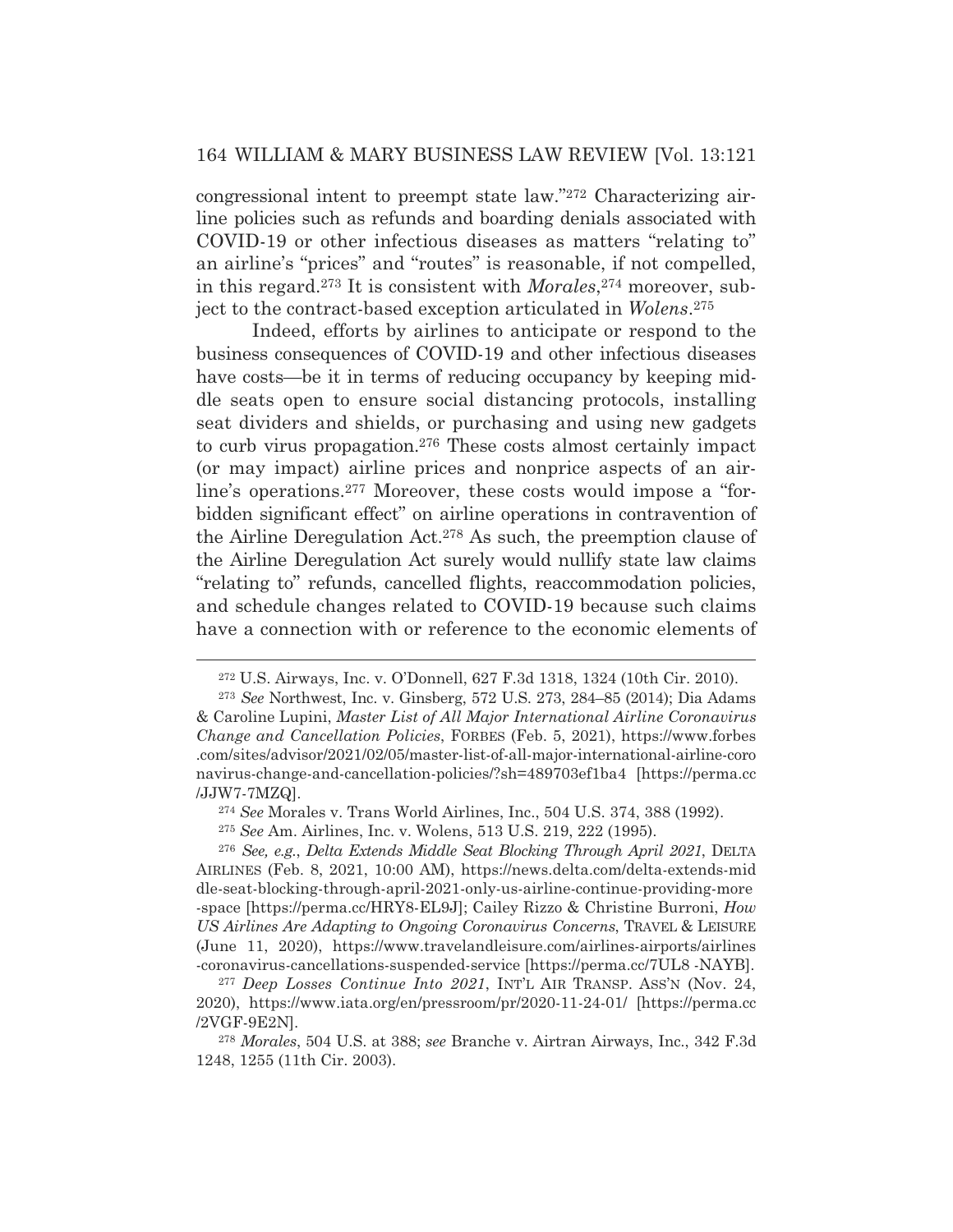air travel, which Congress intentionally sought to remove from the reach of state laws and regulation.279

 Finding COVID-19 related claims expressly preempted under the Airline Deregulation Act is far from required under the law, however.<sup>280</sup> A finding of express preemption turns on congressional intent and nothing in the history or text of the Airline Deregulation Act imagines preemption in the context of a public health emergency or makes explicit the idea that airline activities and policies directed at public health emergencies fall within the "price, route, or service" terminology of 49 U.S.C. § 41713(b)(1).<sup>281</sup> One reason for this, as discussed in Section III.C, *infra*, is that public health emergencies ostensibly relate more to airline operations and passenger safety (for which traditional negligence claims may be appropriate) than economics.282 After all, safety concerns primarily motivated passengers to cancel their reservations at the outset and during the pandemic.283 Passengers worried, among other things, about getting sick or getting others sick—fatally so—or being marooned someplace where stay-in-place or shelter orders would go into effect after their arrival.284 These are not the sort of garden variety consumer complaints from which Congress sought to shelter the airline industry.285 Rather, they are extraordinary concerns that may warrant special consideration outside of the ordinary preemption regime of the Airline Deregulation Act.286

 Another reason militating a finding of express preemption may lie in the fact that Congress inserted a preemption provision in the Airline Deregulation Act to ensure that states would not

<sup>279</sup> *See Morales*, 504 U.S. at 278.

<sup>280</sup> *See id.*; 49 U.S.C. § 41713(b)(1).

<sup>281</sup> *See Morales*, 504 U.S. at 383; 49 U.S.C. § 41713(b)(1).

<sup>282</sup> *See infra* Section III.C.

<sup>283</sup> *See, e.g.*, U.S. DEP'T OF TRANSP., FREQUENTLY ASKED QUESTIONS REGARDING AIRLINE TICKET REFUNDS GIVEN THE UNPRECEDENTED IMPACT OF THE COVID-19 PUBLIC HEALTH EMERGENCY ON AIR TRAVEL 1 (2020).

<sup>284</sup> *See, e.g.*, Kim Schive, *How Safe Is Air Travel?*, MIT MEDICAL (July 23, 2020), https://medical.mit.edu/covid-19-updates/2020/09/how-safe-air-travel [https:// perma.cc/SD2S-ENC5]; Tariro Mzezewa, *Americans Abroad: 'I Feel Completely Abandoned'*, N.Y. TIMES (May 11, 2020), https://www.nytimes.com/2020/03/18 /travel/coronavirus-americans-stranded.html [https://perma.cc/MH3V-H5UN]. <sup>285</sup> *See Morales*, 504 U.S. at 386–88.

<sup>286</sup> *See id.* at 390; Am. Airlines, Inc. v. Wolens, 513 U.S. 219, 224 (1995).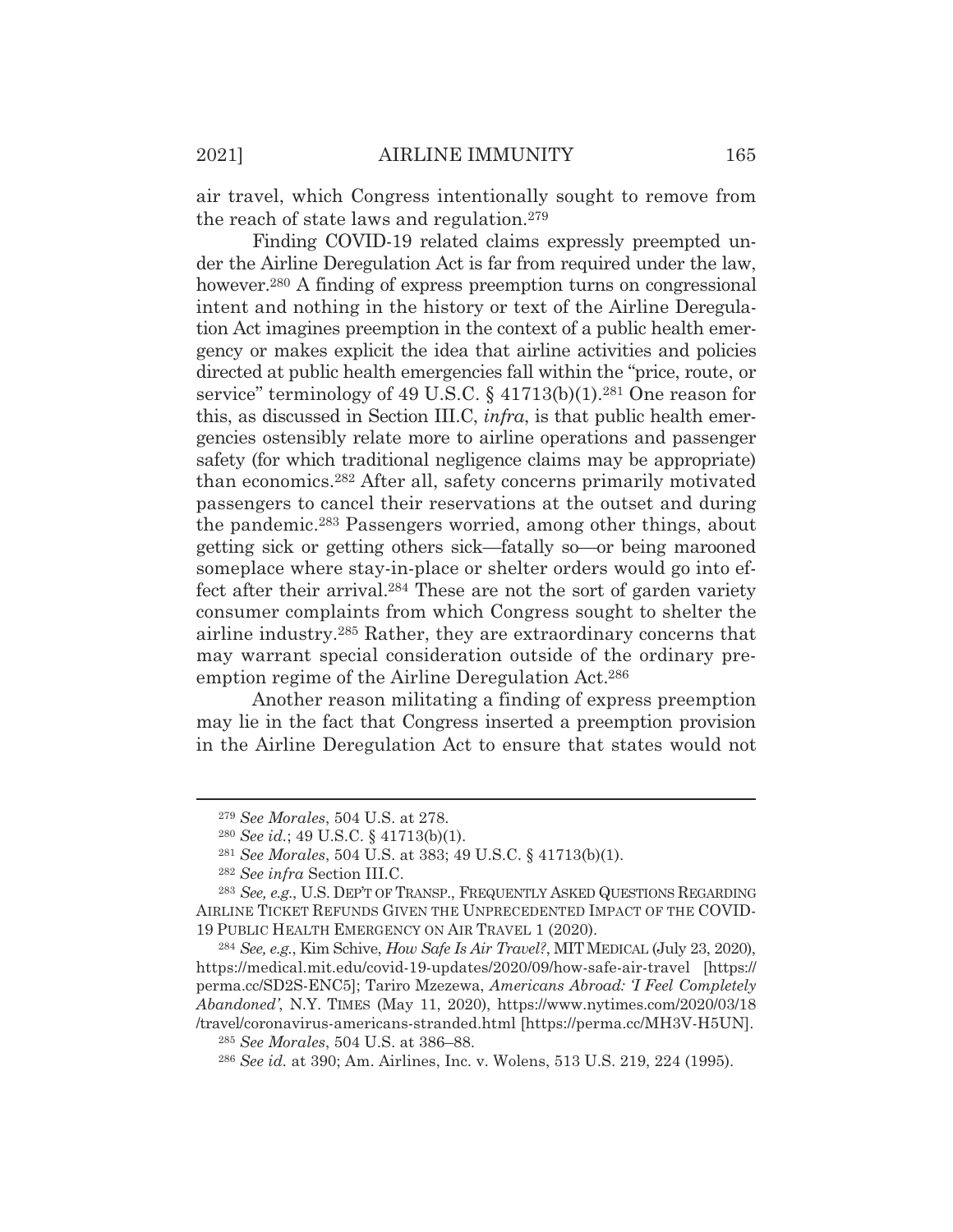undo federal deregulation with their own regulation.287 Allowing a limited class of claims to proceed, say for unjust enrichment, deceptive and unfair trade practices, or restitution arising from the failure of airlines to readily accommodate passengers during a health care crises like COVID-19, presents minimal to no risk to deregulation policy.288 True, the last several decades suggest that epidemics and pandemics may occur more frequently than once every hundred years, but such outbreaks are episodic nonetheless,289 and the argument that allowing passenger claims to proceed now will undo deregulation is a red herring, slipperyslope-type contention.

 Nor would a narrow exception to preemption during a public health crises undermine Congress' determination in 1978 that "maximum reliance on competitive market forces' would best further 'efficiency, innovation, and low prices.'"290 In fact, by refusing to preempt consumer protection type claims arising from the pandemic, courts would leave the dynamics of the airline marketplace uninterrupted.291 Concededly, the consequences could be extreme, including widespread bankruptcies, or as actually happened, a decision by Congress to interfere in the marketplace by providing enormous financial assistance bordering on nationalization (i.e., the complete undoing of deregulation).292 In either case, by declining to expressly preempt consumer claims related to the pandemic, courts would avoid artificially propping up airlines that were failing.293 Stabilizing the airline was never the intent of the Airline Deregulation Act as evidenced by the striking number of airline failures that occurred *after* (if not because of) the enactment of the Airline Deregulation Act.294 In fact,

<sup>287</sup> *See* 49 U.S.C. § 41713(b)(1).

<sup>288</sup> *Wolens*, 513 U.S. at 228.

<sup>289</sup> *See* Frank Houghton, *Geography, Global Pandemics & Air Travel: Faster, Fuller, Further & More Frequent*, 12 J. INFECTION & PUB. HEALTH 448, 448 (2019).

<sup>290</sup> *See Morales*, 504 U.S. at 378 (quoting 49 U.S.C. § 1302(a)(4), (a)(9)). <sup>291</sup> *See id.* at 389.

<sup>292</sup> *See* Niraj Chokshi, *Relief Bill Gives Airline and Airport Workers a Reprieve, for Now*, N.Y. TIMES (Mar. 11, 2021), https://www.nytimes.com/2021/03/11 /business/stimulus-bill-airline-jobs.html [https://perma.cc/5EJQ-CAEK].

<sup>293</sup> *See Morales*, 504 U.S. at 389.

<sup>294</sup> Stacey R. Kole & Kenneth M. Lehn, *Deregulation and the Adaptation of Governance Structure: The Case of the U.S. Airline Industry*, 52 J. FIN. ECON. 79, 84–85 (1999).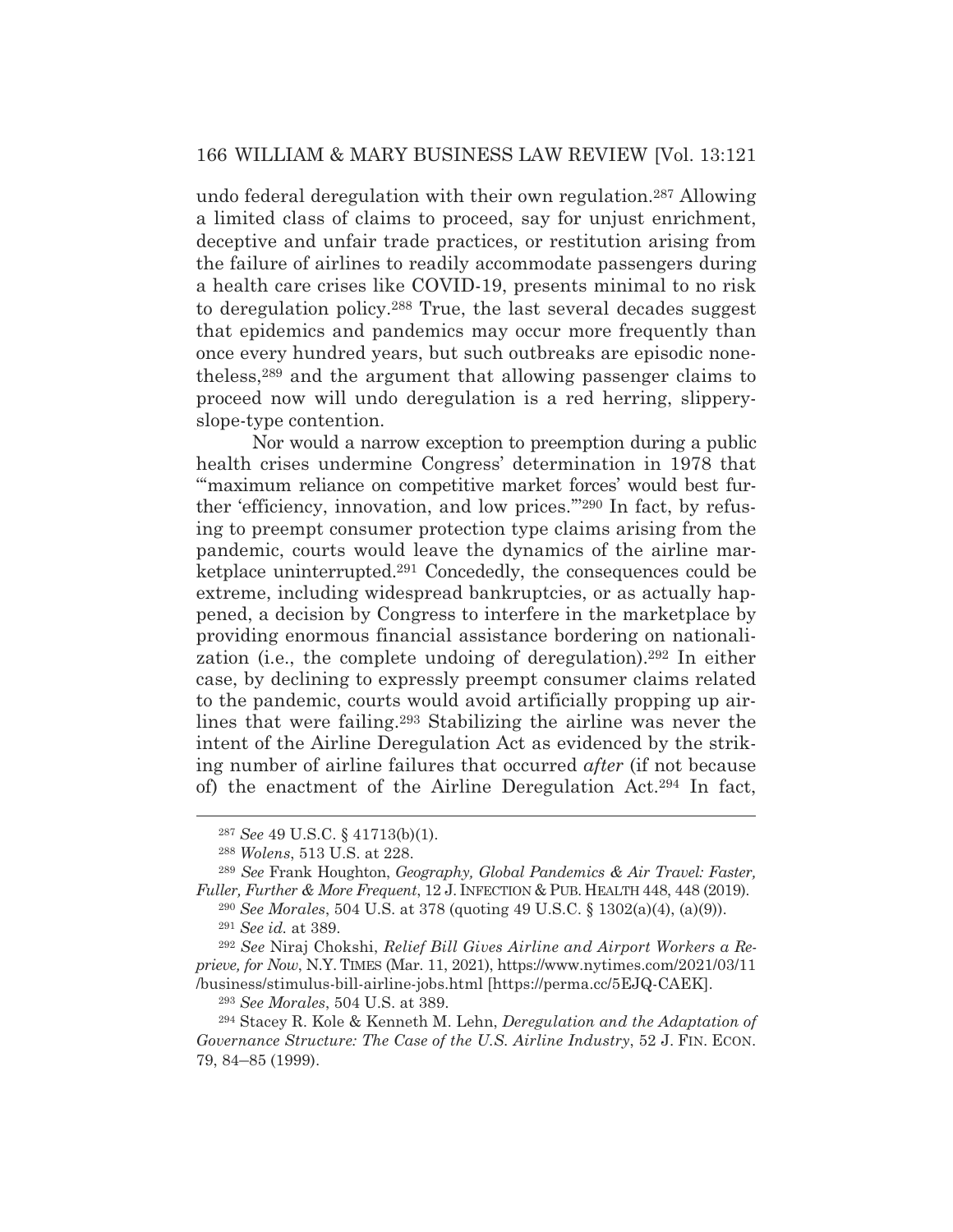airlines theoretically could not fail in the prederegulation era because they operated as a government-supported cartel.295 In contrast, by enacting the Airline Deregulation Act, Congress clearly intended to dismantle that state of affairs, letting loose the competitive instincts of unregulated firms.296 Consequently, to find COVID-19-related claims expressly preempted may be to overread the language and policy of the Airline Deregulation Act.

 Ultimately, however, the decision and power to carve out an exception from preemption is properly a legislative one.<sup>297</sup> And, until Congress acts, if ever, the majority of courts, under the authority of *Morales*, may be inclined to construe the Airline Deregulation Act as expressly preempting consumer tort claims arising from public health emergencies, including those related to the transmission of infectious disease.298 To be sure, some courts may be swayed otherwise and find that lawsuits based on state law arising from the once-in-a-generation pandemic are not preempted because they bear only a "tenuous, remote, or peripheral" relationship to airline "rates, routes, or services."299 Courts taking this position may be persuaded by the argument that the claims "relating to" "rates, routes, or services" are grounded in safety, not economics, and are allowable, therefore.300

 Ample anecdotal, textual, and historical evidence exists to give judges pause in dismissing lawsuits against airlines on express preemption grounds in circumstances of unprecedented disruption to air travel.301 After all, the DOT's issuance of an Enforcement Notice warning airlines that federal law required a prompt refund to passengers whose flight schedules were changed significantly due to COVID-19 is probative of the fact that airlines were, in fact, violating consumer protection laws even if state attorneys' general and state laws were technically impotent against

<sup>295</sup> Reuel Schiller, *The Curious Origins of Airline Deregulation: Economic Deregulation and the American Left*, 93 BUS. HIST. REV. 729, 746–47 (2020).

<sup>296</sup> *See Morales*, 504 U.S. at 378.

<sup>297</sup> *See* 49 U.S.C. § 41713(b)(1).

<sup>298</sup> *See Morales*, 504 U.S. at 378–88.

<sup>299</sup> *Id.* at 374, 390 (quoting Shaw v. Delta Air Lines, Inc., 463 U.S. 85, 100 (1983)).

<sup>300</sup> *See Morales*, 504 U.S. at 374, 388; Am. Airlines, Inc. v. Wolens, 513 U.S. 219, 222 (1995).

<sup>301</sup> *See* All World Pro. Travel Servs., Inc. v. Am. Airlines, Inc., 282 F. Supp. 2d 1161, 1164, 1167, 1169, 1172 (C.D. Cal. 2003).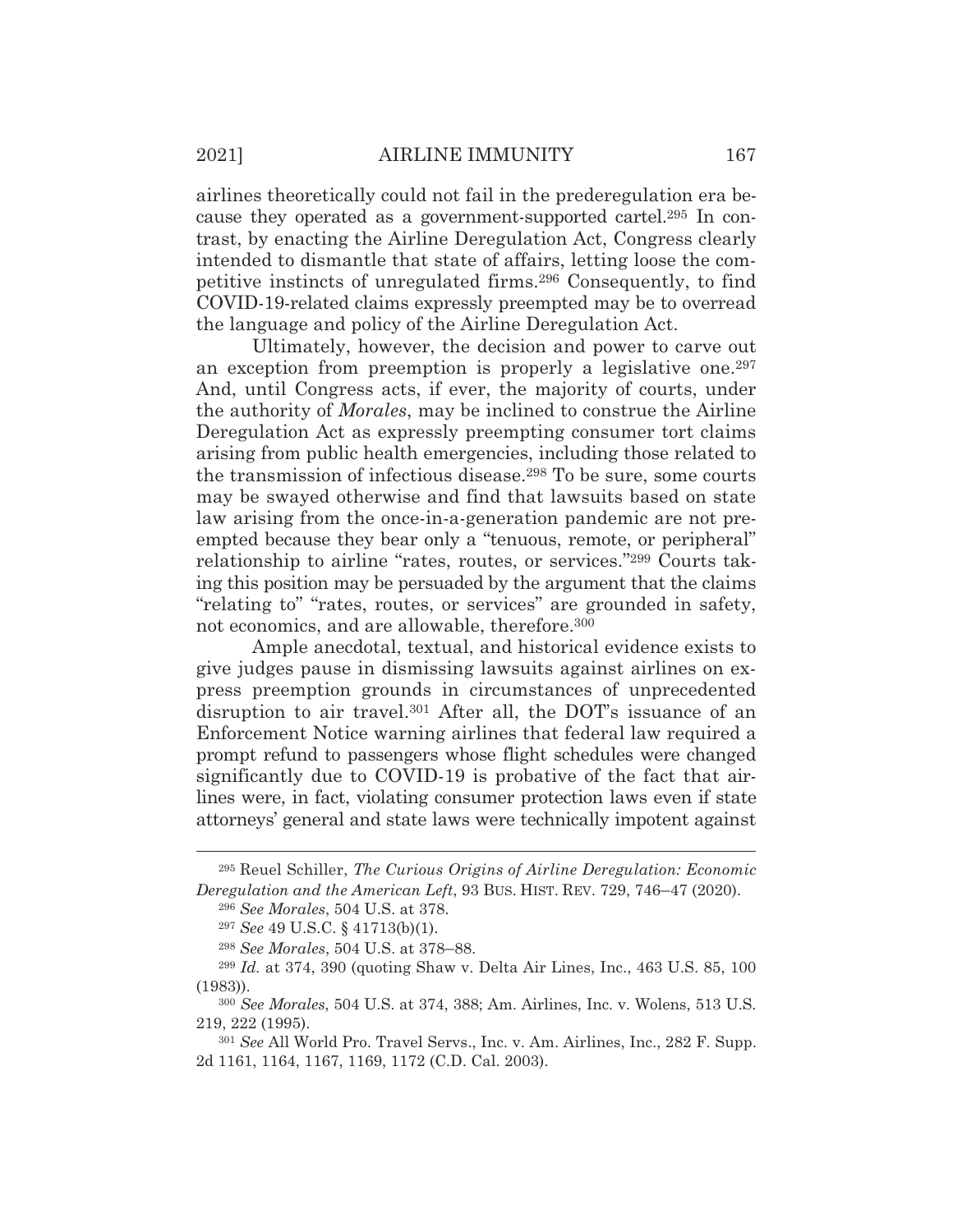such behavior.<sup>302</sup> What is more, aggrieved passengers who have no adequate remedy at law could theoretically sue to enjoin the appropriate federal agency to prosecute noncompliant airlines.303 Indeed, that the DOT issued its notice at all might and perhaps should prompt lawmakers to revisit the enormous protections afforded to airlines under the deregulation act. Until such time, however, Congress has expressed no intent to walk back the preemptive scope of the Airline Deregulation Act at any time, be they unprecedented or unimagined.304

 In all, courts should be restrained and principled in their interpretation of the Airline Deregulation Act even in never-beforeexperienced situations, and reformulation of the broad and express policies of airline deregulation should rest exclusively with the lawmaking branch of government. An airline's decision to reroute passengers or issue vouchers instead of refunds may be subject to federal law and DOT enforcement,<sup>305</sup> but otherwise falls outside of the purview of state law under the express terms of the Airline Deregulation Act and is beyond the adjudicatory powers of courts.

#### *B. Implied Preemption*

 When the language of a federal statute does not reveal an express or explicit congressional intent to preempt state law, courts evaluate whether Congress somehow implied that its laws should have preemptive effect.<sup>306</sup> Courts have recognized two types of implied preemption—field and conflict.307 The latter occurs either when compliance with both a federal and state law is a physical impossibility, or when a state law "stands as an obstacle to the accomplishment and execution of the full purposes and objectives of Congress."308 Conflict preemption is unlikely to be a feature of claims against airlines in the context of COVID-19 because the

<sup>302</sup> *See* U.S. DEP'T OF TRANSP., ENFORCEMENT NOTICE REGARDING REFUNDS BY CARRIERS GIVEN THE UNPRECEDENTED IMPACT OF THE COVID-19 PUBLIC HEALTH EMERGENCY ON AIR TRAVEL 1–2 (2020) [hereinafter REFUNDS BY CARRIERS].

<sup>303</sup> *See, e.g.*, 28 U.S.C. § 1361; 5 U.S.C § 554; FED. R. CIV. P. 65.

<sup>304</sup> *See* 49 U.S.C. § 40101.

<sup>305</sup> *See* REFUNDS BY CARRIERS, *supra* note 302, at 1–2.

<sup>306</sup> *See* Ariz. v. United States, 567 U.S. 387, 399–400 (2012).

<sup>307</sup> *Id.* at 399.

<sup>308</sup> *Id.*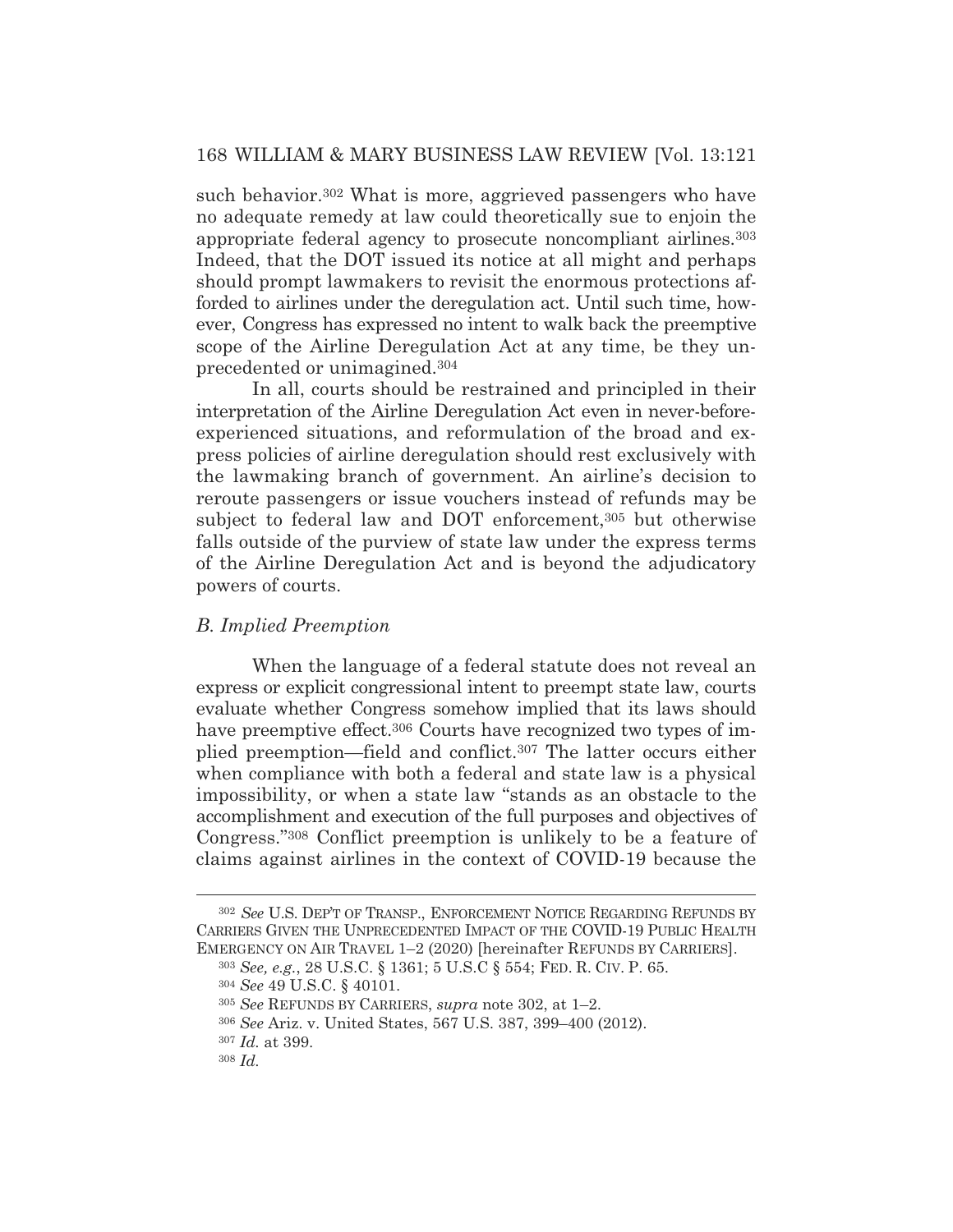DOT and FAA have promulgated no regulations related to onboard exposure that could conflict with state laws on the same subject, though theoretically the regulations of other agencies might be asserted to show conflict.<sup>309</sup> Where grounds for asserting express preemption are indeterminate, cases arising from COVID-19 or other infectious diseases against airlines are likely to be litigated within the space of field preemption, "which occurs when the federal scheme of regulation is so pervasive that Congress must have intended to leave no room for a State to supplement it."310

 At least one court has evaluated implied (field) preemption under the Airline Deregulation Act within the context of health conditions onboard aircraft.311 In *Montalvo v. Spirit Airlines*,312 the Ninth Circuit Court of Appeals considered negligence claims under California common law against various airlines for failing to warn passengers about the danger of developing deep vein thrombosis (DVT) and for providing an unsafe seating configuration on domestic flights.313 In evaluating the claims, the court noted that the FAA had issued "pervasive regulations" in the area of air safety, including "airworthiness standards, crew certification and medical standards, and aircraft operating requirements."314 Given that the FAA had issued these regulations and other guidance materials regarding passenger warnings and aviation safety, the court inferred a preemptive intent to displace all state law on the subject of air safety and assert "the dominance of the federal interest in this area, and the legislative goal of establishing a single, uniform system of control over air safety."315 In this context, the plaintiff-passenger's negligence claim failed because the FAA had imposed no requirement that airlines warns about the risks of developing DVT, and in the absence of any such requirement, no breach of duty could be established.316

<sup>309</sup> *See id.*

<sup>310</sup> US Airways, Inc. v. O'Donnell, 627 F.3d 1318, 1324 (10th Cir. 2010) (quoting Mount Olivet Cemetery Ass'n v. Salt Lake City, 164 F.3d 480, 486 (10th Cir. 1998)); *see Arizona*, 567 U.S. at 399.

<sup>311</sup> Montalvo v. Spirit Airlines, 508 F.3d 464, 472 (9th Cir. 2007).

<sup>312</sup> *Id.*

<sup>313</sup> *Id.* at 468.

<sup>314</sup> *Id.* at 472.

<sup>315</sup> *Id.* at 473.

<sup>316</sup> *Id.* at 468.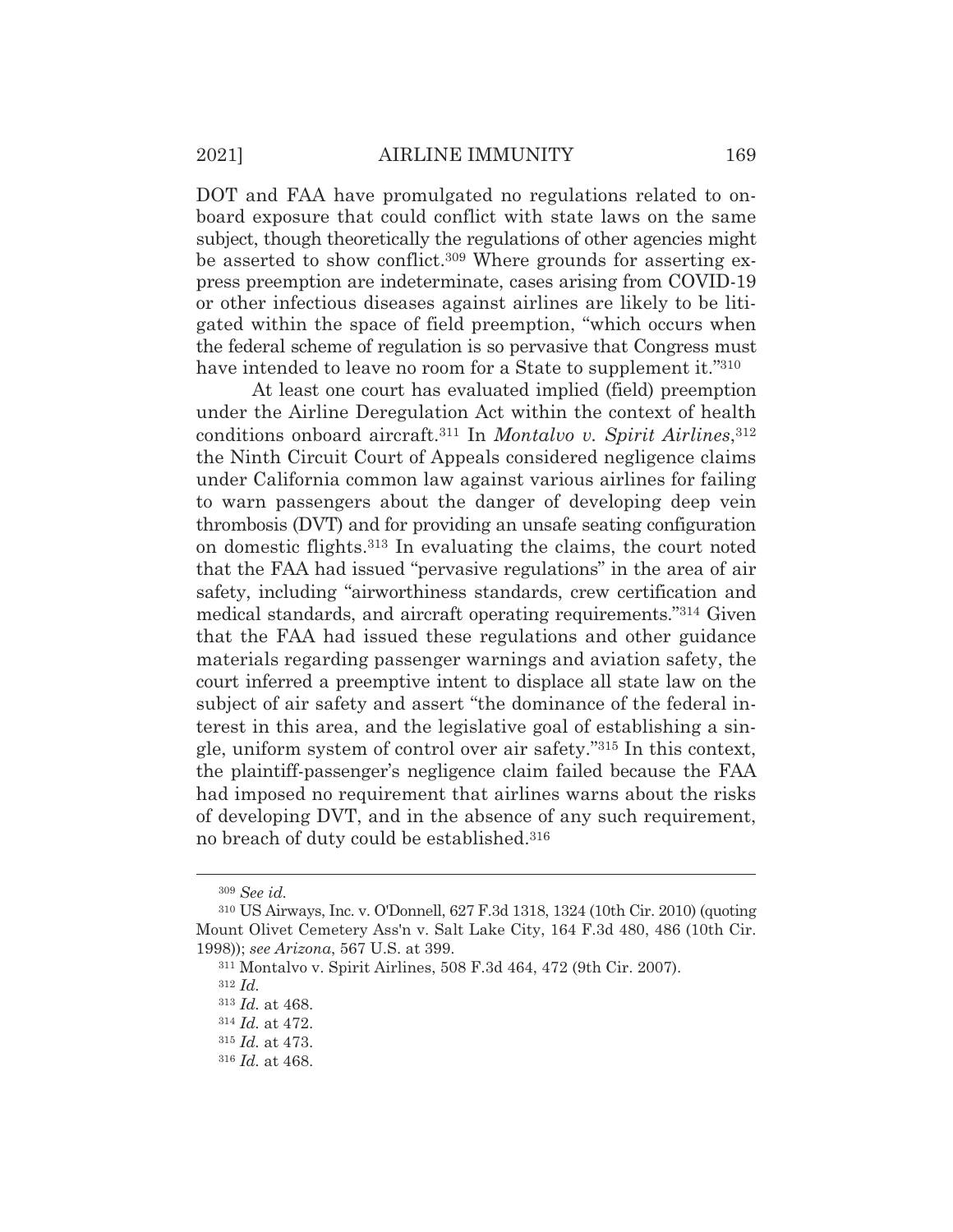Whether Congress intended to occupy the entire field of regulation related to COVID-19 specifically, or infectious disease aboard aircraft broadly, so as to preempt any state claims against airlines is unclear, but also apparently unlikely.317 Neither the DOT nor the FAA has promulgated COVID-19 specific regulations related to onboard exposure.318 *A fortiori*, the DOT and FAA have affirmatively deflected responsibility for matters respecting the novel coronavirus, and instead, opined that other agencies bear primary duty, specifically the Department of Health and Human Services or the Centers for Disease Control.319 In an April 2020 letter to the Air Line Pilots Association (ALPA), FAA administrator Steve Dickson emphatically stated:

> [T]he FAA has statutory authority and responsibility to promote the safe operation of civil aircraft. Aviation safety is our most important priority. While the FAA remains steadfast in its focus on safety of flight, *we are not a public health agency*. We must look to other U.S. Government agencies for guidance on public and occupational health.320

 This position is potentially fatal to any implied preemption defense that an airline could assert because establishing that aviation regulators are vested with authority in managing COVID-19 issues, let alone interested in occupying the entire field of public health, is contradicted by statements of the relevant regulatory authorities themselves.321

 To prevail on an implied preemption argument, then, airlines would have to establish that the DOT's and FAA's understanding of their own powers is incorrect.322 At least one decision—*Sikkelee v. Precision Airmotive Corp.*—may support that seemingly unusual

<sup>317</sup> *See* Letter from Steve Dickson, Adm'r, Fed. Aviation Admin., to Joseph G. DePete, President, Air Line Pilots Ass'n, Int'l 2–3 (Apr. 14, 2020) [hereinafter Letter from Steve Dickson], https://www.alpa.org/-/media/ALPA/Files /pdfs/news-events/letters/041420-faa-dickson-reply-covid-19.pdf [https://perma .cc/SWV3-ZU8P].

<sup>318</sup> *See generally Coronavirus (COVID-19) Information from the FAA*, FED. AVI-ATION ADMIN., https://www.faa.gov/coronavirus/ [https://perma.cc/EHL6-DXYD].

<sup>319</sup> *See* Letter from Steve Dickson, *supra* note 317, at 1.

<sup>320</sup> *Id.*

<sup>321</sup> *See* US Airways, Inc. v. O'Donnell, 627 F.3d 1318, 1324 (10th Cir. 2010).

<sup>322</sup> *See* Ariz. v. United States, 567 U.S. 387, 399–400 (2012); Sikkelee v. Precision Airmotive Corp., 822 F.3d 680, 694 (3d Cir. 2016).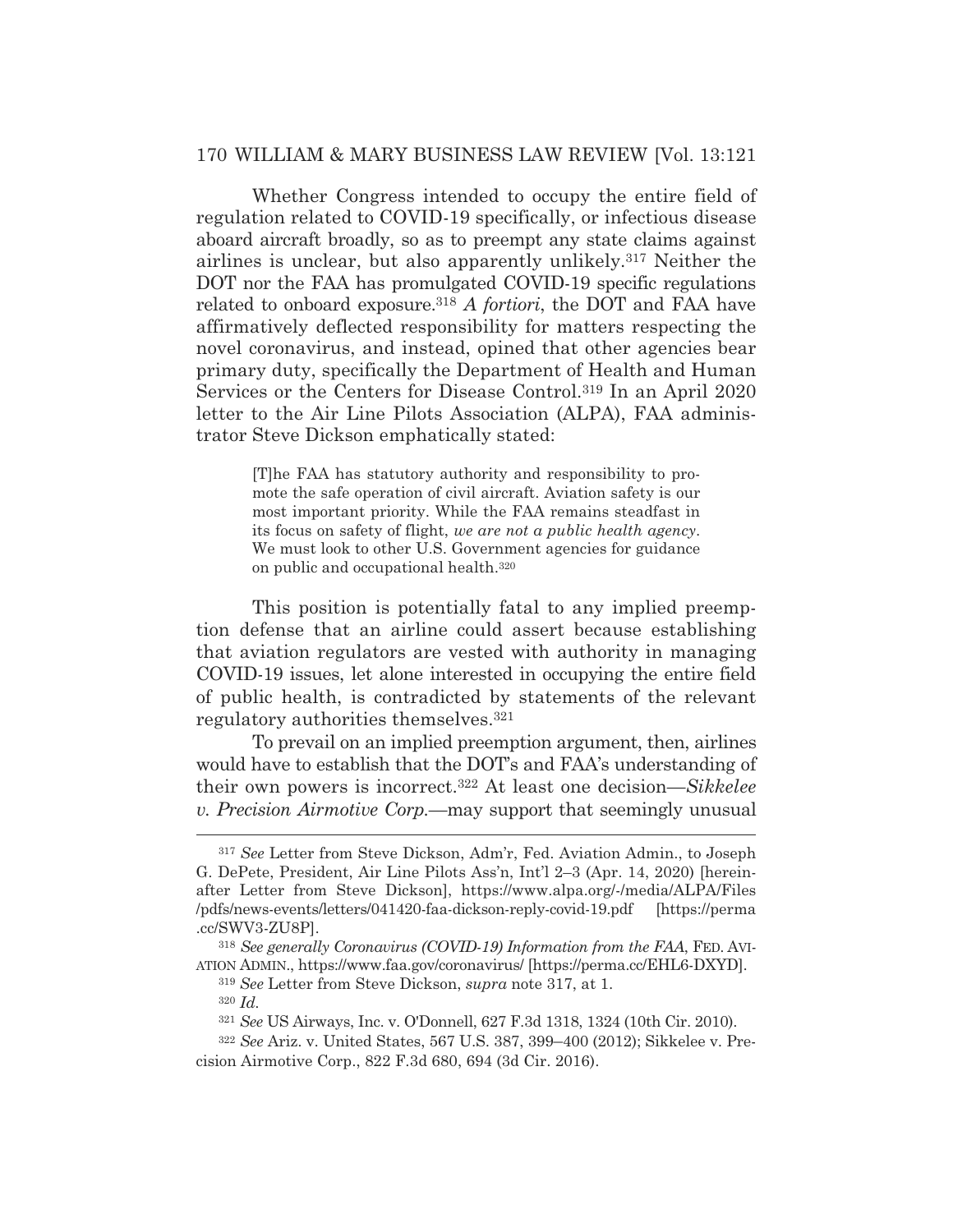tact.323 There, the Third Circuit Court of Appeals declined to "defer to an agency's view that its regulations preempt state law."324 Rather, the weight the court accorded "the FAA's 'explanation of state law's impact on the federal scheme'... 'depend[ed] on its thoroughness, consistency, and persuasiveness.'"325

 Under this precedent, courts convinced that the DOT and FAA are wrong presumably would preempt passenger claims on grounds of implied preemption, while courts unpersuaded by this argument would rule against airlines, finding that the preemption provision of the Airline Deregulation Act did not apply. Ironically, this may invert the *Hodges-Charas* circuit split. That is, the majority of courts—which historically have been inclined to accept an airline's implied preemption argument—may now be compelled to allow passenger claims given that neither Congress nor the agencies obligated to carry out Congress' intention have expressed any intention to occupy public health.326 In fact, they disclaim it.327 Meanwhile, courts adopting the minority position established in *Charas* to rule in favor of passengers may decide in favor of airlines upon determining that the FAA and DOT failed to meet their burden under *Sikkelee* to thoroughly, consistently, and persuasively establish that public health issues are outside of their statutory responsibility.328

328 A number of arguments exist to show that the FAA, in fact, may be incorrect. For example, some practitioners have noted that the FAA extensively regulates crew member health, including what is required to be "fit for duty" as a safety matter. *See, e.g.*, 14 C.F.R. § 117.5. In addition, the Department of Labor's OSHA COVID-19 Control and Prevention website discusses airline workers and employees, providing: "the occupational safety and health of flight crewmembers (i.e., pilot, flight engineer, flight navigator) are under the jurisdiction of the [FAA] and not covered by OSHA standards while they are on aircraft in operation." *Airline Workers and Employers*, U.S. DEP'T OF LABOR, https://www.osha.gov/coronavirus/control-prevention/airline [https://perma.cc /67LL-98HY]. Whether this indicates an inter-agency recognition of FAA's jurisdiction in the area of airline crew member occupational health and safety, at least with respect to pilots, notwithstanding what the FAA may have said in

<sup>323</sup> *See Sikkelee*, 822 F.3d at 694.

<sup>324</sup> *See id.* at 693–94.

<sup>325</sup> *Id.* at 694.

<sup>326</sup> *See Ariz.*, 567 U.S. at 399–400; *see also* Letter from Steve Dickson, *supra* note 317, at 2–3.

<sup>327</sup> Letter from Steve Dickson, *supra* note 317, at 2–3.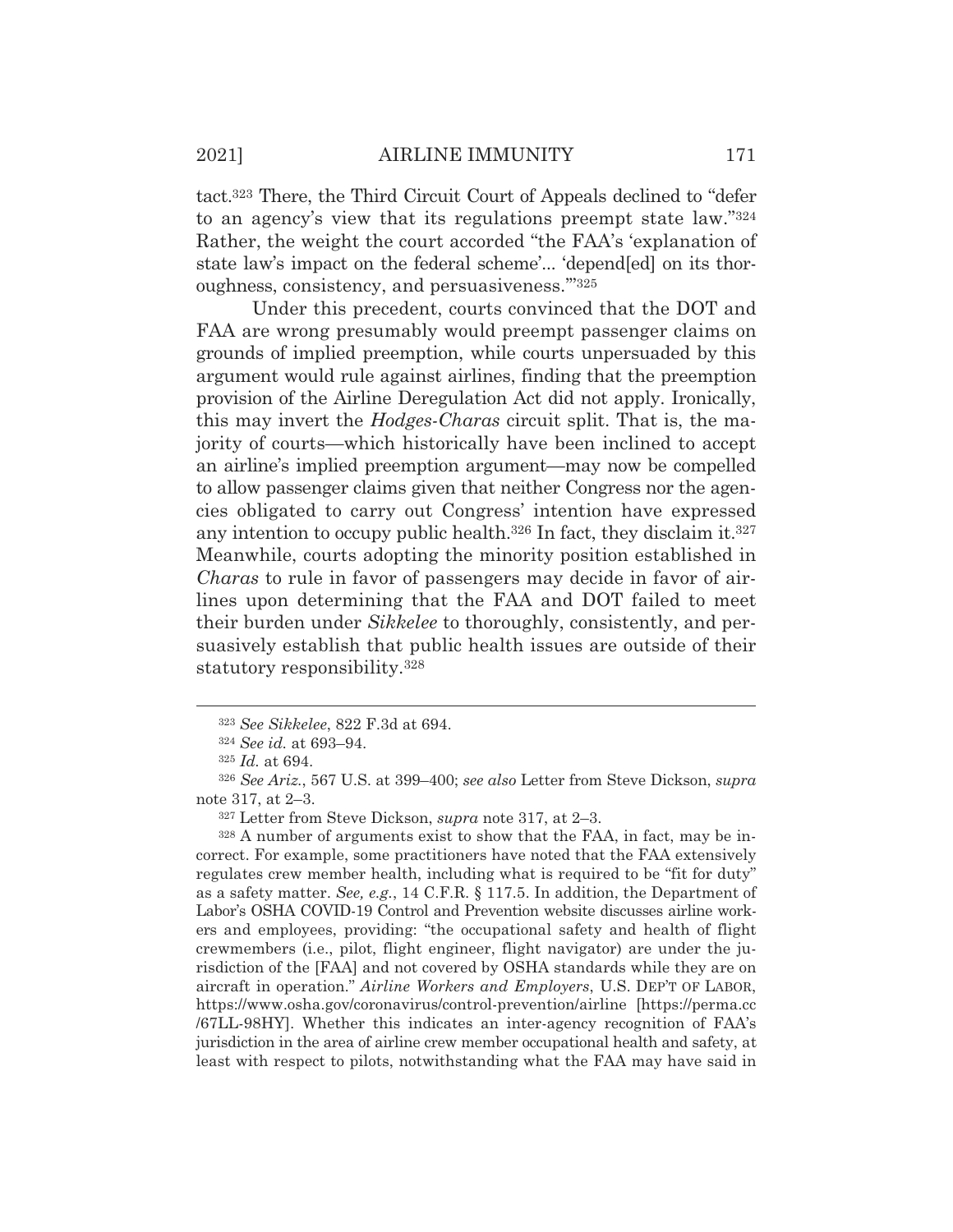Suffice it to say that airlines will face formidable headwinds in convincing courts to find nonprice tort suits arising from the transmission of the COVID-19 virus, or infectious disease aboard aircraft generally, to be impliedly preempted.329 To do so, an airline need not only establish that a claim "relates to" a "service," but also that it implicates safety.330 Alternatively, to the extent a safety issue is raised, an airline must demonstrate that Congress intended to occupy that particular issue.331 And, what makes all of this particularly difficult, as the next Section shows, is that the terms "services" and "safety" overlap—in some cases inextricably.

#### *C. Infectious Disease on Aircraft: Service or Safety?*

 This Section explores whether an airline's nonprice policies and practices relating to epidemics or pandemics are or should be preempted under the Airline Deregulation Act or other applicable aviation laws. Resolving this question will require courts to distinguish "services" from safety and potentially to make a difficult policy choice between public health, on the one hand, and the economic policies of the Airline Deregulation Act, on the other.<sup>332</sup>

 As an initial matter, differentiating "services" and safety is as challenging as it is consequential.333 Drawing this line is consequential because the viability of a claim against an airline frequently turns on how a court characterizes that claim—"services" are ostensibly subject to preemption under the Airline Deregulation Act while some safety related matters are not, including personal injury claims arising from aircraft operations or accidents.<sup>334</sup>

other contexts, is to be determined. *See* William H. Walsh & Anusha E. Jones, *The Efficacy of Preemption Defenses in Airline COVID-19 Litigation*, COZEN O'CONNOR (July 27, 2020), https://www.cozen.com/news-resources/publica tions/2020/the-efficacy-of-preemption-defenses-in-airline-covid-19-litigation [https://perma.cc/LE3L-ULSD].

<sup>329</sup> Walsh & Jones, *supra* note 328.

<sup>330</sup> *See* Abdullah v. Am. Airlines, Inc., 181 F.3d 363, 371 (3d Cir. 1999); Branche v. Airtran Airways, Inc., 342 F.3d 1248, 1264 (11th Cir. 2003).

<sup>331</sup> *See Abdullah*, 181 F.3d at 367.

<sup>332</sup> *See* Walsh & Jones, *supra* note 328.

<sup>333</sup> *See Abdullah*, 181 F.3d at 373.

<sup>334</sup> State law personal injury claims are not preempted as evidenced by the fact that the Airline Deregulation Act requires airlines to carry liability insurance "sufficient to pay, not more than the amount of the insurance, for bodily injury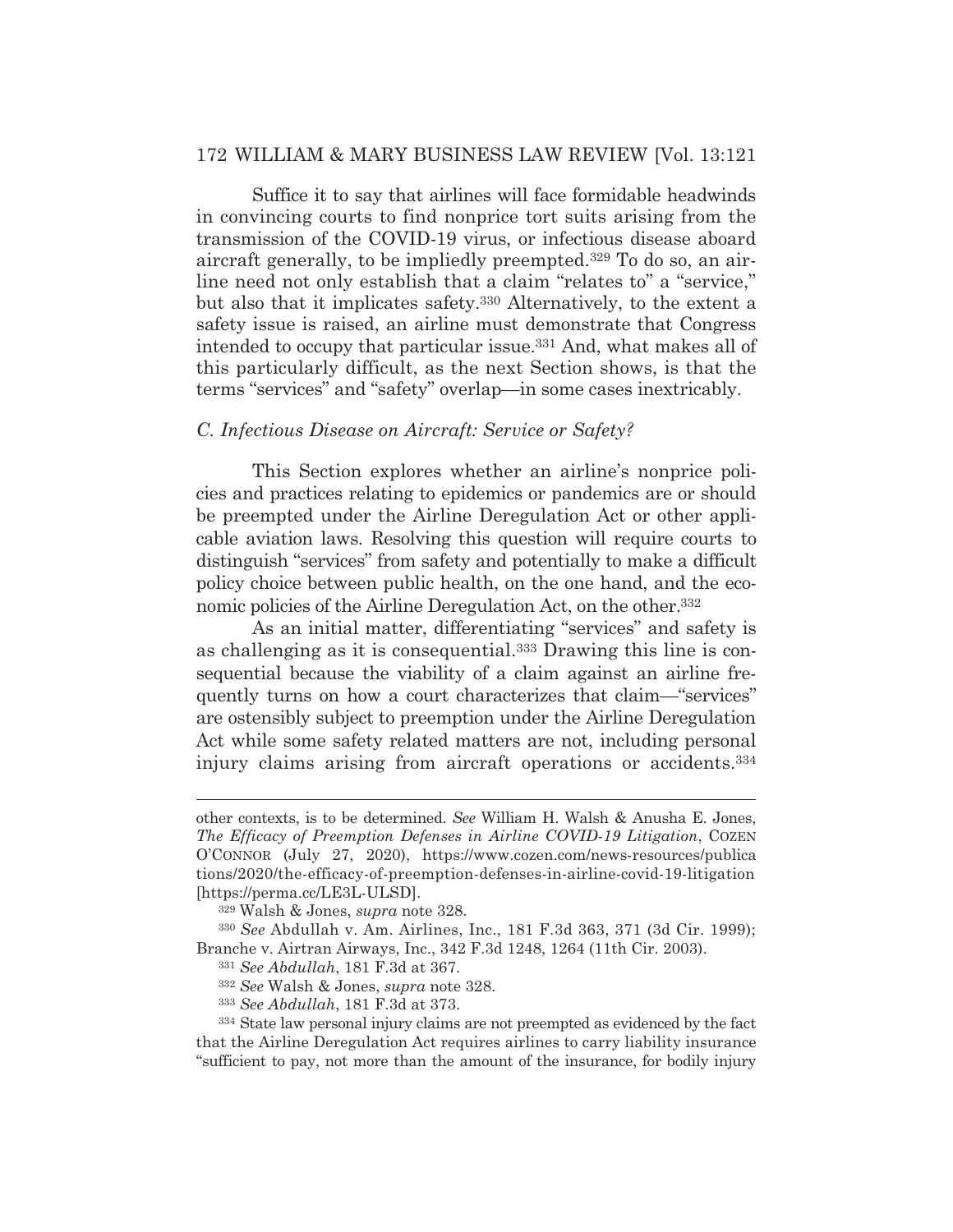Differentiating the terms is challenging because safety and service overlap; safety is an inherent and fundamental part of every airline's core business offering of scheduled air travel.335 To say that an airline can provide its services without safety is absurd, yet saying that an airline offering safe flights without services may well describe the actual experience of many economy-fare passengers. As the Third Circuit Court of Appeals stated in *Abdullah v. American Airlines, Inc.*:

> Safe operations ... are a necessity for all airlines. Whether or not to conform to safety standards is not an option for airlines in choosing a mode of competition. For this reason, safety of an airline's operations would not appear to fall within the ambit of the[Airline Deregulation Act] and its procompetition preemption clause.336

 Reading safety as distinct from "services" theoretically means that passengers may escape the preemptive effect of the Airline Deregulation Act by framing their claims (including consumer protection type claims) in terms of safety.337 This possibility and the blurry boundary between airline "services" and safety that courts may confront in this regard is not hard to imagine.

 Suppose that an airline, confronted with the global reality of transmission of a potentially fatal airborne infectious disease, decides against installing seat dividers and shields because such features add weight, cost, and complexity to commercial operations. Instead, the airline sanitizes aircraft through other industry standard means.338 Imagine further that a prospective passenger of that airline, fearful of contracting the disease, cancels his flight ahead of the departure date and requests a refund of his (nonrefundable)

to, or death of, an individual or for loss of, or damage to, property of others, resulting from the operation or maintenance of the aircraft."  $49 \text{ U.S.C.}$  §  $41112(a)$ . In this context, nothing theoretically forecloses lawsuits against airlines for negligent operation or maintenance of ventilation and air filtration technologies aboard aircraft, including high efficiency particulate air filters ("HEPA").

<sup>335</sup> *Abdullah*, 181 F.3d at 373.

<sup>336</sup> *Id.*

<sup>337</sup> *Id.*

<sup>338</sup> *See* Mike Arnot, *See for Yourself: How Airplanes Are Cleaned Today*, N.Y. TIMES (Aug. 5, 2020), https://www.nytimes.com/2020/08/05/travel/corona virus-airplane-cleaning.html [https://perma.cc/X5SN-GUZN].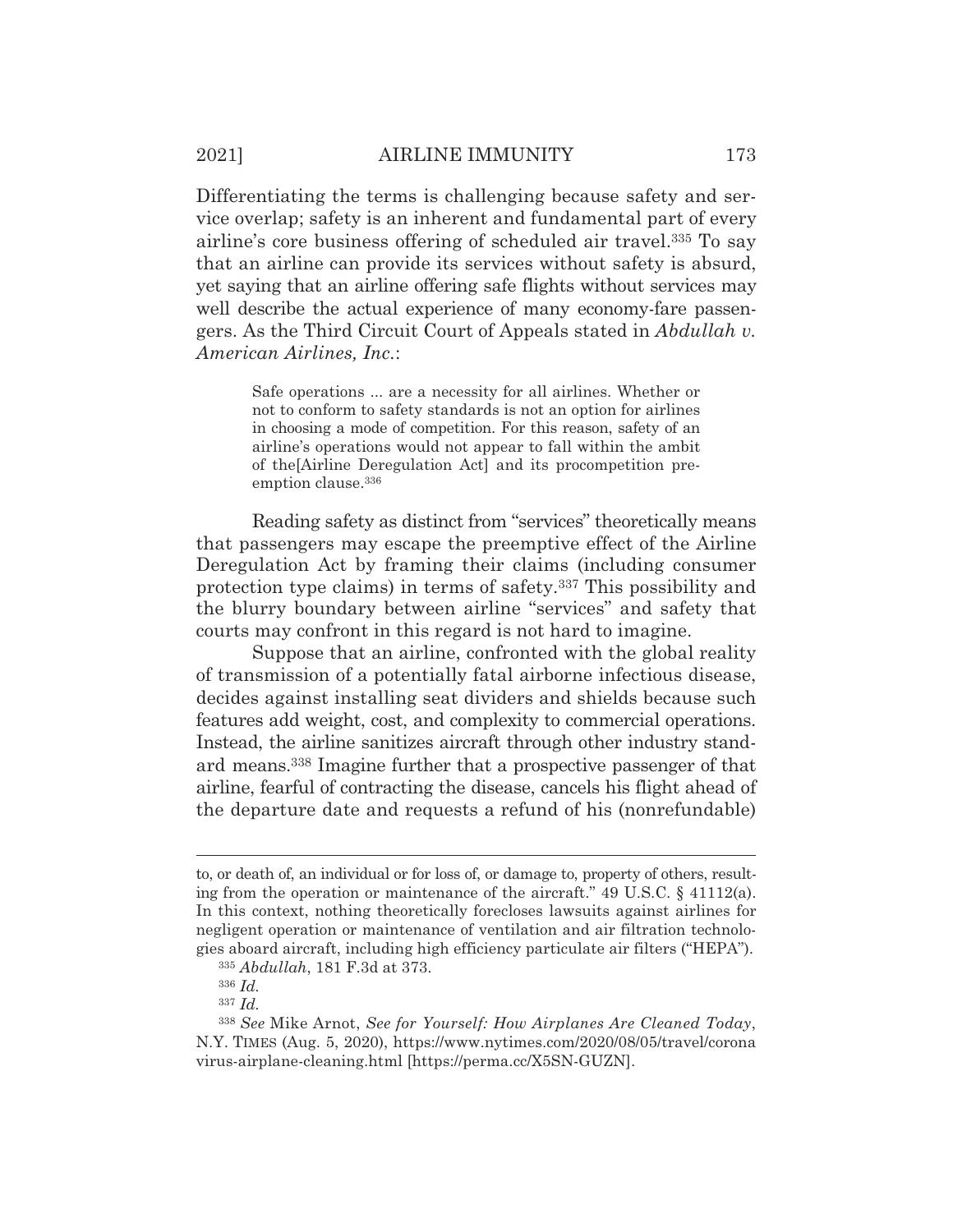fare for an upcoming flight. The airline refuses, and not wanting to lose his money, the passenger (reluctantly) travels as originally planned. He allegedly contracts the illness while aboard an aircraft operated by the subject airline and ultimately dies. Later, his estate sues the airline for a laundry list of claims, including breach of contract, wrongful death, and negligence related to the passenger's personal injuries (e.g., failure to warn, failure to prevent or mitigate his contracting the disease). How should a court decide these claims at the motion to dismiss stage if the airline raises preemption as a defense, contending that the plaintiff's claims are disallowed consumer tort claims masquerading as allowable personal injury claims?

 At the outset, arguably all of the claims imagined here should be dismissed under the Airline Deregulation Act. The lawsuit in question plainly seeks the enforcement of state laws "relating" to "prices" as well as "services," broadly defined.339 Seeking a refund relates to price. It falls squarely within the realm of express preemption under *Morales*.340

 Alternatively, to the extent fares are covered by the subject airline's contract of carriage, the passenger's claim might resolve by reference to that agreement under *Wolens*.341 A court could dismiss the negligence components of the lawsuit, too, as such claims have a direct connection with and reference to airline economics subject to preemption under *Morales*.342 What is more, a court could also find the negligence claims so relate to a subject matter (safety) that is pervasively regulated by national authorities as to be impliedly preempted under the authority of *Montalvo*.343

 But, a court could just as easily decline to find the claims preempted pursuant to the *Hodges*-*Charas* framework for construing the term "services" in the Airline Deregulation Act,344 and a court may be particularly inclined to do so given the gravity of the injury alleged in the hypothetical.345 True, if the passenger's

<sup>339</sup> *See* 49 U.S.C. § 41713(b)(1).

<sup>340</sup> *See* Morales v. Trans World Airlines, Inc., 504 U.S. 374, 388, 390 (1992).

<sup>341</sup> Am. Airlines, Inc. v. Wolens, 513 U.S. 219, 219 (1995).

<sup>342</sup> *Morales*, 504 U.S. at 375.

<sup>343</sup> Montalvo v. Spirit Airlines, 508 F.3d 464, 473 (9th Cir. 2007).

<sup>344</sup> *See* Hodges v. Delta Airlines, Inc., 44 F.3d 334, 340 (5th Cir. 1995);

Charas v. Trans World Airlines, Inc., 160 F.3d 1259, 1266 (9th Cir. 1998). <sup>345</sup> *See, e.g.*, El Al Israel, Ltd. v. Tseng, 525 U.S. 155, 159 (1999).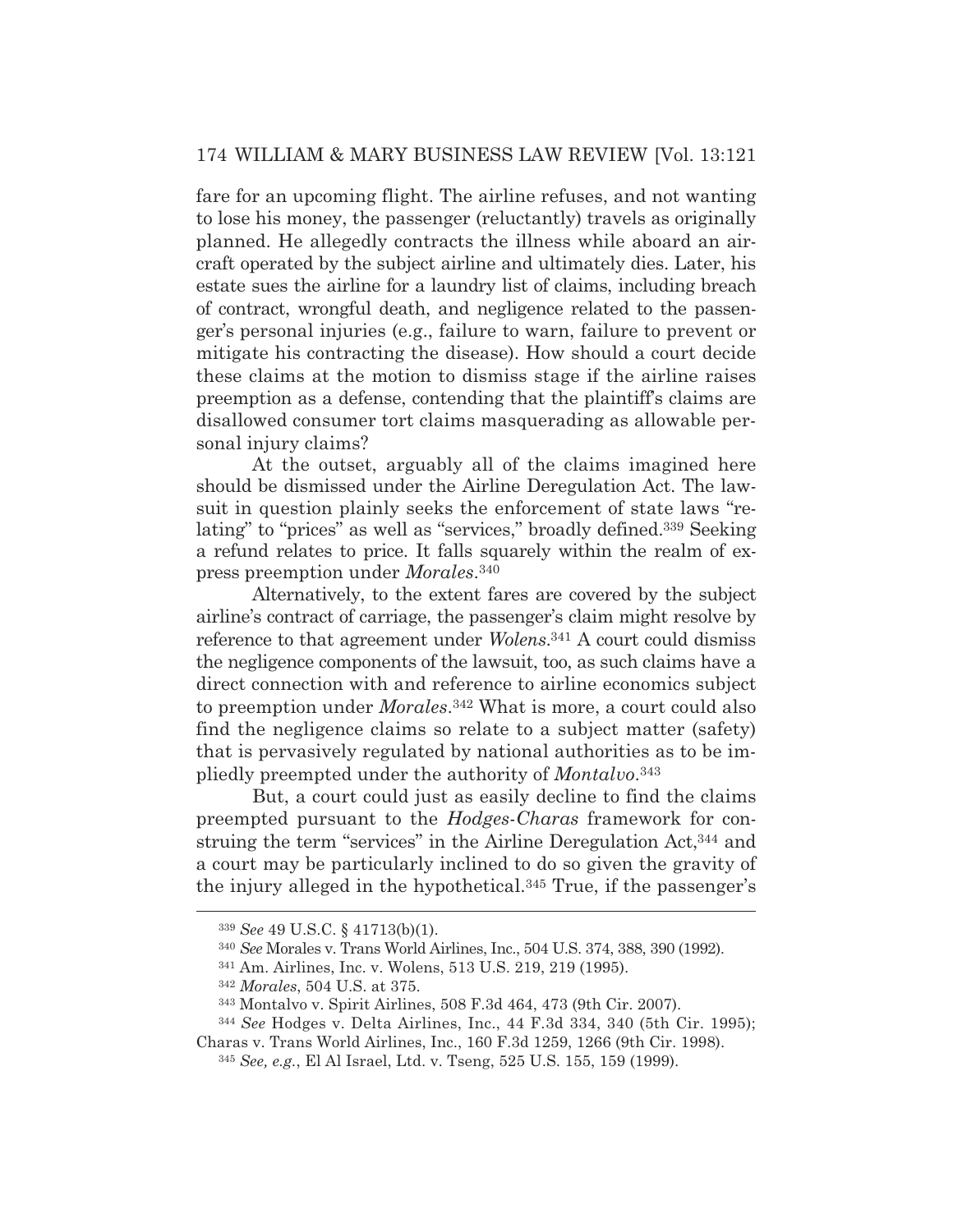estate ultimately recovered damages, the judgment could affect the airline's ticket selling, training, or other practices. Yet, allowing negligence allegations associated with a public health issue to proceed would not necessarily entail regulation of the economic or contractual aspects of the flight.346 Indeed, a court could find that any effect on the price or nonprice aspects of an airline's operations would be "too tenuous, remote, or peripheral" to be preempted.<sup>347</sup> In doing so, the court could rest its holding on *Charas*, which construed "services" narrowly as referring to the limited universe of issues associated with "the frequency and scheduling of transportation, and to the selection of markets to or from which transportation is provided."348 Disease mitigation falls outside of this narrow definition and the preemptive clause of the Airline Deregulation Act would not apply, therefore.349

 Notably, these claims could also avoid preemption under the broader holding of *Hodges* pursuant to which safety is not a bargained-for element of air travel.350 The Eleventh Circuit Court of Appeals has reasoned that three elements must be present for a particular service to be deemed a "service" for purposes of the Airline Deregulation Act: (1) it must fit within the limited range of services over which airlines compete; (2) it must be bargained for; and (3) the bargained-for exchange must be between an air carrier and its customers.351 Airlines do not compete over safety records like car manufacturers might in terms of airbags or running lights or crash test ratings.352 No marketing campaign exists touting Airline A as safer than Airline B. Doing so would not only be taboo and counter to industry norms, but cannot and should not be true if carriers are complying with uniform safety regulations and regulators are doing their jobs.353 Accordingly, compelling arguments exist to find that negligence claims or claims otherwise plausibly

<sup>346</sup> *See Charas*, 160 F.3d at 1265.

<sup>347</sup> Shaw v. Delta Air Lines, Inc., 463 U.S. 85, 100 n.21 (1983).

<sup>348</sup> *Charas*, 160 F.3d at 1265–66.

<sup>349</sup> *See id.* at 1266.

<sup>350</sup> *See* Hodges v. Delta Airlines, Inc., 44 F.3d 334, 338 (5th Cir. 1995).

<sup>351</sup> *See* Branche v. Airtran Airways, Inc., 342 F.3d 1248, 1256–57 (11th Cir. 2003).

<sup>352</sup> *See* Abdullah v. Am. Airlines, Inc., 181 F.3d 363, 373 (3d Cir. 1999). <sup>353</sup> *Id.*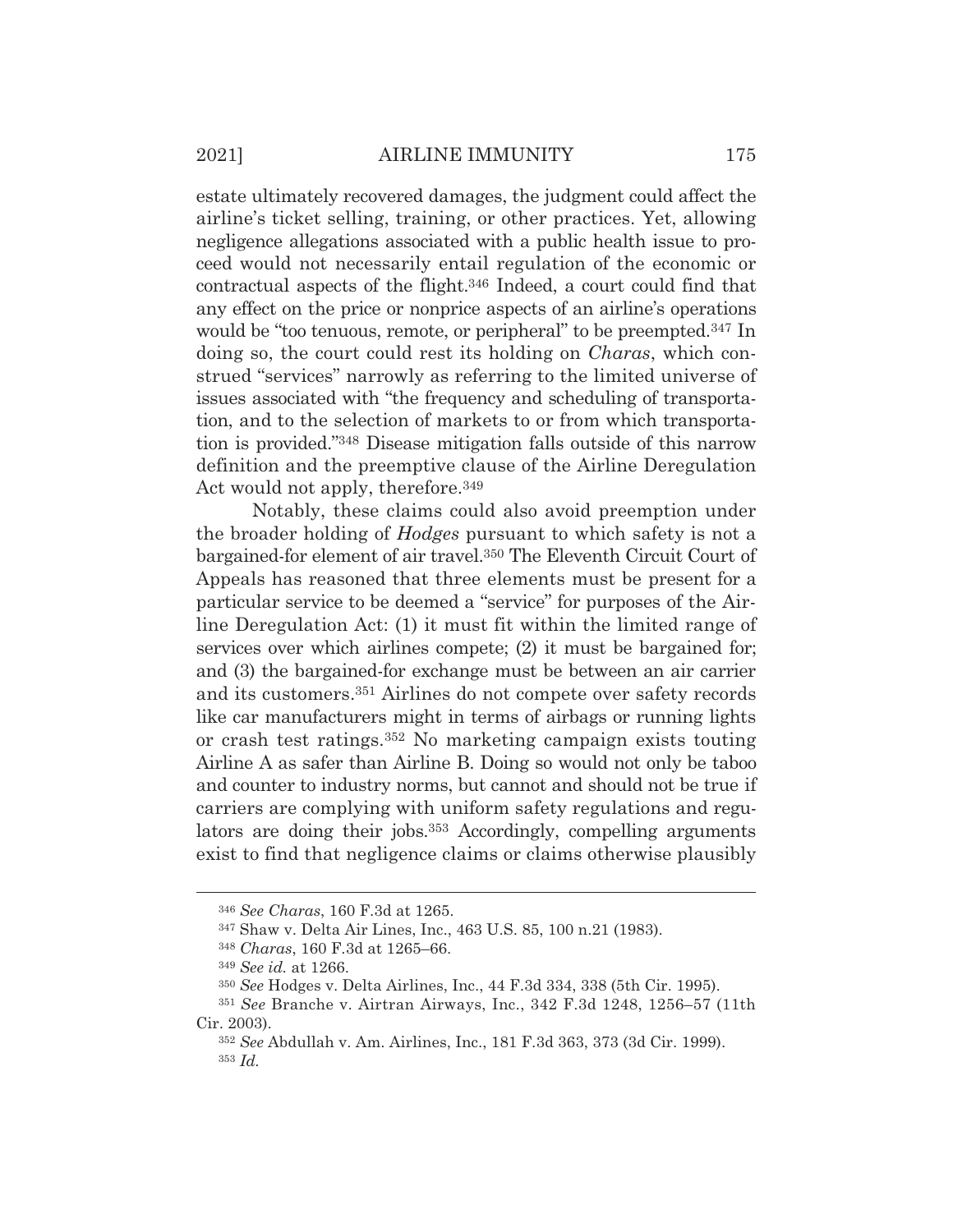associated with the transmission of infectious disease do *not* relate to airline "services," and so are not preempted.354

As the *Branche* Court noted,

even if 'services,' as used in § 41713, is construed to encompass aspects of air carrier operations beyond the transportation of passengers—i.e., the trappings and incidents of that transportation like on-board food and beverage services, ticketing and the like—its definition is nonetheless still limited to the bargained-for aspects of airline operations over which carriers compete.355

Stated otherwise, those elements of air carrier operations over which airlines do not compete are not "services" within the meaning of the Airline Deregulation Act's preemption provision,356 and so state laws related to those elements would not be preempted.357

 To the extent that efforts by airlines to mitigate the transmission of infectious disease are not services, then negligence and other tort claims, including potential consumer protection type claims against airlines, could survive a preemption defense under the Airline Deregulation Act.358

 Interestingly, however, the COVID-19 pandemic has raised a novel question: Do airlines, in fact, compete to be the safest in terms of COVID-19? In other words, are airline policies and activities arising from the potential or actual transmission of infectious disease a "service"? Airlines have publicly disagreed among themselves about whether taking certain COVID-19 precautions represent a safety or service issue.359 Early in the pandemic (i.e., July 2020), for example, Alaska Airlines, Delta, JetBlue, and Southwest instituted a policy of keeping middle seats open on their aircraft to limit infection.360 Allegiant, American Airlines, Spirit, and United Airlines took a different approach, "selling all seats when demand warranted."361 United Airlines vigorously defended this policy, "describing 'middle seats only' as a 'PR strategy and not a safety

<sup>357</sup> *Id.*

<sup>358</sup> *Id.* at 376.

<sup>360</sup> *Id*.

<sup>354</sup> *Id.*

<sup>355</sup> *Branche*, 342 F.3d at 1258.

<sup>356</sup> *See Abdullah*, 181 F.3d at 373.

<sup>359</sup> Barnett & Fleming, *supra* note 74, at 2.

<sup>361</sup> *Id.*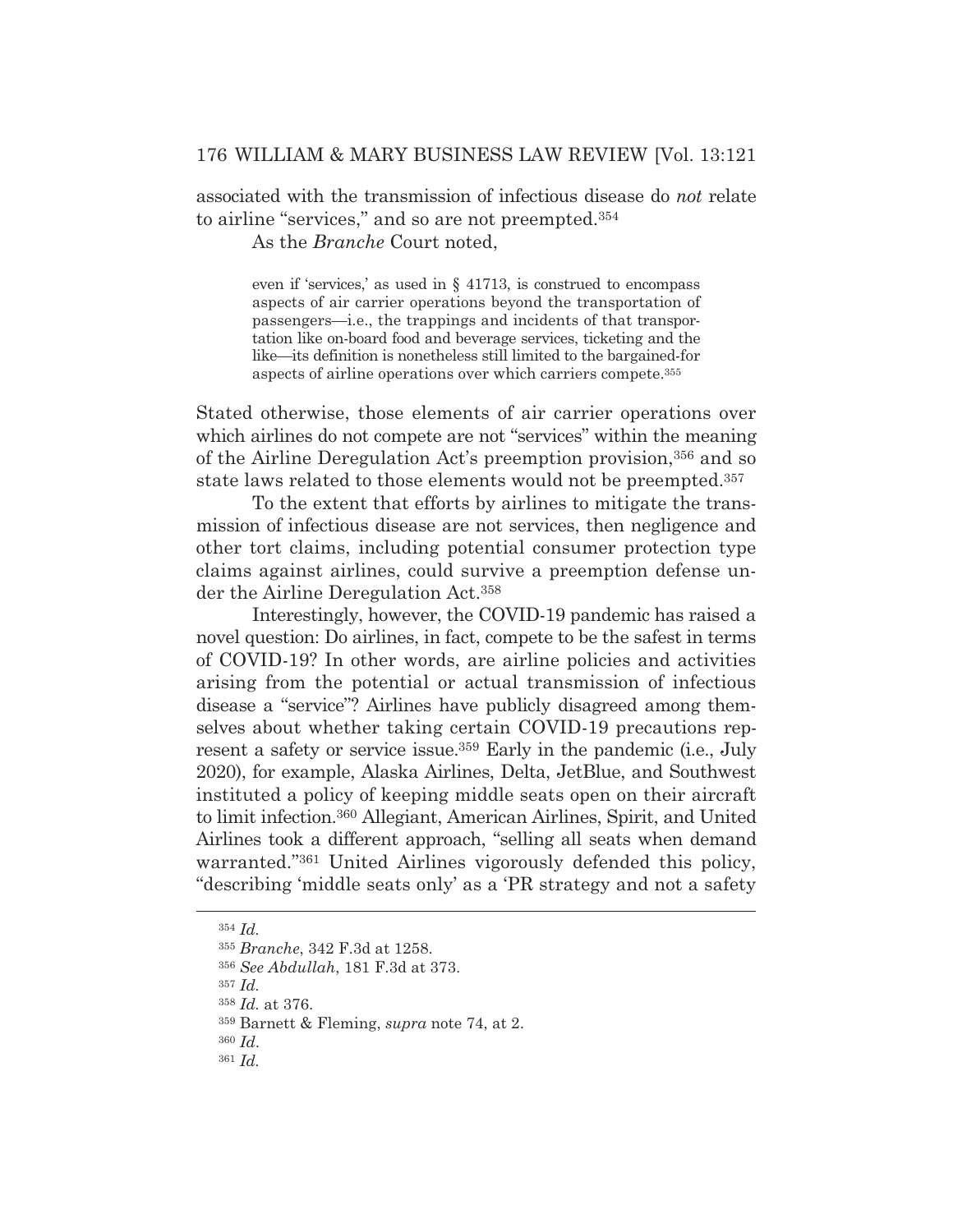strategy.'"362 This disagreement spurred a professor of management science and statistics at the Massachusetts Institute of Technology to estimate the level of risk to U.S. airline passengers under both "middle seat empty" and "fill all seats" policies. He determined:

Coach passengers on full flights two hours long on popular US jets suffer a 1 in 4300 risk of contracting Covid-19 from a nearby passenger. Under "middle seat empty," the risk is approximately 1 in 7700, a factor of 1.8 lower .... The calculations ... however imperfect, do suggest a measurable reduction in Covid-19 risk when middle seats on aircraft are deliberately kept open. The question is whether relinquishing 1/3 of seating capacity is too high a price to pay for the added precaution.<sup>363</sup>

 This study supports the argument that efforts by airlines to promote social distancing within their airplanes is a safety issue with an important economic implication.364 Arguably, then, a passenger alleging he contracted an illness onboard an aircraft, or cancelled a flight and sought a refund from an airline that did not leave its middle seats empty, could sue the offending airline for the consequences of its (economic) decision to "fill all seats."365 Courts, in turn, could rule that airline policies and practices in furtherance of public health are *not* "services" even though they have an economic dimension.366

 This result would be contrary to existing precedent, however.367 *Morales*, foremost, explains that the Airline Deregulation Act preempts state laws, regulations, and policies that "would have a significant impact upon the airlines' ability to market their product, and hence a significant impact on the fares they charge."368 State-law-based lawsuits against airlines for failing to scrap nearly one-third of the capacity on each of its aircraft would qualify.369 And, leaving it to courts to decide which of the different approaches, "middle seat empty" or "fill all seats," is a better policy,

<sup>362</sup> *Id.*

<sup>363</sup> *Id.* at 3, 20.

<sup>364</sup> *Id.*

<sup>365</sup> *See* Walsh & Jones, *supra* note 328.

<sup>366</sup> *See* Abdullah v. Am. Airlines, Inc., 181 F.3d 363, 373 (3d Cir. 1999).

<sup>367</sup> *See, e.g.*, Morales v. Trans World Airlines, Inc., 504 U.S. 374, 390 (1992). <sup>368</sup> *Id.*

<sup>369</sup> *See* Barnett & Fleming, *supra* note 74, at 20.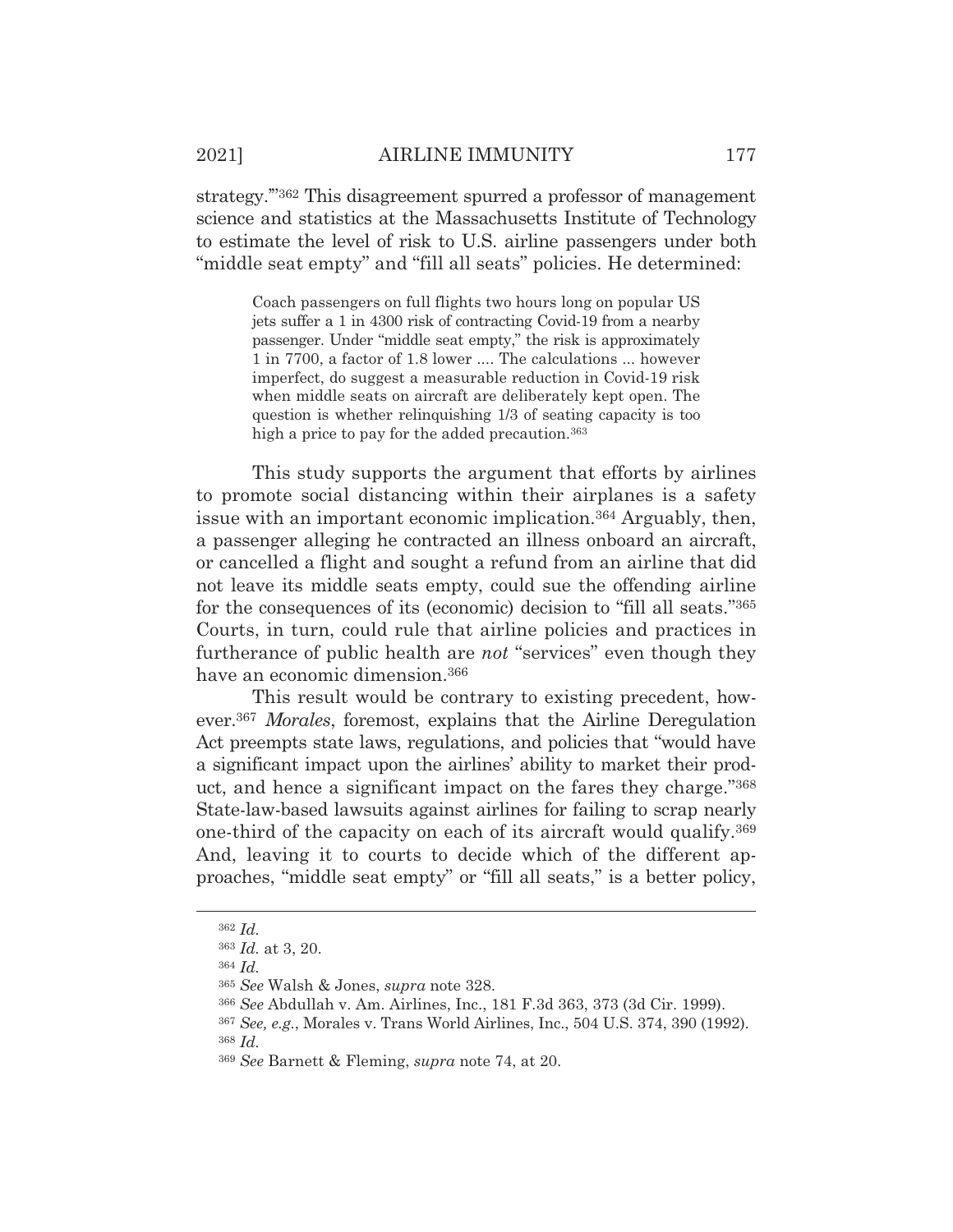or whether reducing capacity to mitigate against the risk of transmission of infectious disease is a safety or "service" issue, invites inconsistent results about matters more appropriately dealt with by lawmakers.370 In any case, while "some safety related claims may be tied to air carrier services, the very fact that they concern safety, standing alone, is insufficient to demonstrate [a] nexus" to "services."371 As such, the connection between the "services" airlines offer and public health may be closer than first anticipated such that preempting state law claims relating to public health may, in fact, serve the purposes of the Airline Deregulation Act and its inoculation of claims "relating to" airline "services."

 Wrangling over whether public health measures are "services" under the Airline Deregulation Act may be unnecessary, however, as preemption is arguably consistent with the safety responsibilities of the Federal Aviation Administration (FAA).372 For example, some aviation practitioners have noted sources that may establish the "FAA's traditional role in regulating the health of flight personnel and passengers aboard aircraft."373 In a 2006 notice published in the Federal Register, the FAA acknowledged that it "has statutory responsibility for promoting safe flight of civil aircraft in air commerce" and that "[t]he scope of this statutory responsibility includes the performance of medical research intended to protect the occupants of aircraft from risks and hazards that are attendant to flight."374 Additionally, the DOT and FAA collaborated with HHS in 2020 to issue comprehensive guidance on protecting crew, passengers and the entire aviation workforce from exposure to the virus.375 Although the Public Health Authority Notification is worded as a guideline, 376 the FAA has publicly expressed its expectation that airlines abide

<sup>370</sup> *See Abdullah*, 181 F.3d at 367.

<sup>371</sup> Branche v. Airtran Airways, Inc., 342 F.3d 1248, 1260 (11th Cir. 2003).

<sup>372</sup> *See* Walsh & Jones, *supra* note 328.

<sup>373</sup> *Id.*

<sup>374</sup> Public Health Authority Notification, 71 Fed. Reg. 8042 (Feb. 15, 2006).

<sup>375</sup> U.S. DEP'TS TRANSP., HOMELAND SEC., AND HEALTH AND HUM. SERVS., RUNWAY TO RECOVERY: THE UNITED STATES FRAMEWORK FOR AIRLINES TO MITIGATE THE PUBLIC HEALTH RISKS OF CORONAVIRUS 1, 3 (2020).

<sup>376</sup> U.S. DEP'T TRANSP., FED. AVIATION ADMIN., COVID-19: UPDATED IN-TERIM OCCUPATIONAL HEALTH AND SAFETY GUIDANCE FOR AIR CARRIERS AND CREWS 1 (2021).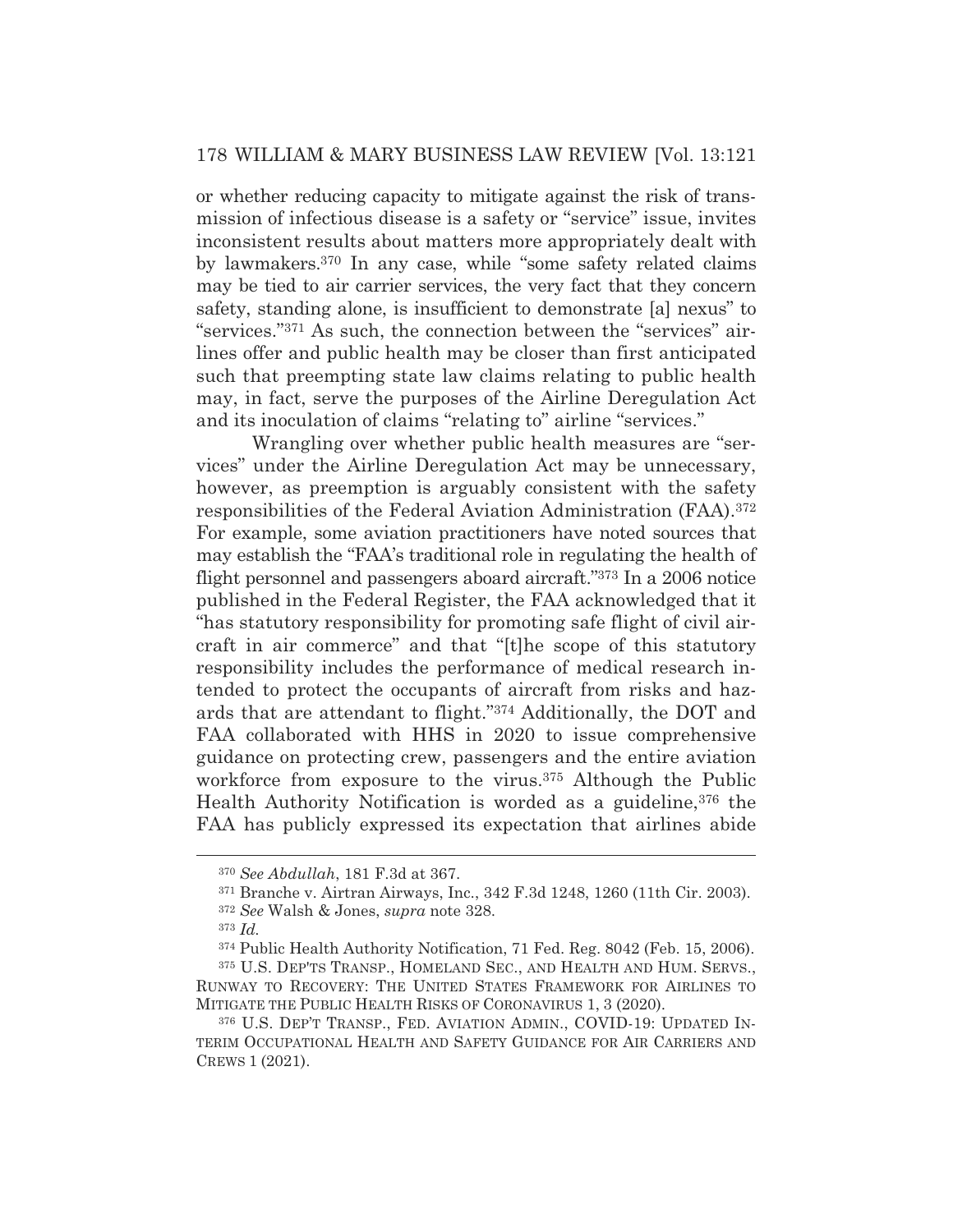by federal guidelines and its intent to investigate incidents of alleged noncompliance.377 Whether these guidelines are something more than best practices is debatable,<sup>378</sup> but the notification may also be probative of the FAA's views of its own responsibilities and thus whether matters of safety are also nullified by the Airline Deregulation Act or other federal laws under the doctrine of implied preemption.

#### IV. INTERNATIONAL CARRIAGE: WHAT IS AN "ACCIDENT"?

 The Airline Deregulation Act and the *Morales* and *Wolens* decisions discussed in Parts II and III, above, apply to airline operations to and from the United States, not to international carriage, which is governed by international treaty. But, given the significant degree to which international air travel influences the epidemiology of infectious disease,<sup>379</sup> this Section looks beyond domestic air transportation and evaluates legal claims arising from the transmission of communicable diseases on overseas flights. This analysis is also important because the relevant treaties applicable to international carriage constitute the exclusive set of remedies available to passengers. Stated otherwise, when a treaty governing international air travel allows no recovery, it correspondingly precludes a passenger from maintaining an action for damages under any other source of law, be it national or local law.380 Thus, just as the Airline Deregulation Act preempts state law in the realm of domestic air transportation,381 so too does the law governing international air travel displace other state (i.e., national) laws.382 What is more, just as the Airline Deregulation Act presents problems of statutory construction for courts—specifically as to the definition of the phrase "relating to" and the terms

<sup>377</sup> Walsh & Jones, *supra* note 328.

<sup>378</sup> *Id.*

<sup>379</sup> Allison Taylor Walker et al., *Introduction to Travel Health & the CDC Yellow Book*, *in* CENTERS FOR DISEASE CONTROL AND PREVENTION YELLOW BOOK: HEALTH INFORMATION FOR INTERNATIONAL TRAVEL (2020), https://wwwnc.cdc .gov/travel/yellowbook/2020/introduction/introduction-to-travel-health-and-the -cdc-yellow-book [https://perma.cc/5DB2-UFQM].

<sup>380</sup> *See, e.g.*, El Al Israel Airlines, Ltd. v. Tseng, 525 U.S. 155, 176 (1999).

<sup>381</sup> Morales v. Trans World Airlines, Inc., 504 U.S. 374, 374 (1992).

<sup>382</sup> *See* 49 U.S.C. § 1305(a)(1); Convention for the Unification of Certain Rules for International Carriage by Air, May 28, 1999, T.I.A.S. 13038 [hereinafter Montreal Convention].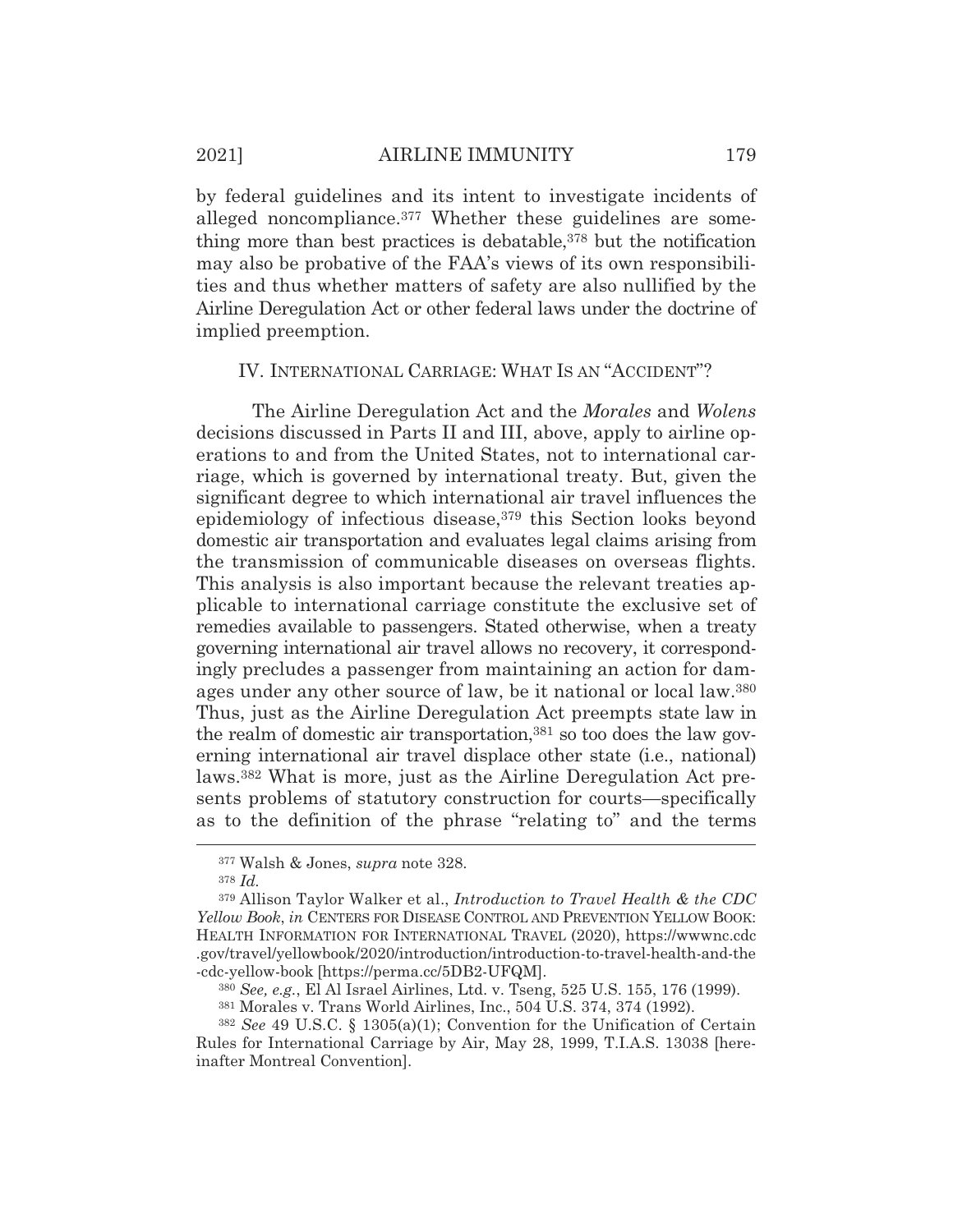"prices, routes, or services"—the Montreal Convention, and its predecessor the Warsaw Convention, present problems of textual interpretation and application for litigants and judges.383

 Fundamentally, an airline's liability to a passenger in international carriage turns on whether an accident occurred and caused injury.384 Under Article 17 of the Convention for the Unification of Certain Rules for International Carriage by Air (Montreal Convention),

[t]he carrier is liable for damages sustained in case of death or bodily injury of a passenger upon condition only that the accident which caused the death or injury took place on board the aircraft or in the course of any of the operations of embarking or disembarking.385

 The treaty does not define the word "accident" and courts have not fully explored the phrase "in the course of embarking or disembarking."386 Whether a passenger's contraction of COVID-19 or any other infectious disease aboard an aircraft constitutes an "accident" under the treaty is unsettled, therefore.387 Also unclear is whether liability could attach to an airline that implements precautionary measures such as preflight testing or other procedures during the embarking and disembarkation phases of flight.388 For that matter, little guidance exists about whether the mode of transmission—crew to passenger or passenger to passenger matters for liability purposes.389 Adjudicating issues such as these, along with myriad other yet imagined scenarios, will present enormous evidentiary difficulties and involve intensely fact-based and case-by-case analysis.

<sup>383</sup> *See* Olympic Airways v. Husain, 540 U.S. 644, 646 (2004)*;* Branche v. Airtran Airways, Inc., 342 F.3d 1248, 1254 (11th Cir. 2003); *Morales*, 504 U.S. at 383; Air Fr. v. Saks, 470 U.S. 392, 396 (1985).

<sup>384</sup> *See* Montreal Convention, *supra* note 382, art. 17.

<sup>385</sup> *See id.*

<sup>386</sup> *See Air Fr.*, 470 U.S. at 399.

<sup>387</sup> *See id.*

<sup>388</sup> *See id.*

<sup>389</sup> *See* Andrew Hamelsky et al., *Protecting Your Business From Liability Claims Stemming From Covid-19 Exposure*, WHITE & WILLIAMS LLP (Apr. 6, 2020), https://www.whiteandwilliams.com/resources-alerts-Protecting-Your-Busi ness-from-Liability-Claims-Stemming-From-COVID-19-Exposure.html [https:/ /perma.cc/2QLG-SPER].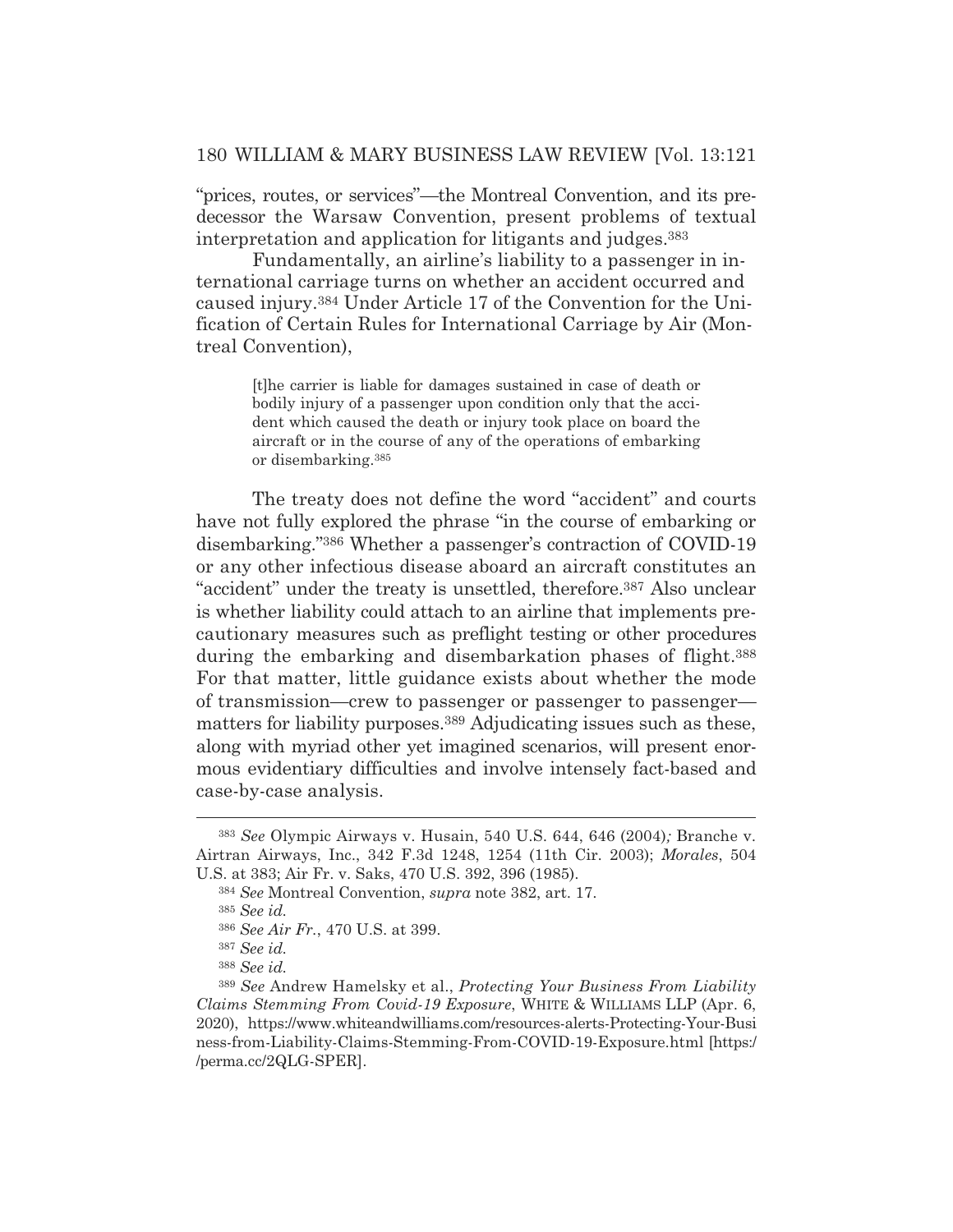Nevertheless, existing precedent broadly suggests that lawsuits against airlines under applicable international treaty will be unsuccessful on average—and less successful than they perhaps should be as a normative matter.<sup>390</sup> For example, courts have construed the word "accident" in Article 17 by focusing on causation.391 In the seminal case of *Air France v. Saks*, the Supreme Court concluded that liability under Article 17 "arises only if a passenger's injury is caused by an unexpected or unusual event or happening that is external to the passenger."392 There, a passenger felt severe pressure and pain in her left ear during the descent of a flight arriving in the United States from France, and just five days after the flight a doctor confirmed that she had become permanently deaf in that ear.393 She sued, alleging that her hearing loss was caused by "negligent maintenance and operation of the jetliner's pressurization system."394 She was entitled to no relief, however, according to the Supreme Court because her condition represented her own internal reaction to the normal and expected operation of the aircraft (i.e., normal cabin pressure change).395 This harsh result obtained notwithstanding the court's clarification that the "definition [of accident] should be flexibly [not rigidly] applied after assessment of all the circumstances surrounding a passenger's injuries."396

 But even if parties stipulate that an "accident" occurred, another issue exists—which "event" should be the focus of the "accident" may be litigated, including for example, whether a carrier would bear liability if a passenger traveling internationally contracted an infectious disease as part of the "embarking or disembarking" process. Courts have held that injuries that aggravate preexisting conditions are not considered "accidents" absent proof of abnormal external factors.397 Still, litigants may press courts to construe the circumstances in which a passenger contracted a communicable disease as the liability triggering "event or happening,"

<sup>390</sup> *See* Olympic Airways v. Husain, 540 U.S. 644, 646 (2004); *see also Air France*, 470 U.S. at 393.

<sup>391</sup> *See Air France*, 470 U.S 403 at 393.

<sup>392</sup> *Id.* at 405*.*

<sup>393</sup> *Id.* at 394.

<sup>394</sup> *Id.*

<sup>395</sup> *Air France*, 470 U.S. at 395–96.

<sup>396</sup> *Id.* at 405.

<sup>397</sup> *See id.*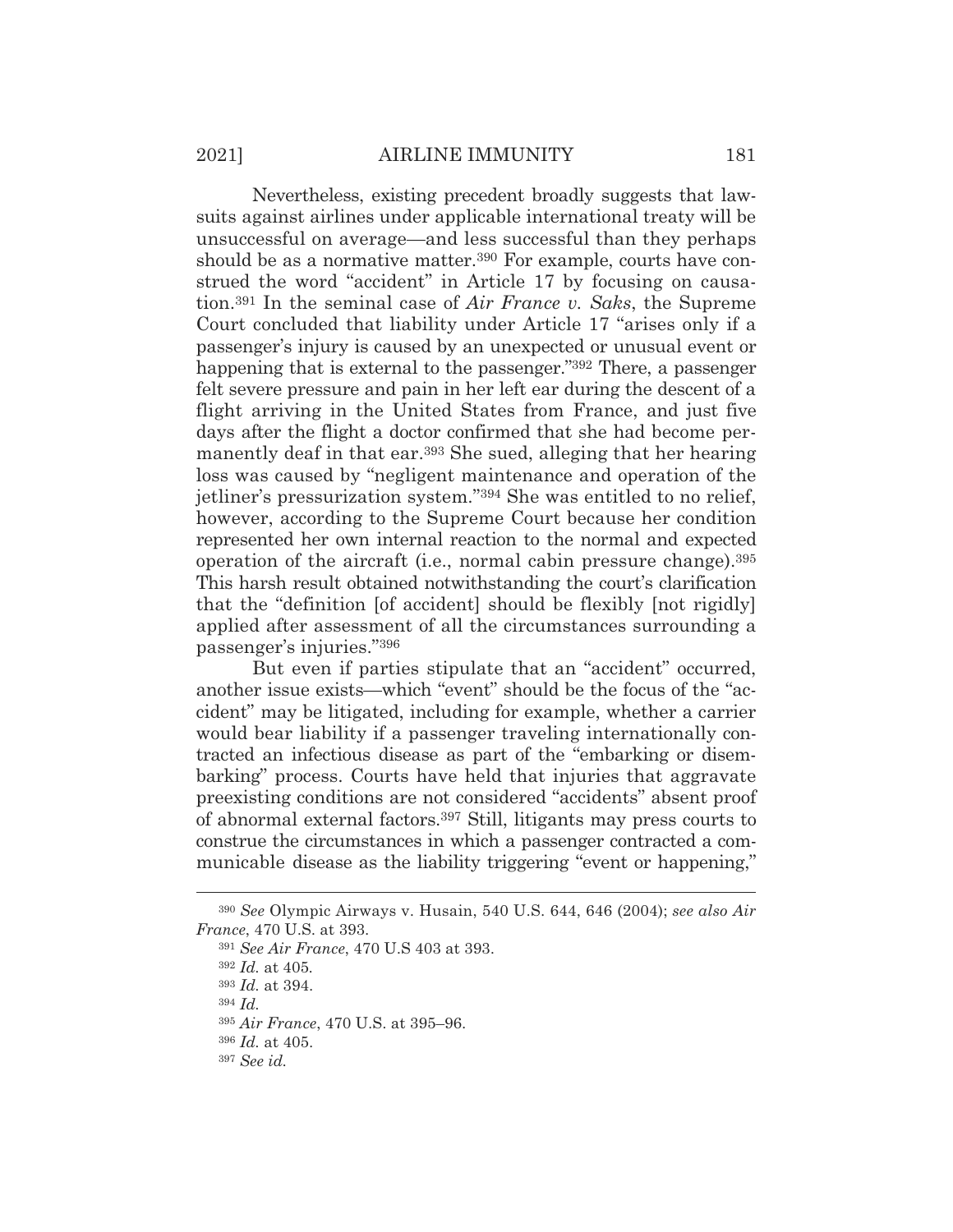especially if transmission is the result of an action—or inaction—of the crew.398

 In *Olympic Airways v. Husain*, for example, the Supreme Court decided whether an airline's conduct was unusual and unexpected, and thus a link in the causal chain leading to an "accident."399 There, a passenger, Dr. Abid Husain, an asthma sufferer, asked to be reseated away from the smoking section of the aircraft.400 The flight crew refused.401 And, as the "smoking noticeably increased in the rows behind" him, Dr. Husain required CPR and oxygen; but, ultimately, he died.402 A wrongful death suit followed on claims that the "unexpected or unusual event or happening" that constituted an "accident" within the meaning of Article 17 was not Dr. Husain's death, but the airline's refusal to reseat him.403 Framing the controversy in this way, the Supreme Court held that the "accident" condition precedent to air carrier liability under Article 17 is satisfied when the carrier's unusual and unexpected refusal to assist a passenger is a link in a chain of causation resulting in a passenger's preexisting medical condition being aggravated by exposure to a normal condition in the aircraft cabin.404

 Finally, concerns about the spread of hypervirulent pathogens like COVID-19 invites litigants and courts to reevaluate the contours of emotional damage claims brought by airline passengers traveling internationally.405 Courts have not addressed whether any (or some level of) psychological distress over the risk of contracting a communicable disease is cognizable under the Montreal Convention.406 What is more, for decades courts have declined to read Article 17 as allowing "recovery for mental or

<sup>398</sup> *See* Olympic Airways v. Husain, 540 U.S. 644, 646 (2004).

<sup>399</sup> *Id.* at 644.

<sup>400</sup> *Id.* at 647.

<sup>401</sup> *Id.*

<sup>402</sup> *Id.*

<sup>403</sup> *Id.* at 644, 648.

<sup>404</sup> *Id.* at 646.

<sup>405</sup> *See* Doe v. Etihad Airways, P.J.S.C., 870 F.3d 406, 410–11, 434 6th Cir. 2017).

<sup>406</sup> *See* Judy R. Nemsick et al., *Flying with COVID-19: Navigating Potential Passenger Claims Against Airlines*, HOLLAND & KNIGHT (Mar. 25, 2020), https:// www.hklaw.com/en/insights/publications/2020/03/flying-with-covid19-navigat ing-potential-passenger-claims [https://perma.cc/6XRA-GBMA].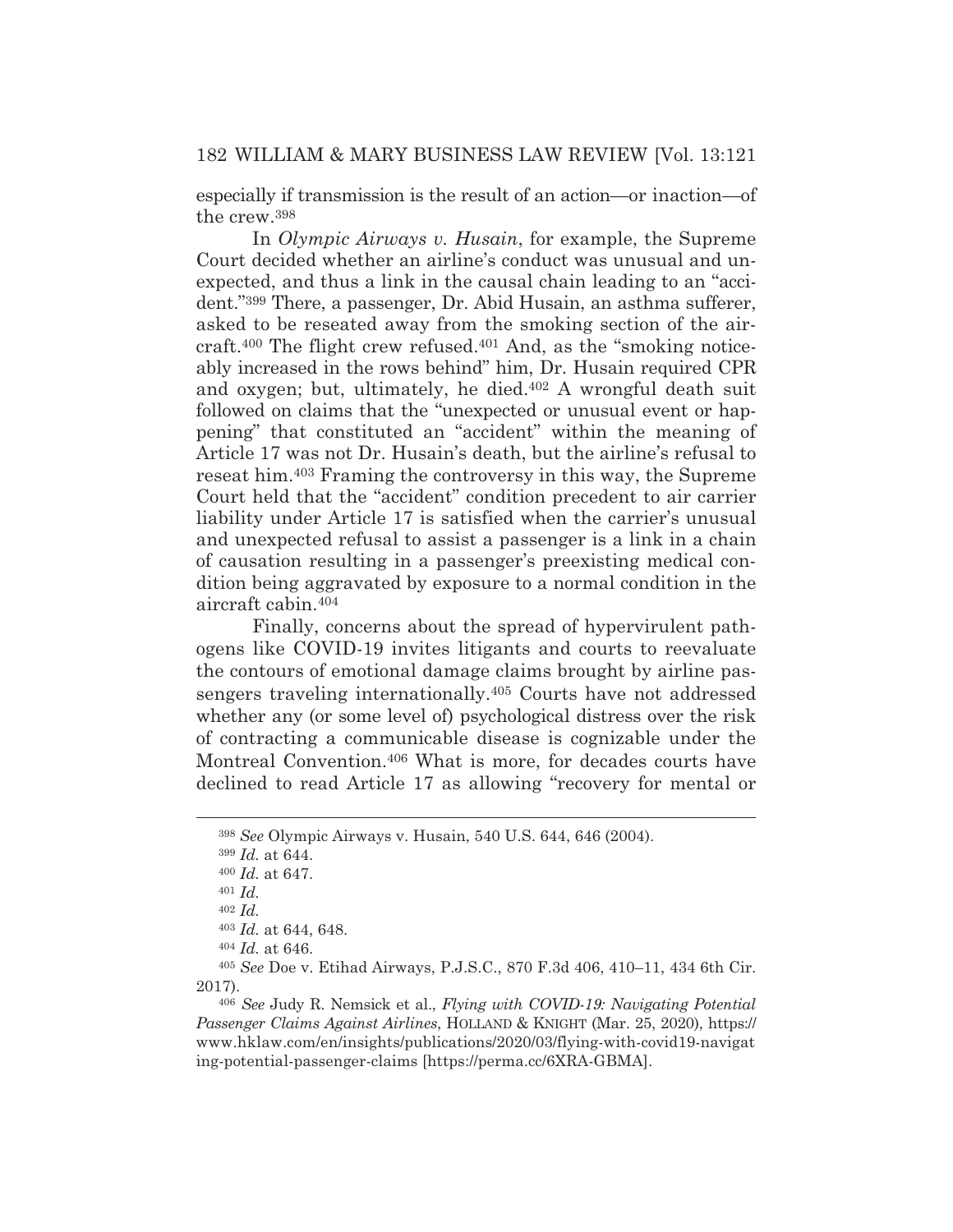psychic injuries unaccompanied by physical injury or physical manifestation of injury."407 However, the United States Court of Appeals for the Sixth Circuit recently held that passengers aboard international flights may recover for emotional harm in the context of a health scare.408

 In *Doe v. Etihad Airways, P.J.S.C.*, a passenger was pricked unexpectedly by a hypodermic needle (i.e., an insulin syringe) that lay within a seatback pocket into which she had reached.<sup>409</sup> The supervising flight attendant gave the passenger an antiseptic wipe and personally wrapped a Band-Aid around the passenger's finger.410 Another flight attendant recommended that the passenger see a doctor, but the airline otherwise provided no medical assistance.411 The next day, the passenger saw a family physician, who noted a "small needle poke" and prescribed medication for possible exposure to hepatitis, tetanus, and HIV.412 "Two days after the flight", the passenger sent an email to the airline to follow up "because it had neither sent her a copy of the incident report nor offered her any further assistance."413 One week later, the airline replied by email to offer a "purely goodwill gesture" of "possible reimbursement" of the passenger's medical expenses, "without any admission of liability."<sup>414</sup> For the next year, the passenger underwent a battery of tests (all negative) and refrained from sexual intercourse with her husband and from sharing food with her minor daughter until her doctor told her that she could be certain that she had not contracted a disease from the needlestick.415 The passenger subsequently brought suit (together with her husband's loss of consortium claims) for both physical injury and "mental distress, shock, mortification, sickness and illness, outrage and embarrassment from natural sequela of possible exposure to various diseases."416

<sup>413</sup> *Id.*

<sup>415</sup> *Id.* at 409. <sup>416</sup> *Id.*

<sup>407</sup> *See, e.g.*, E. Airlines, Inc. v. Floyd, 499 U.S. 530, 533 (1991).

<sup>408</sup> *See Doe*, 870 F.3d at 409.

<sup>409</sup> *Id.* at 406.

<sup>410</sup> *Id.* at 409. 411 *Id.* at 409–10. 412 *Id.* at 410.

<sup>414</sup> *Id.*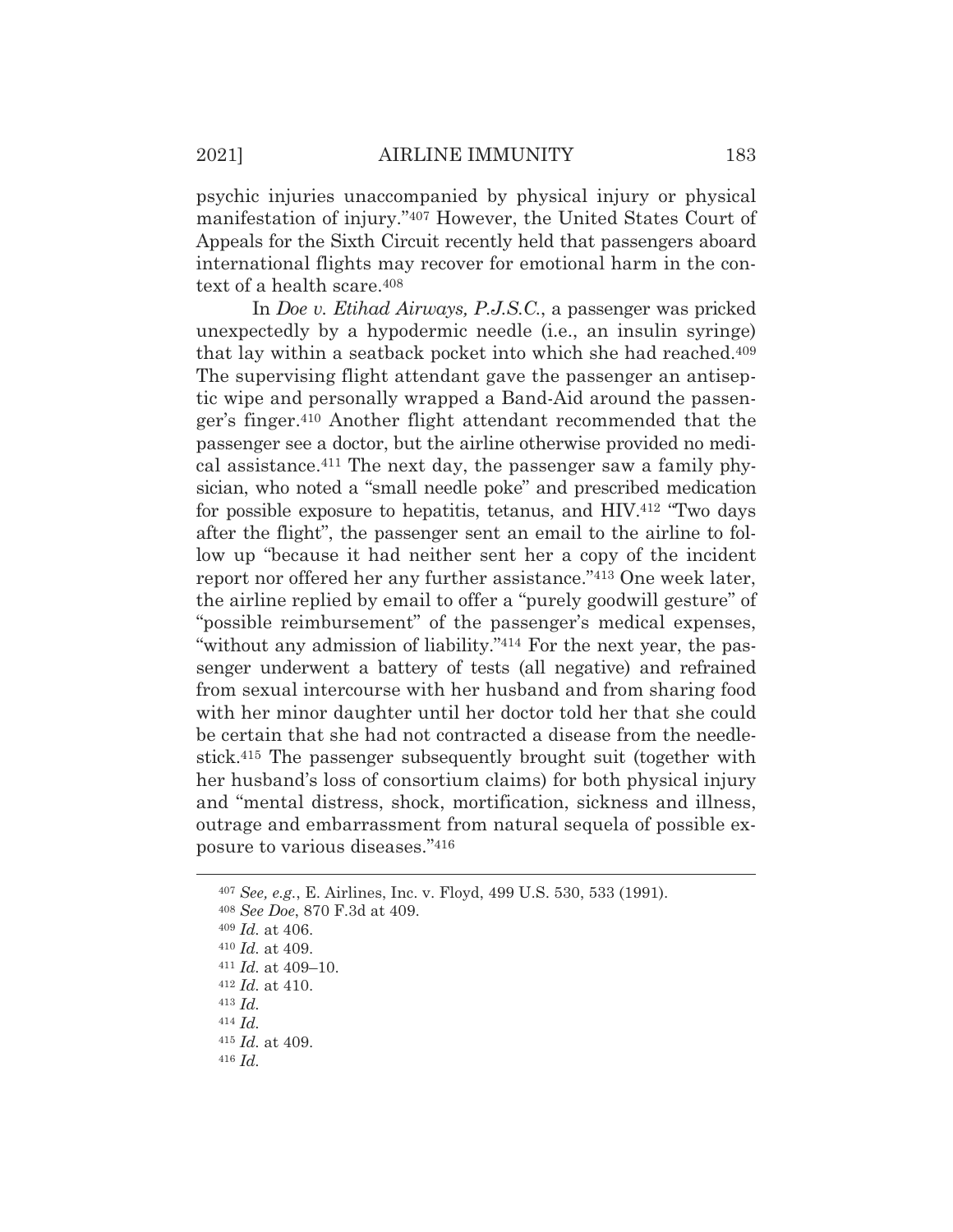In an extensive thirty-one page decision, the Sixth Circuit Court of Appeals concluded that the Etihad Airline passenger's injury was actionable under the Montreal Convention because her mental anguish was "damage sustained in case of death or bodily injury" as that phrase exists in Article 17.<sup>417</sup> According to the court: (1) the accident was the needle pricking the passenger's finger; (2) the accident happened on board the airline's aircraft; and (3) the accident caused bodily injury.418 Given these uncontested facts, the court concluded that the airline was therefore liable for the passenger's "damage sustained, which includes both her physical injury and the mental anguish that she is able to prove that she sustained."419

 So, what does all of this mean in a post-COVID-19 world? Lower courts have greater flexibility in adjudicating liability for "accidents" occurring in international air travel under *Saks* than they do when assessing passenger claims under the strictly construed Airline Deregulation Act.420 To be sure, this is a function of the differing focus of each law.421 The treaties that govern international air carriage are oriented to passenger rights and "the need for equitable compensation based on the principle of restitution,"422 while the Airline Deregulation Act effects a national economic policy that promotes industry interests primarily.423 What is more, the Airline Deregulation Act requires judges to engage in work with which they may be unacquainted or unpracticed, including statutory interpretation of highly detailed aviation regulations and application of a doctrine (preemption) that presents only rarely on most dockets, while the causation-centric framework for determining liability in the Montreal Convention may be more comfortable territory for courts and litigants.<sup>424</sup> All this said, the results should be the same—transmission or contraction of an infectious disease, be it crew to passenger or passenger to

<sup>419</sup> *Id.*

<sup>417</sup> *Id.* at 418, 427.

<sup>418</sup> *Id.* at 434.

<sup>420</sup> *See* Morales v. Trans World Airlines, 504 U.S. 374, 378 (1992); Air Fr. v. Saks, 470 U.S. 392, 392 (1985). 421 *See Morales*, 504 U.S. at 378; *Air Fr.*, 470 U.S. at 392. 422 *See* Montreal Convention, *supra* note 382.

<sup>423</sup> *See Morales*, 504 U.S. at 422–23. 424 *See id.* at 383; *Air Fr.*, 470 U.S. at 404, 406.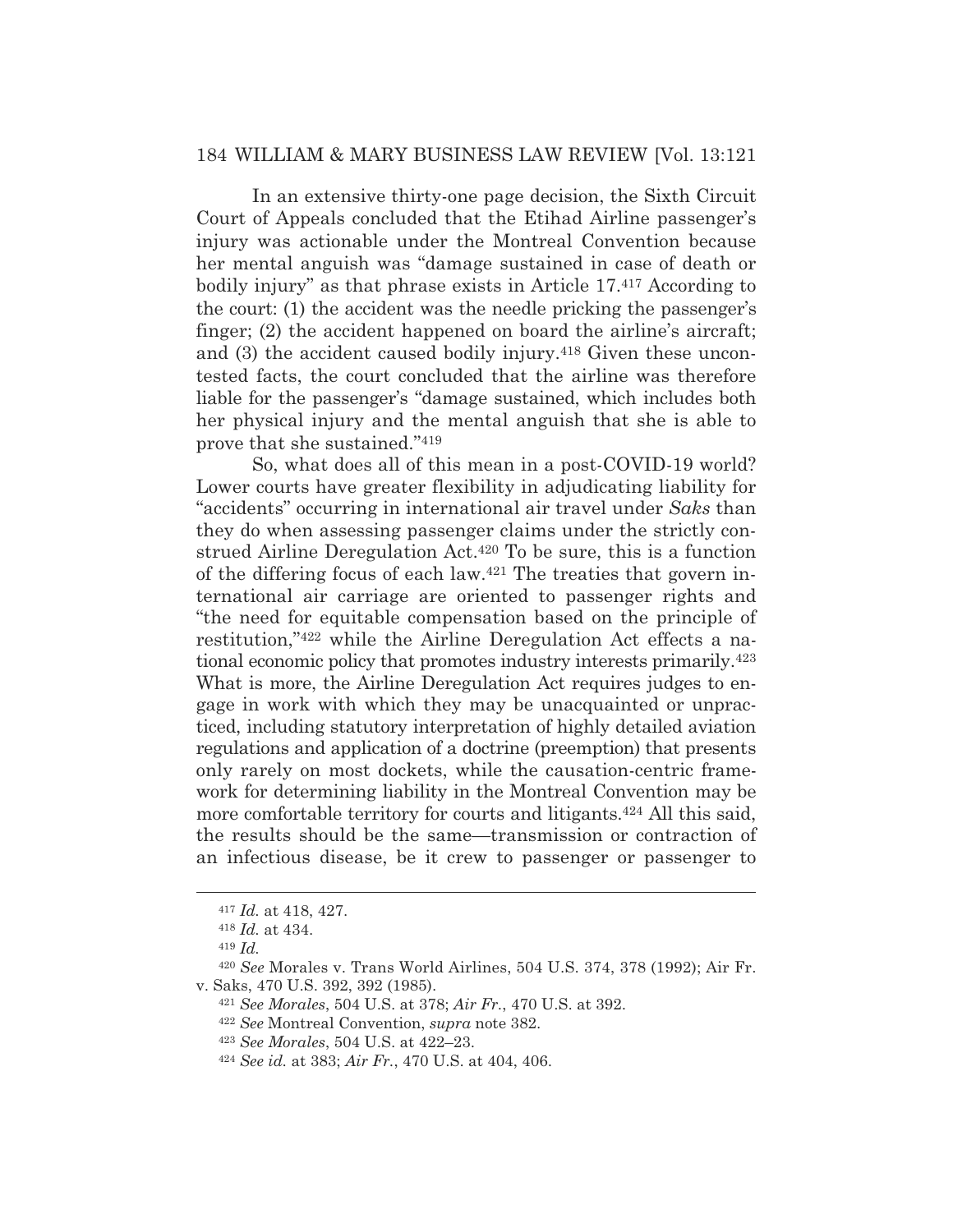passenger, should not give rise to liability for an airline.425 This is especially so given the indeterminate nature of current research on the matter in current scientific literature.<sup>426</sup>

#### **CONCLUSION**

 Existing federal law could and perhaps should do more to remedy the bad ways in which airlines sometimes treat their customers. But, as currently configured, the market-oriented policies underpinning the Airline Deregulation Act broadly and explicitly obligate courts to preempt garden variety state law consumer claims relating to airline prices and services. But, what about in the context of public health crises? For example, should carriers be permitted to assert preemption under the Airline Deregulation Act as a basis to immunize themselves against claims demanding refunds for passengers uncomfortable with traveling commercially? While passenger claims "relating to" airline "prices" are undoubtedly preempted under the terms of the Airline Deregulation Act, nonprice elements of an airline's operations arguably fall outside the term "services" as the majority of courts have construed that term in the deregulation law. In this context, public health is not a type of service over which passengers bargain or airlines compete. As such, a narrow exception to preemption during a public health crises is not inconsistent with Congress' determination in 1978 that "maximum reliance on competitive market forces" would best further "efficiency, innovation, and low prices."427 Airlines can compete to accommodate passengers during difficult times, after all. Moreover, even if stripping an airline of the protections of the preemption clause of the Airline Deregulation Act exposes it to vast consumer protection type claims that accelerate or cause its collapse, failure is a normal feature of the marketplace and nonbankruptcy courts should not be in the practice of rescuing unsuccessful firms.<sup>428</sup>

<sup>425</sup> *See* Nemsick et al., *supra* note 406.

<sup>426</sup> *See* Michel Bielecki et al., *Air Travel and COVID-19 Prevention in the Pandemic and Peri-pandemic Period: A Narrative Review*, 39 TRAVEL MED. & INFECTIOUS DISEASE 1, 2 (2021).

<sup>427</sup> *See* 49 U.S.C. § 40101(a)(6) (2006).

<sup>428</sup> *See*, *e.g.*, Natali Sachmechi, *Airlines Are Being Bailed out Again, Here's What Economists Think Will Happen Next*, FORBES (Apr. 17, 2020, 10:00 AM)*,*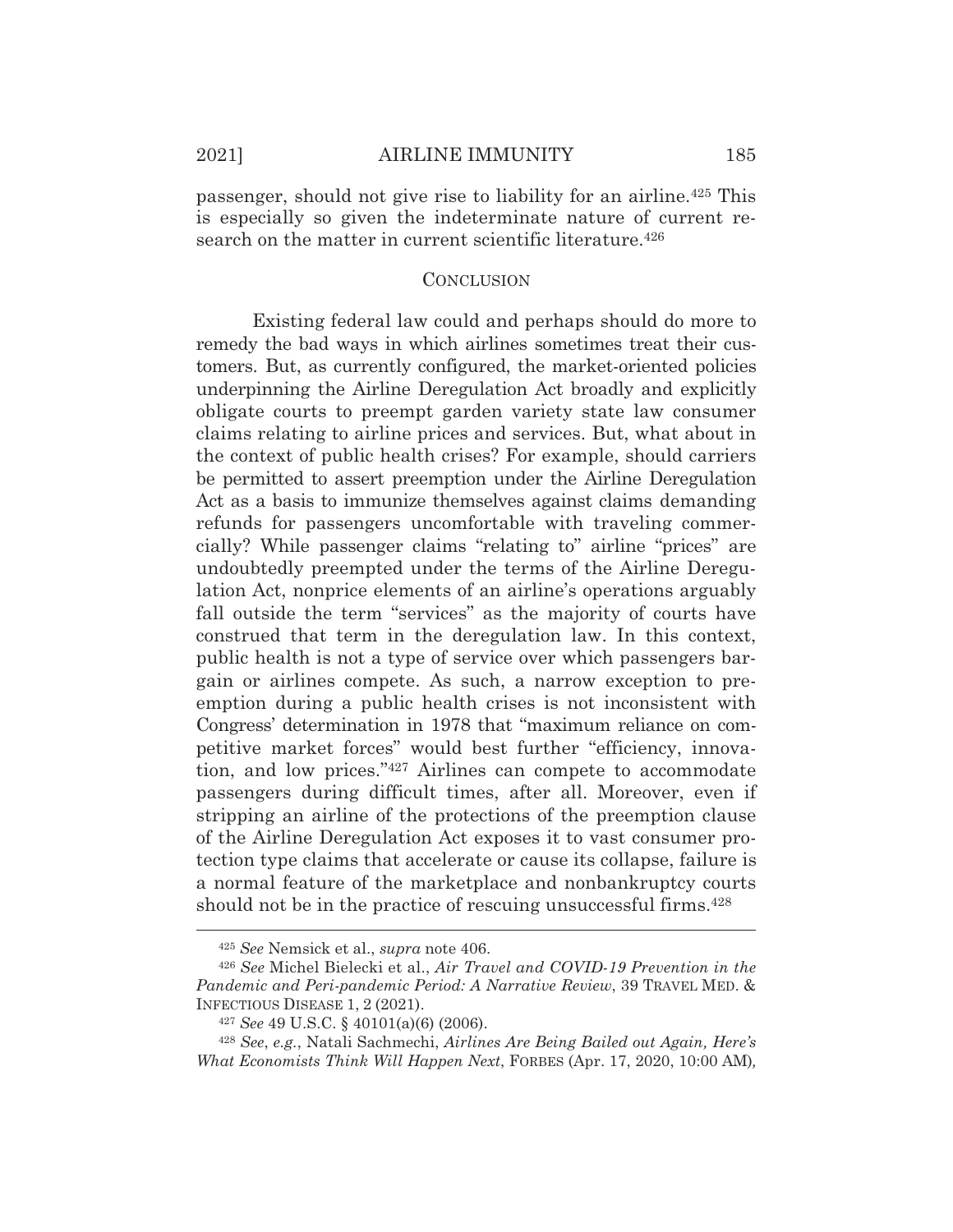Change must come from Congress, not any court, however. The Airline Deregulation Act nullifies the enactment or enforcement of nonfederal law "relating to" airline "prices, routes, or services" and Congress has not undone this state of affairs in the more than forty years since it first freed airlines from the regulatory controls of the Civil Aeronautics Board. Most recently, lawmakers in 2020 proposed some consumer protection measures, including the Cash Refunds for Coronavirus Act of 2020 to require airlines to refund cash to customers who decided to cancel their flight plans for any reasons during the pandemic.<sup>429</sup> And since the 1990s, laws proposed by both Republicans and Democrats to reregulate the airline industry or appreciably fortify the rights of airline passengers as a matter of law have effected only incremental changes, if any.430

 In contrast, Congress has demonstrated its intent to occupy the field of aviation safety by vesting regulators with significant authority in numerous areas relating to commercial aircraft operation, including the health of flight personnel and passengers on board aircraft.431 Thus, even if policies and practices associated with the transmission of infectious disease are *not* "services" and so not preempted under the Airline Deregulation Act, passenger claims that are fundamentally consumer protection suits masquerading as safety claims should be preempted under the doctrine of implied (field) preemption under existing decisional law.432

<sup>430</sup> *See* U.S. GOV'T ACCOUNTABILITY OFF., GAO-19-76, AIRLINE CONSUMER PROTECTIONS: ADDITIONAL ACTIONS COULD ENHANCE DOT'S COMPLIANCE AND EDUCATION EFFORTS (2018) (recommending that DOT develop performance measures for compliance activities); *see also* 14 C.F.R. pt. 259 ("Enhanced Protections for Airline Passengers") (regulating aspects of airline delays, cancellations, and diversions and "to mitigate hardships for airline passengers during lengthy tarmac delays and otherwise bolster air carriers' accountability to consumers.").

<sup>431</sup> *See* CONG. RSCH. SERV., R46483, ADDRESSING COVID-19 PANDEMIC IMPACTS ON CIVIL AVIATION OPERATIONS 1 (2020).

<sup>432</sup> *See* William H. Walsh et al., *The Efficacy of Preemption Defenses in Airline COVID-19 Litigation*, COZEN O'CONNOR (July 27, 2020), https://www

https://www.forbes.com/sites/nataliesachmechi/2020/04/17/airlines-are-being -bailed-out-again-heres-what-economists-think-will-happen-next/?sh=1aa3ec f2356f [https://perma.cc/R3NB-8629] (quoting Stanford finance professor Jonathan B. Berk: "People confuse bankruptcy with liquidation.").

<sup>429</sup> *See* Kenneth Kiesnoski, *Proposed Law Would Guarantee Refunds for Flights Canceled During Pandemic*, CNBC (June 3, 2020, 11:54 AM), https:// www.cnbc.com/2020/06/03/proposed-law-would-guarantee-refunds-for-flights -canceled-during-pandemic.html [https://perma.cc/22HK-2926].